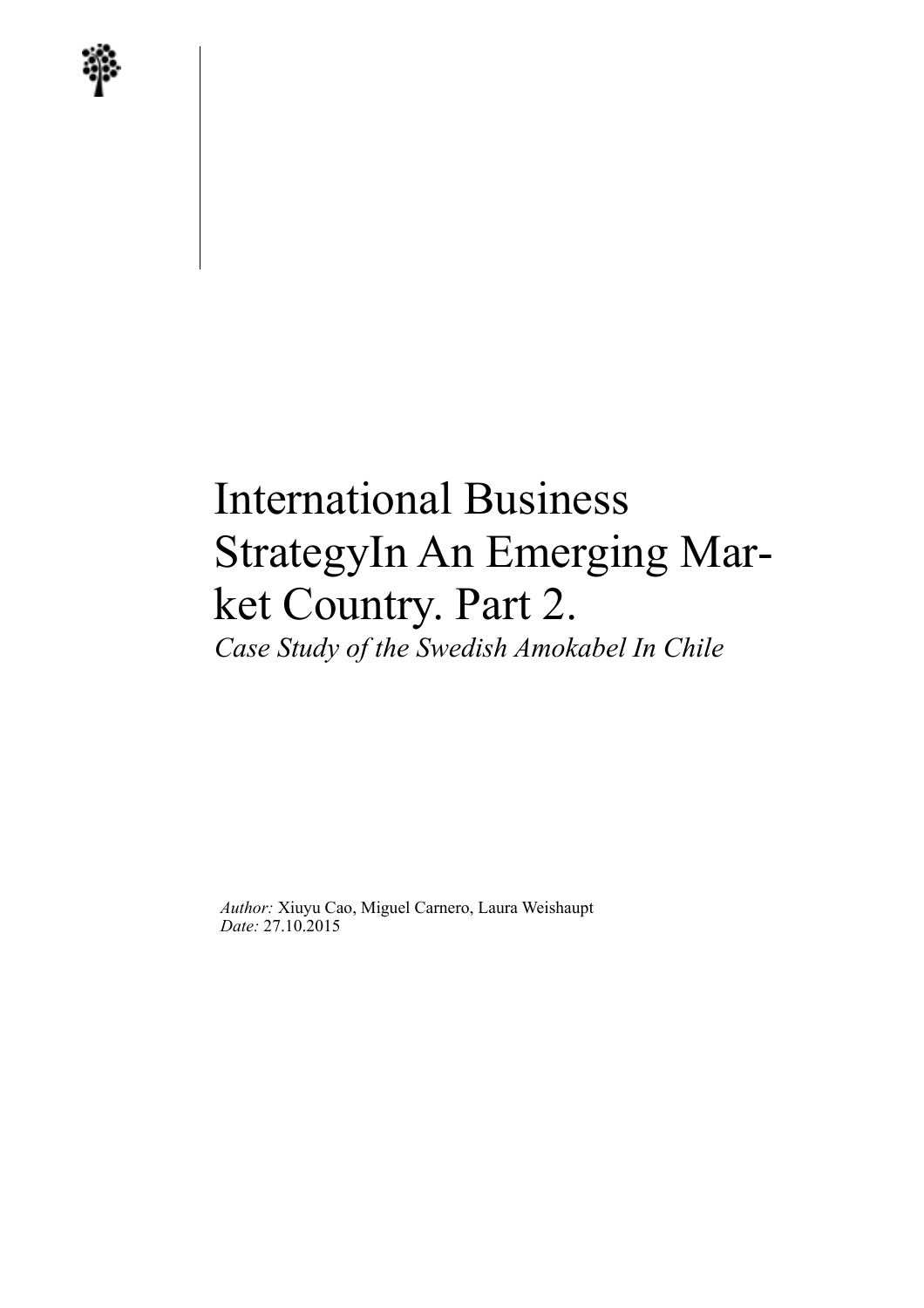### Abstract

 This report expands on an International Business Strategy (IBS) for the case of the Swedish company Amokabel in the Chilean market. The IBS aims to integrate the company properly in the Chilean market and in the external societal environment.

 This report continues the report "International Business Marketing (IBM) Strategy In An Emerging Country Market".

 This report explains the external institutional environment in Chile by means of the Basic Institutions Model and the Basic Rules Model. The most important institutions for Amokabel in Chile are deconstructed and the nature of the external environment is explained by linking these institutions. Furthermore, a possible future scenario is elaborated, this scenario takes into consideration the most important key success factors that determine the structure of the Chilean environment. Based on this institutional analysis the report elaborates a matching strategy for the external institutional environment and for the most important stakeholders in the case of Amokabel in Chile. The findings in this report are ultimately analysed in the view of the IBM strategy of the previous report to conclude a suitable IBS for Amokabel in Chile.

 It is found that the IBM strategy that has been suggested in the first report fits well with the characteristics of the matching strategy elaborated in the present report. Amokabel should keep its focus on the societal and natural surrounding to create a sustainable competitive advantage in Chile. It is also recommended that the company does not overlook their expertise in creating economic value by excelling in the creation of natural value and social value.

 The theoretical model used in this report builds on the institutional network approach. Within this approach, the external institutional analysis represents a central theoretical framework. The first-hand information used is gathered through an expert interview with Amokabel.

## Keywords

 International business strategy, international business marketing strategy, emerging markets, internationalization, Chile, external institutional environment, basic rules model, basic institutions model, matching strategy, legitimacy, economic value, social value, natural value, sustainable competitive advantage

### Thanks

 Many thanks are given to Mr. Blad, the CEO of Amokabel for all the information he shared with us. The information gathered in the interview gave us a deep understanding of Amokabel and its company culture.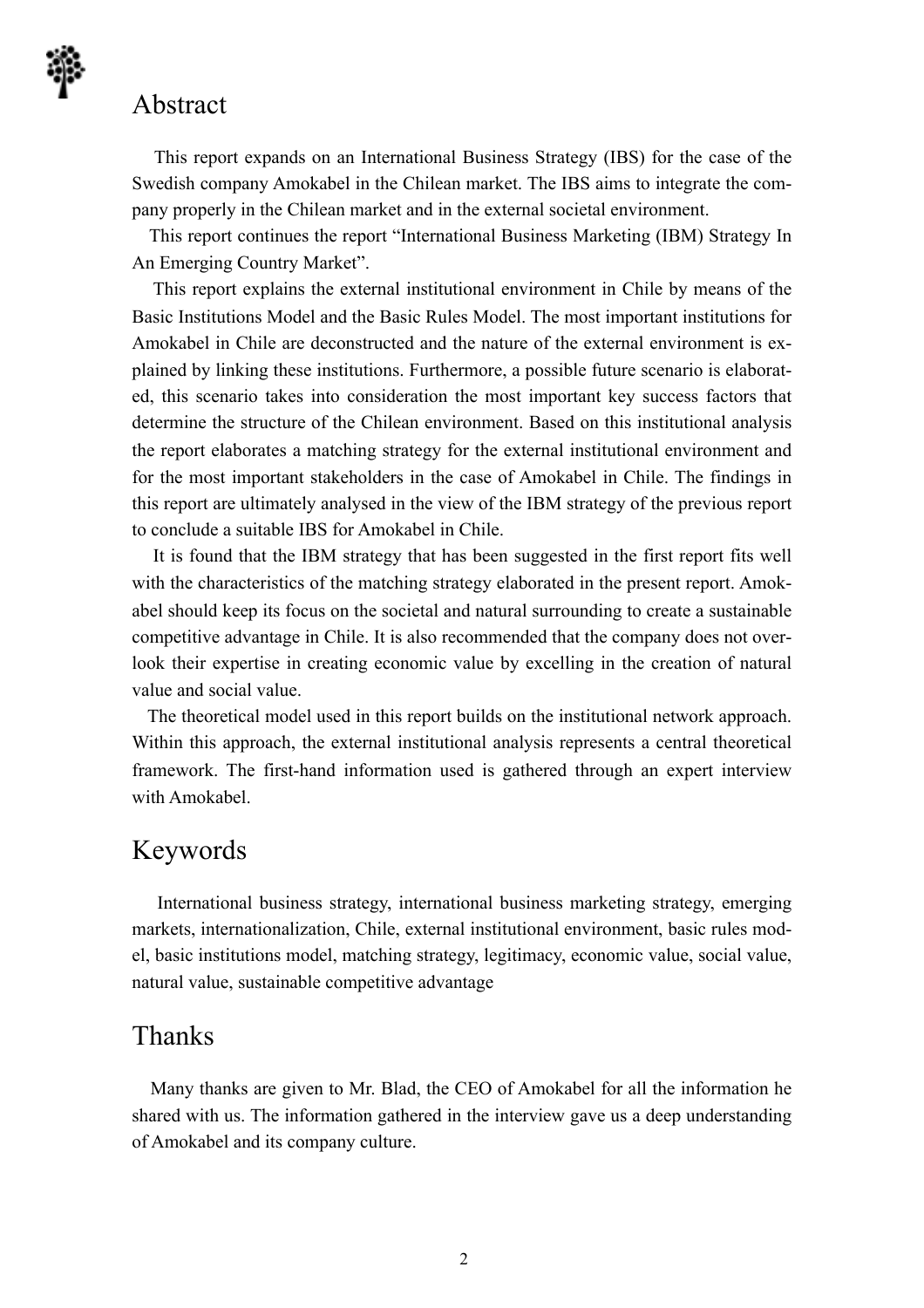

# Contents

| 1.Introduction                                                                                                                            |                                  |
|-------------------------------------------------------------------------------------------------------------------------------------------|----------------------------------|
|                                                                                                                                           |                                  |
| 1.1.Introduction to the Chilean Framework 1.1.1.Introduction to the Chilean Framework                                                     |                                  |
|                                                                                                                                           | $\overline{2}$<br>$\overline{2}$ |
| 1.3. Limitations _                                                                                                                        |                                  |
| 2. Description of the External Institutions (Phase A)<br><u>Letting and the state of the Sternal Institutions</u> (Phase A)               |                                  |
| 3                                                                                                                                         |                                  |
| 2.1. The Chilean Country Culture                                                                                                          | $\overline{3}$                   |
| 2.1.1. Formal Rules                                                                                                                       | $\mathfrak{Z}$                   |
| 2.1.2.Informal Rules                                                                                                                      | $\overline{3}$                   |
| 2.2. The Product/Service Market                                                                                                           | 6                                |
| 2.2.1. Formal Rules                                                                                                                       | 7                                |
| $2.2.2.1$ nformal Rules $\frac{8}{5.2.2}$                                                                                                 |                                  |
| 3. The Explanation of the Current Strategic Scenario<br><u>Letting</u>                                                                    |                                  |
| <b>10</b>                                                                                                                                 |                                  |
|                                                                                                                                           |                                  |
| 4. The Future Scenario                                                                                                                    |                                  |
| 13                                                                                                                                        |                                  |
|                                                                                                                                           | 13                               |
| 4.2.1. Formal Rules                                                                                                                       | 14                               |
|                                                                                                                                           |                                  |
| 4.3. Labor Market                                                                                                                         | 16                               |
| 4.3.1. Formal Rules                                                                                                                       | 17                               |
|                                                                                                                                           |                                  |
| 4.4. Description of the Future Scenario                                                                                                   | 18                               |
| 4.5. Explanation of the Future Scenario                                                                                                   | 20                               |
| 4.6.SWOT Analysis of Amokabel in the Future Scenario                                                                                      | 21                               |
|                                                                                                                                           |                                  |
| 25                                                                                                                                        |                                  |
| 5.1. Formal Rules<br><u> Alexandria de la contrada de la contrada de la contrada de la contrada de la contrada de la contrada de la c</u> | 25                               |
| 5.2.Informal Rules                                                                                                                        | 26                               |
|                                                                                                                                           |                                  |
| 28                                                                                                                                        |                                  |
| 6.1. Matching Strategy Towards External Environment Institutions ________________28                                                       |                                  |
|                                                                                                                                           |                                  |
| 6.2.1. Stakeholder-Specific Matching Strategy __________________________________32                                                        |                                  |
|                                                                                                                                           |                                  |
| 37                                                                                                                                        |                                  |
| 7.1. The Economic Value<br><u> 1989 - Johann Barnett, fransk politiker (d. 1989)</u>                                                      | 37                               |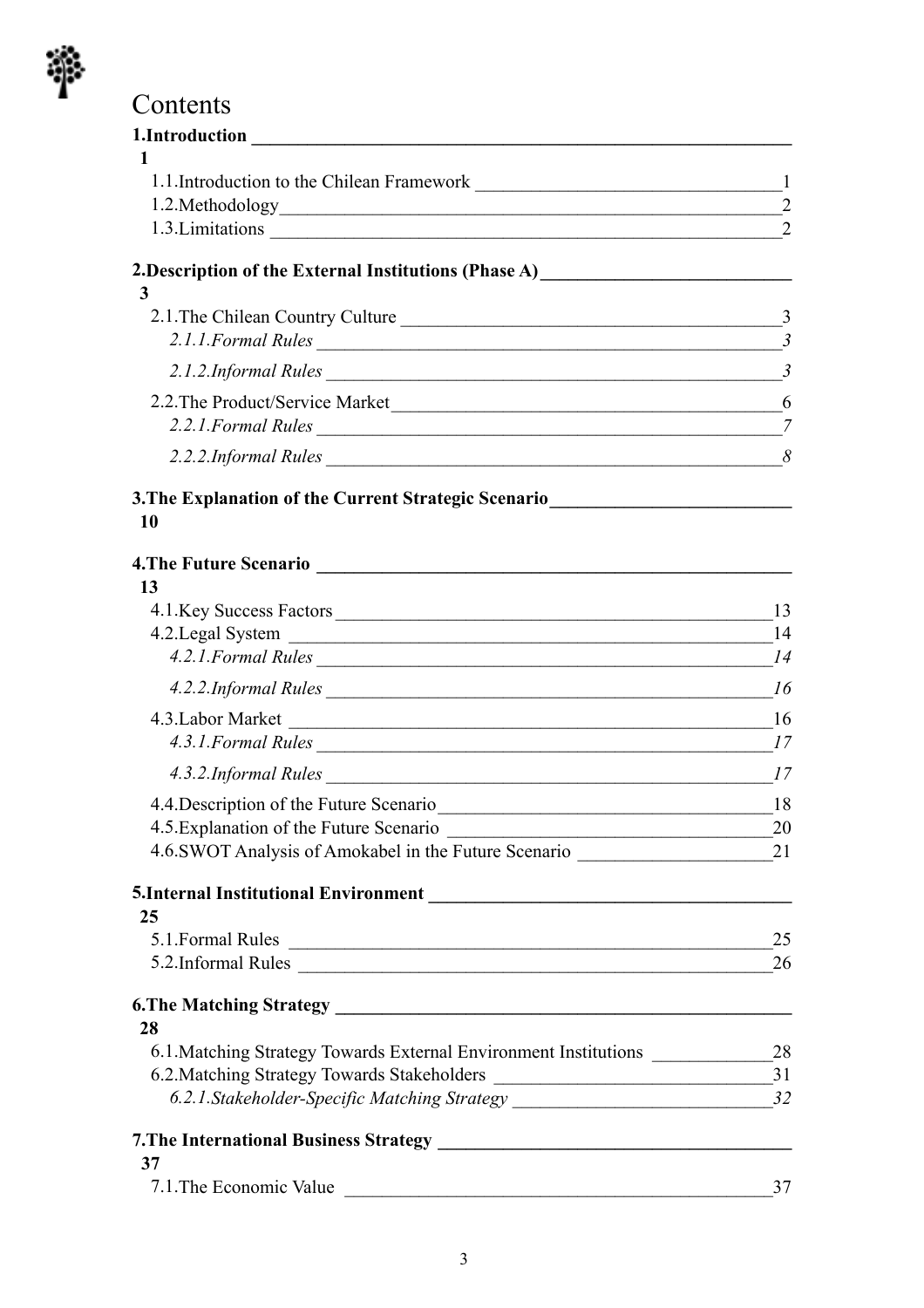| 7.2. The Natural Value and the Social Value |  |
|---------------------------------------------|--|
| 7.3. Roadmap to a Sustainable Business      |  |

#### **Appendices \_\_\_\_\_\_\_\_\_\_\_\_\_\_\_\_\_\_\_\_\_\_\_\_\_\_\_\_\_\_\_\_\_\_\_\_\_\_\_\_\_\_\_\_\_\_\_\_\_\_\_\_\_\_\_\_\_\_\_\_**

| 40                                                                              |    |
|---------------------------------------------------------------------------------|----|
| Appendix A Questionnaire Interview with Mr. Blad                                | 40 |
| Appendix B The Impact of the Background Institutions on Business System Charac- |    |
| teristics in the Future Scenario                                                | 42 |
| Appendix C Matching Strategies Towards the Country Culture                      | 43 |
| Appendix D Matching Strategies Towards the Legal System                         | 44 |
| Appendix E Matching Stragies Towards the Legal System                           | 45 |
| Appendix F Matching Strategies Towards the Product/Service Market               | 46 |
| Appendix G External Environment Key Issues in Chile                             | 47 |
| Appendix H Basic Rules Model Specific to Amokabel                               | 48 |
| References                                                                      | 49 |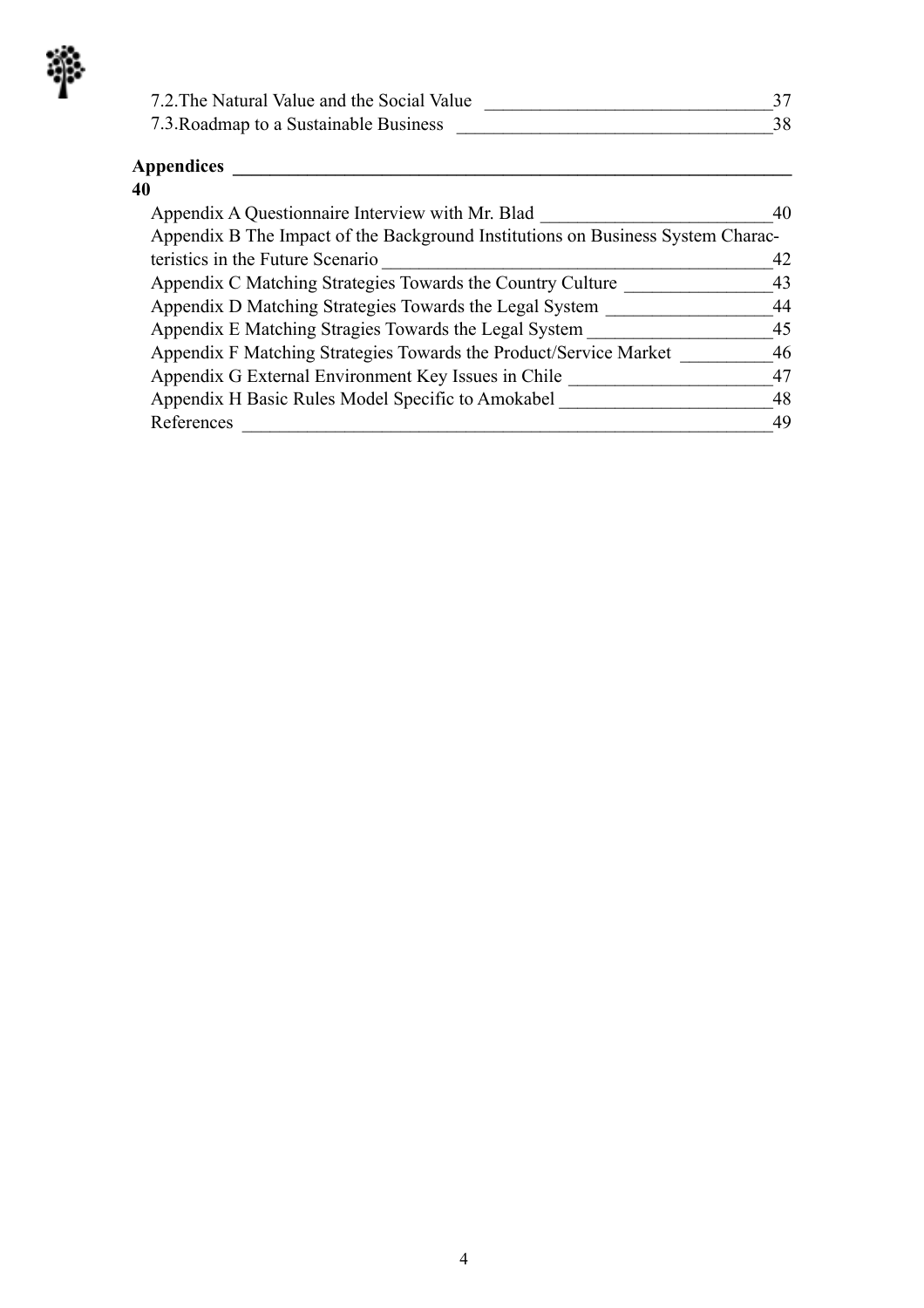

# List of Figures and Tables

# Figures

# Tables

| The impact of background institutions on business system characteristics9 |  |
|---------------------------------------------------------------------------|--|
|                                                                           |  |
|                                                                           |  |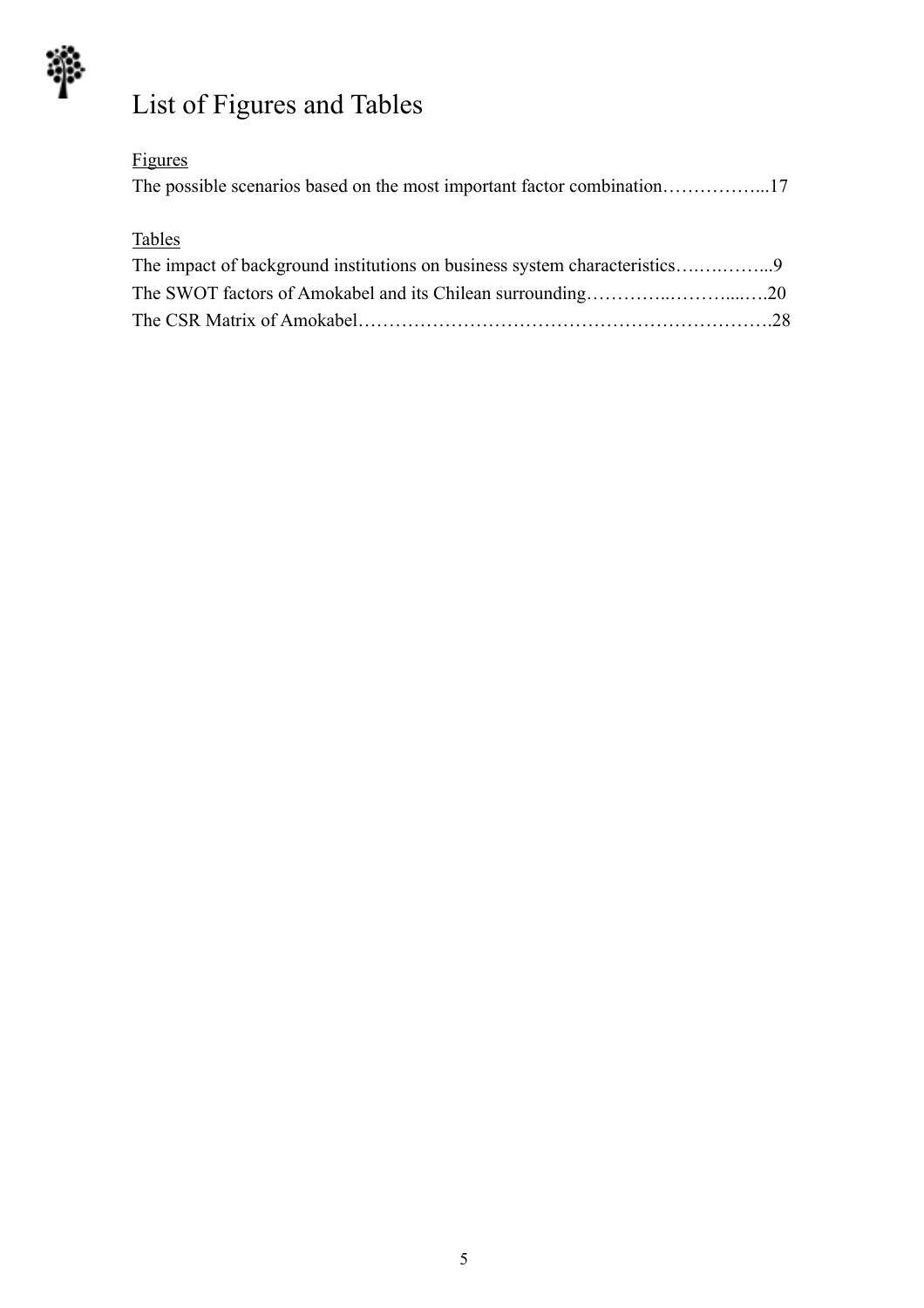

# List of Abbreviations

| <b>ALMP</b>    | <b>Active Labor Market Policies</b>                   |
|----------------|-------------------------------------------------------|
| <b>CEO</b>     | <b>Chief Executive Officer</b>                        |
| <b>CSR</b>     | Corporate Social Responsibility                       |
| EU             | European Union                                        |
| <b>FDI</b>     | Foreign Direct Investment                             |
| <b>IBM</b>     | <b>International Business Marketing</b>               |
| <b>IBS</b>     | <b>International Business Strategy</b>                |
| <b>IED</b> Act | Direct Foreign Investment Framework Act               |
| <b>MNC</b>     | Multi-national Company                                |
| <b>OECD</b>    | Organization for Economic Cooperation and Development |
| <b>SWOT</b>    | Strengths, Weaknesses, Opportunities and Threats      |
| <b>SCA</b>     | Sustainable Competitive Advantage                     |
| <b>UN</b>      | <b>United Nations</b>                                 |
| <b>USA</b>     | United States of America                              |
| <b>VAT</b>     | Value Added Tax                                       |
|                |                                                       |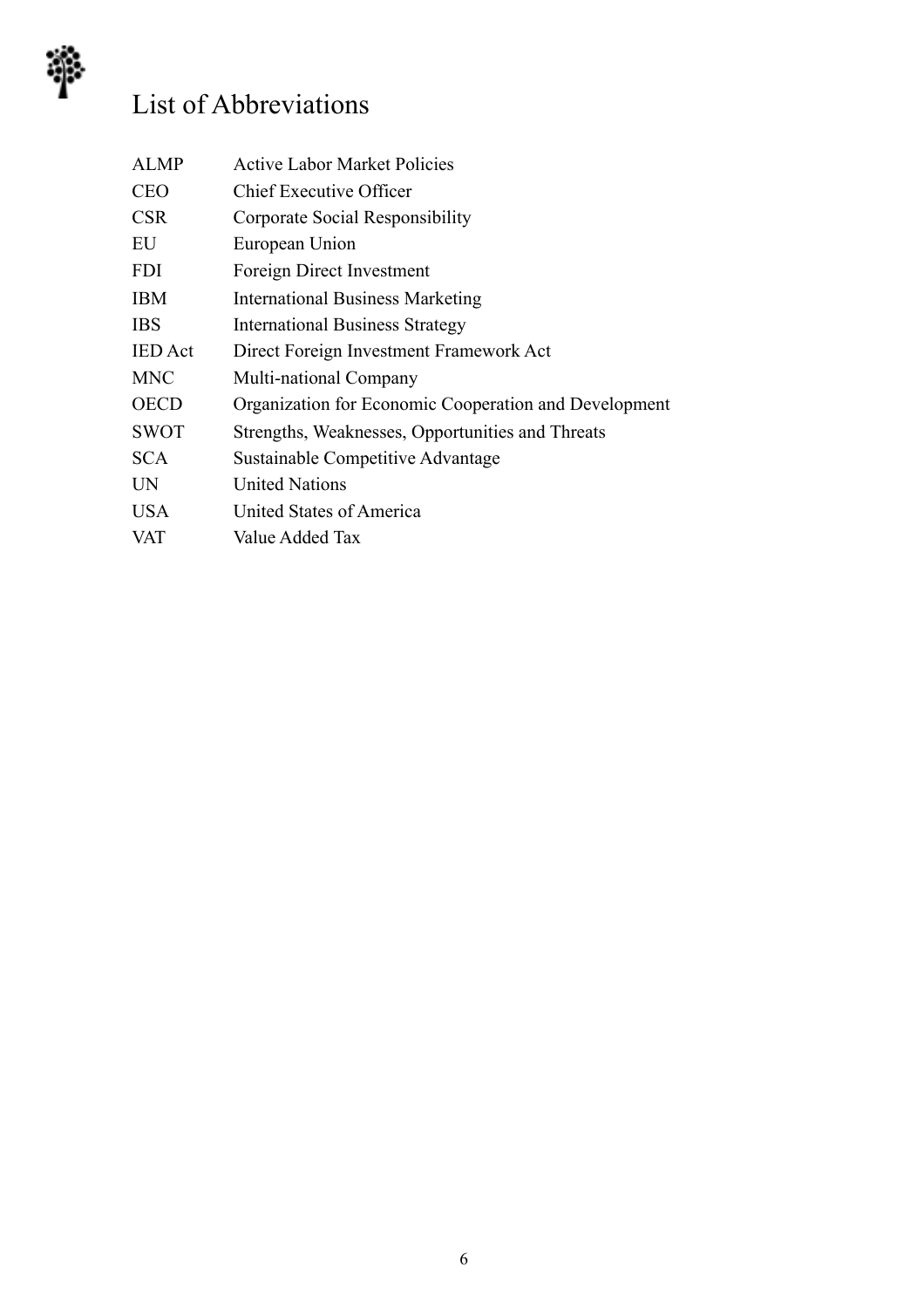# 1.Introduction

 Entering a new market is a tough challenge for every company. The decision to enter an emerging market makes the market entry even more challenging. Emerging markets display characteristics that can vary tremendously to those of developed markets. A company should have a strong internal standing and the resources to face large roadblocks on the way to success in an emerging country market. Furthermore, being successful in an emerging country market is not only about having the internal capabilities but also about integrating the company properly into the new market surrounding. A company has to be accepted by the external surrounding to be able to succeed in the long run. This external surrounding is formed by direct and indirect actors that influence the company and vice versa. The influence of emerging countries in the global economic competition is steadily becoming more relevant. The emerging markets increasingly place more importance on Corporate Social Responsibility (CSR). These emerging countries gain awareness of the relevance of CSR related activites when it comes to persisting against others in the long-run.

 The internal compilation of Amokabel for the market entry in Chile has been analysed and an International Business Marketing (IBM) strategy has been developed in the first report of this project titled *International Business Marketing (IBM) Strategy In An Emerging Country Market – Case Study Of The Swedish Amokabel In Chile*. However, this first report focusses on the internal profile of Amokabel without stressing in detail the external environment that the company will face when entering Chile. Thus, this second report elaborates on the external institutional environment to analyze possibilities and challenges that will arise in the new market.

 The purpose of this report is to elaborate an International Business Strategy (IBS) that takes into consideration the exterrnal institutional environment of Amokabel in Chile and also keeps in mind the IBM strategy suggested in the first report. By doing so, the level of local adaptation versus global integration is analysed. The questions to be answered in this report are: How should the IBS for Amokabel in Chile look like? And to what extent does Amokabel achieve a Sustainable Competitive Advantage (SCA)?

 This second report refers to different possible stages of Amokabel's market entry in Chile as phase A and phase B as it is done in the first report. Phase A represents a sales team in Chile and phase B represents the installation of a production site in the South American country.

#### 1.1.Introduction to the Chilean Framework

 The main Chilean framework is influenced by many factors, one of them being politics. The political framework shaped many aspects of Chile, yet, it is not one of the most important institutions to be considered in this study. However, a short introduction to the political framework will be given in order to enable the reader to understand the environmental institutional analysis worked out in this report.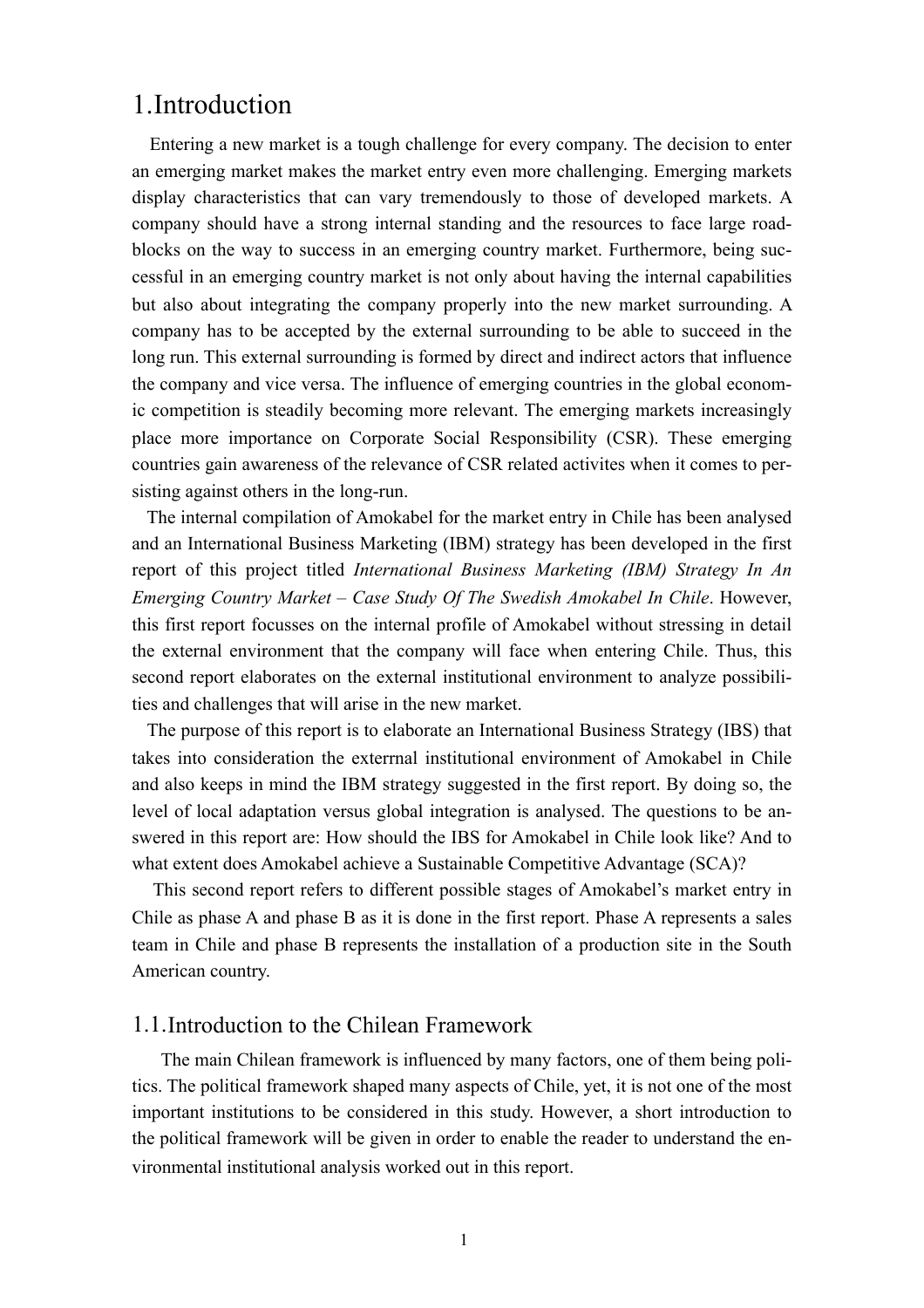In the early seventies, Chile had faced a military dictatorship regime led by General Augusto Pinochet that lasted until 1990. During Pinochet's era, Chile has experienced a series of formations in which the dictator censored media, banned all union activities, burned books and shut down the congress (Chile Country Review, 2015). Pinochet also abused human rights by abusing, torturing, and humiliating thousands of civilians making his rule one of the bloodiest in Latin Americas recent history (BBC, 2012). After the long bloody years for Chile, the dictatorship of Pinochet was overtaken by the center left Christian democrats collation, which is known as *La Concertación*. Today, Chile enjoys a free uninterrupted democracy since 1990 under the multiparty rule of *La Concertación* (COHA, 2015). The new government tried to reform the old system and it succeeded by boosting the economic growth to 7% a year during the nineties (Chile Country review, 2015). Reformation was not limited to the economic sector, media censorship has been reviewed, freedom of speech and law were adjusted and improvements in the educational system have been made. In addition, poverty had been reduced dramatically from 38,7% in 1990 to 15,3% in 2009. Today, Michelle Bachelet sits in the top office being the first woman to take a presidential role in Chilean history (Navia, 2010).

#### 1.2.Methodology

 The data used for this report is gathered from both primary and secondary data sources. The primary data was collected through a qualitative expert interview with Henrik Blad, Chief Executive Officer (CEO) of Amokabel. The secondary data gathered about the Chilean surrounding and its special characteristics was taken from qualitative and quantitative data sources. The secondary data was extracted from scientific databases as EBSCO, from academic articles and from various United Nations (UN) organizations. The theoretical models used are presented in Jansson (2007). This report uses the cultural theory models from Hofstede and from Hampden-Turner and Trompenaars, as well as the SWOT analysis framework contained in Jansson (2007).

#### 1.3.Limitations

 The aim of this report was reached; nevertheless some limitations have been faced. First, the absence of one group member increased the workload on the others. Second, time constraints did not allow a more intense study of the external institutional environment. Additional time would have enabled a deeper understanding of the Chilean external framework. Finally, the research group was not able to meet with Amokabel personally for the interview. Instead, a phone interview was conducted and further questions have been followed up via e-mail.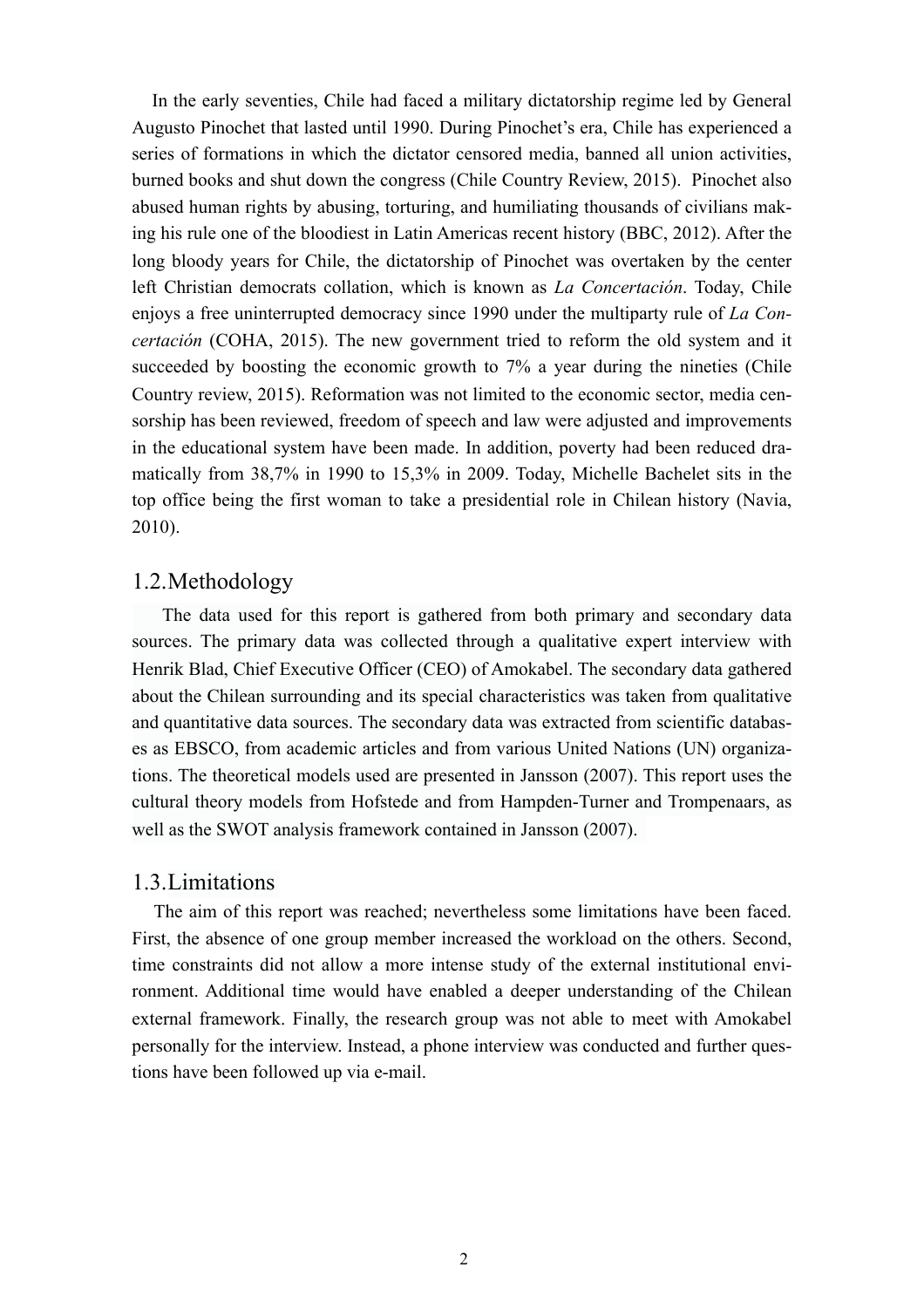# 2.Description of the External Institutions (Phase A)

 The description of the external institutions will describe the country culture which forms part of the societal sectors and the product/service market which is placed in the organizational fields of the basic institutions model of Jansson (2007). The description of the two institutions is based on the basic rules model (Jansson, 2007).

#### 2.1.The Chilean Country Culture

 Even though, the Chilean country culture can be considered to be one of the more Western-like cultures in South America there are some unique aspects to be considered for the evaluation of the business environment in Chile. Small differences can decide about the success of a negotiation or about the persistence of a business relationship. This is why the country cultures in Chile is taken into consideration in this report. The analysis of the country cultures is based on the Basic Rules Model and on the cultural models of Hofstede and Hampden-Turner and Trompenaars (Jansson, 2007).

#### **2.1.1.Formal Rules**

 The mere nature of culture implies that this societal sector is based on informal rules. Culture is "a specific mental programme developed in […a] nation" (Jansson, 2007, p. 51) which is defined by the cognitive and the normative dimension (Jansson, 2007). Thus, the country culture of Chile will be described by the country's prevailing informal rules.

#### **2.1.2.Informal Rules**

 Informal rules are less tangible than the formal rules. However, many times it is the informal rules that anchor the country culture amongst the society. This sub-chapter takes up the thought styles first and describes them based on Hofstede's world view model. Second, the normative dimension will be described based on the Hampden-Turner and Trompenaars model (Jansson, 2007).

 Before starting the analysis it is important to keep in mind that Chile descends from the Spanish culture. The majority of the Chileans have Spanish ancestors or belongs to the ethnic group of mestizos which have Spanish and indigenous ancestors. Only 5% of the population has a solely indigenous background. This division of the society also explains the strong influence of the Catholic religion on the Chilean society – around 89% of the Chileans are Roman Catholics (Youngblood, 2015). Unfortunately, this is also source to slight trends of racism that still linger in the country.

 Studies show that there is a shift in the business culture in Chile from a collectivistic to a more individualistic culture (Kolstad and Horpestad, 2009). This is due to the economic growth that occurred in past years and to the increasing number of trade agreements. The latter are mentioned in the first report and cover the agreements that Chile have with other individualistic countries, such as the United States of America (USA) or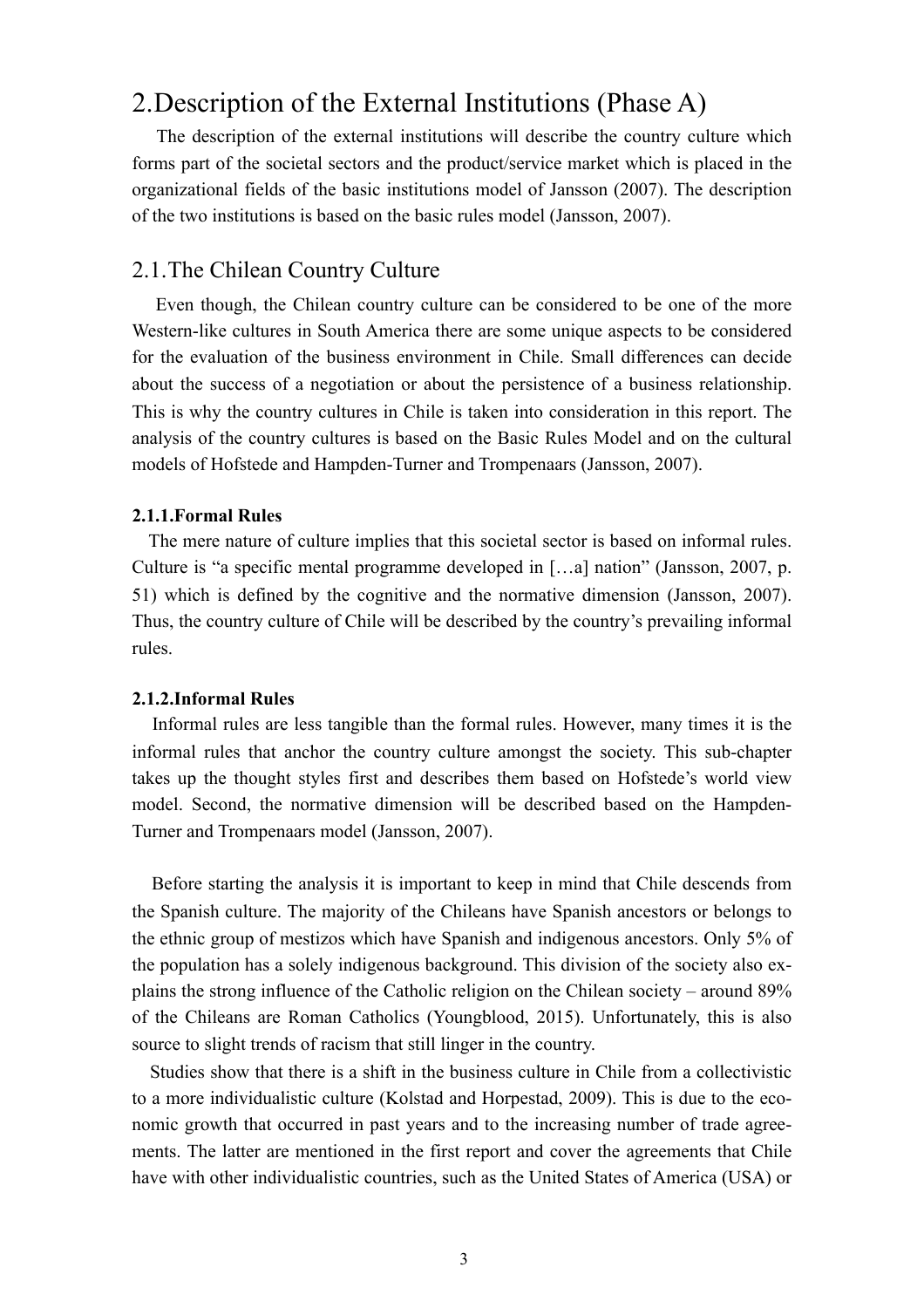the European Union (EU). It was Chile's dictator Pinochet who first initiated the focus on industrial expansion and on international investments (Carpenter et al., 2014). At the same time, there is an influence of a collectivistic culture left. The family respect and the respect towards the personal network are important to Chileans, as a result they are afraid to harm their relatives and friends by taking wrong decisions. One should become friends with the business partners at least on a professional level and be part of their network in order to reach agreements (Morison and Conaway, 2007).

 The Chilean country culture displays a high power distance. It is important that a high executive visit the Chilean partner first to show respect and the intent to do business. Also, the decision making process in a company is a centralized and hierarchical process. It is always the highest level that takes the decision. Nevertheless, all parties involved contribute with their opinion and assessment, which is why the decision-making process in Chile tends to be very long (Morison and Conaway, 2007). This lengthy decision-making process displays the importance that the democratic values gained since the dominion of Pinochet.

 Chile has a high level of uncertainty avoidance. This can be seen by the fact that contracts are usually followed and binding for businessmen. Another characteristic that displays the high importance of uncertainty avoidance is that it is crucial to have a network for all interactions in the Chilean society. For example, in business contexts this network is often created through banks and consulting firms that introduce future business partners and provides first-hand knowledge about variables influencing a business. The long-term orientation explained later on is another characteristic that shows the high level of uncertainty avoidance.

 The business culture of Chile experiences a shift from feminity to masculinity nowadays. This shift goes hand in hand with the shift from a collectivistic to an individualistic culture. As mentioned, the family has traditionally been very important to Chileans and still is important to the Chilean businessmen when it comes for example to decision-making. On the other hand, it can be observed that facets such as education and economic growth gain importance. Currently, 76% of the educational expenses are financed privately which dates back to the Pinochet regime, but a wave of student protests demanding free education for all Chileans overwhelmed Chile in 2011 (Barrionuevo, 2011) (Auswärtiges Amt, 2015) (Jarroud, 2013). This clearly shows the relevance that education gains in the country. The increasing importance of economic growth can be seen from the increasing economic liberalization mentioned in the first report for Amokabel. The importance of economic growth and education highlight the increasing masculinity of the Chilean business culture.

 The Chilean country culture clearly displays a long-term orientation. As mentioned, it is important to Chileans to maintain frequent contacts to their partner's abroad and to establish deep and long-lasting relationships or even friendships (Morrison and Conaway, 2007).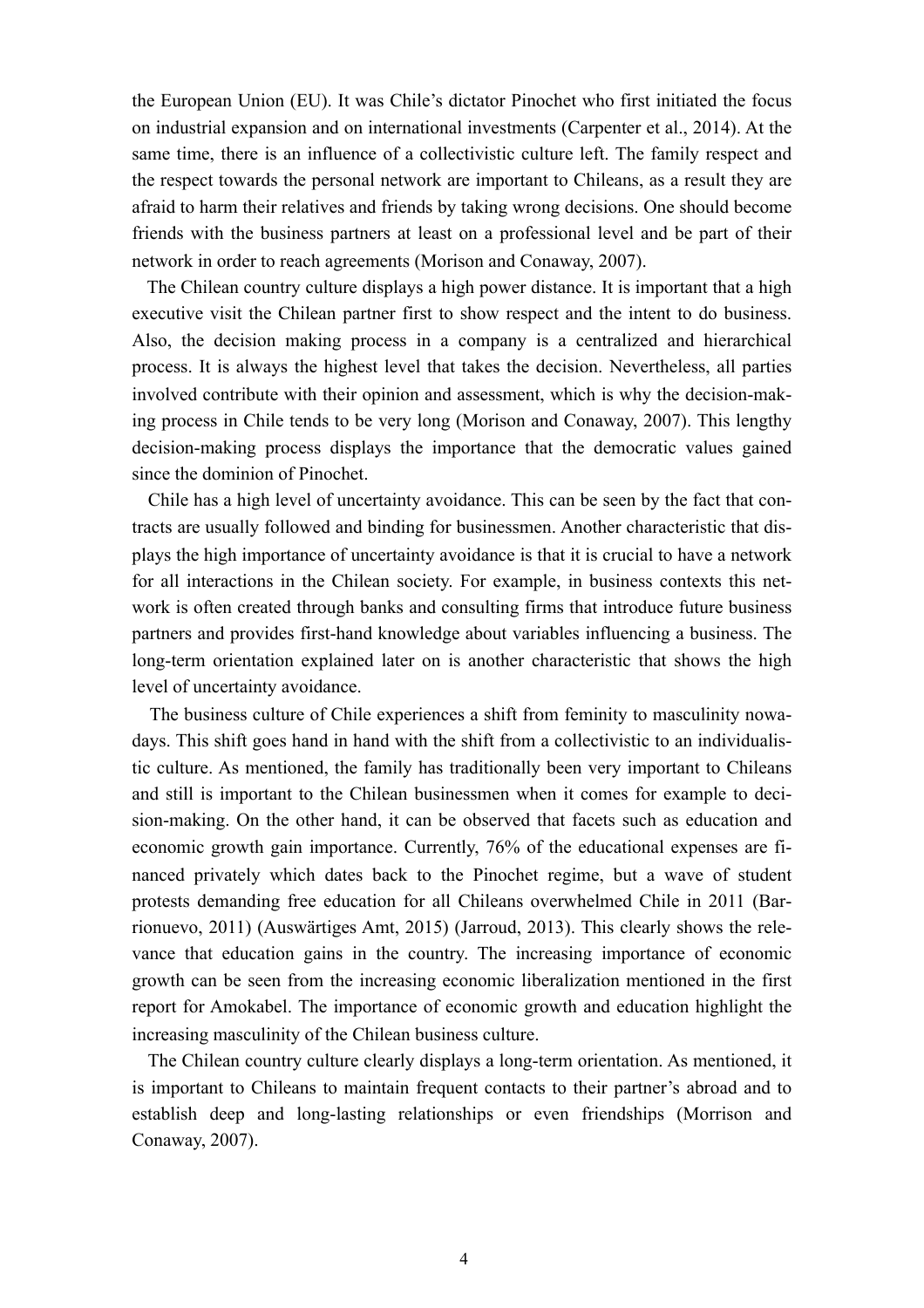After having described the thought styles underlying the Chilean country culture, some values will now be described in more detail by using the Hampden-Turner and Trompenaars model.

 The respect of contracts shows that the Chilean culture is based on universalism rather than on particularism (Morrison and Conaway, 2007). A contract or rule is not considered to be something that has to be evaluated for different situations but they apply to all scenarios agreed on.

 A remaining influence of a communitarism can be observed in the Chilean country culture, even though there is a shift towards individualism. The influence of the more conservative Catholic religion is one reason for the persistency of the communitarism. The shift in the country culture can also be seen in the description of the Chilean thought style towards an individualistic thought style.

 The way in which a person obtains a certain status is somewhat ambivalent in Chile. On the one hand, the country's development converges the culture to Western cultures as mentioned before. On the other hand, it is almost impossible for people with an indigenous background to achieve status by what they are doing because of the persisting discrimination. This means, that for some parts of the society status can be considered achieved whereas for others it is ascribed or rather not ascribed. However, status itself is very important to Chileans (Youngblood, 2015).

 Factors influencing the behavior and values in Chile are mainly found outside. When taking a decision Chileans consider possible consequences for their personal network instead of relying on their own mental capacity and competence. Chileans do not like conflicts, they try to solve problems in a more harmonious manner (Morrison and Conaway, 2007). Hence, they place great importance to their outside environment.

 It is difficult to classify the Chilean country culture with regards to being diffuse or specific and to whether they have a synchronous or sequential attitude towards time. This might be due to the changes that the culture experiences because of the increasing liberalization, the economic growth, and the augmenting relationships to Western business partners.

 In general it can be said that the era of Pinochet still influences the culture of Chile a lot. The process of reconciliation proceeds, which make the mindset of people change with time. But there are some people left who still favor the deceased dictator. According to the former president Sebastian Pinera Chile "'still lack[s] truth and justice'" (O'Brien, 2013). This lack of truth and justice determines the people's way of thinking and their attitudes a lot, also, because the constitution implemented by Pinochet still is in effect nowadays (Jarroud, 2013).

 Another thought style based on Chile's history is that the country prefers to have sound relationships with partner countries from abroad instead of intensifying the relationships with the neighboring countries. This is mainly due to territorial conflicts that arose in historical periods of war between Per, Bolivia, and Chile (The Economist, 2007).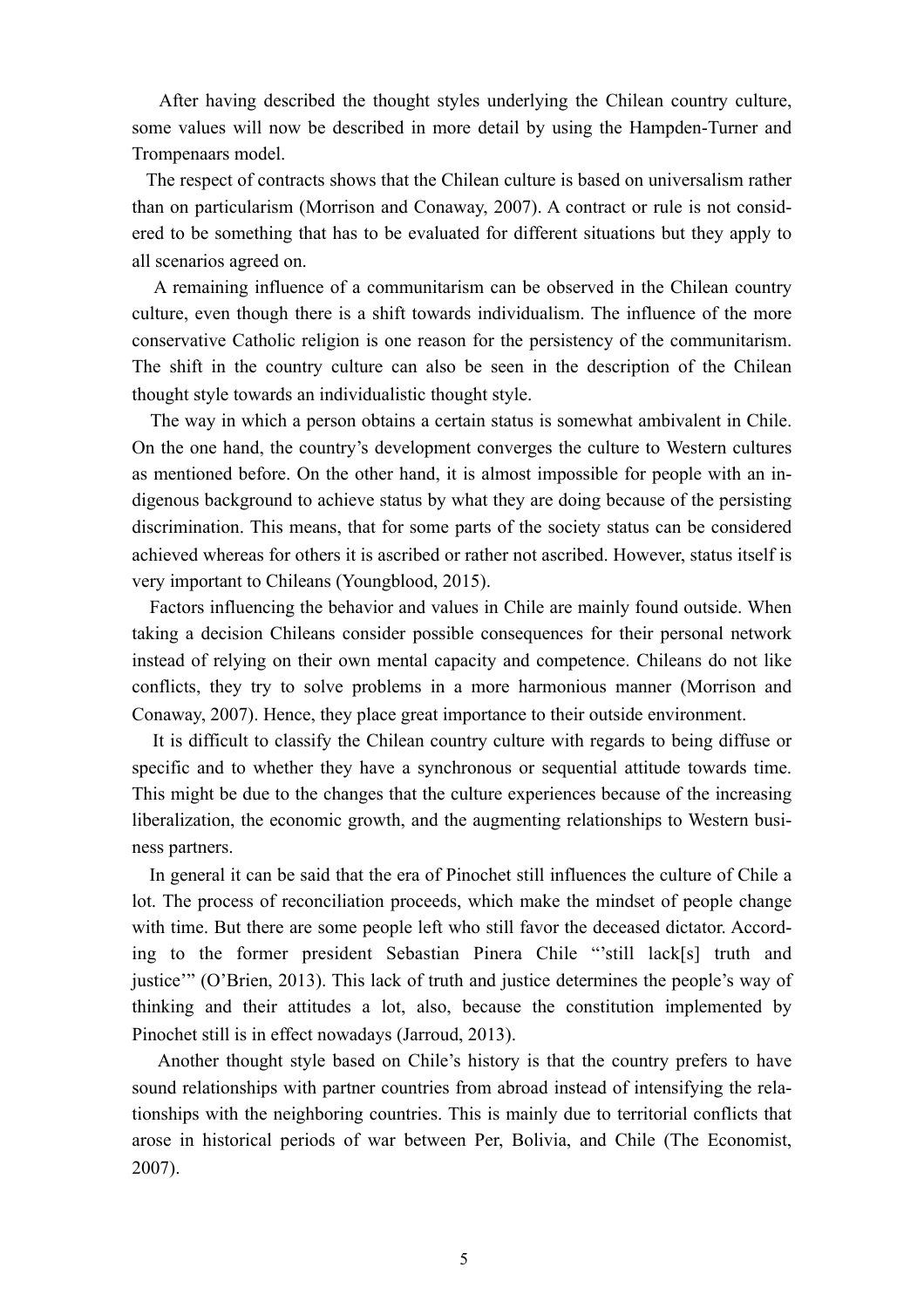Summarizing, the Chilean country culture is based on rules that display the current process of change in the country. Some norms, values and thought styles are based on former traditions dating back to the Pinochet regime and still have a high impact on the daily life.

#### 2.2.The Product/Service Market

 This chapter will describe the product/service market in detail with the goal of getting a better understanding of the characteristics and rules for the actors within it. Given that Amokabel will only be selling to the Chilean market from Sweden in the current scenario, customers are the most important actor that this descriptive stage will focus on. Nevertheless, we will touch on few characteristics and rules of the other actors in the product/service market that are relevant to our case.

 Amokabel sells customized cables. Therefore the sky is the limit in regards to who they can sell to and do business with. Amokabel is more of an electrical-era supplier than a specific industry or customer supplier. Predicting which companies will specifically buy, supply, or compete with Amokabel in the future scenario would be shooting in the dark as the options are vast. Yet safe assumptions can be made to narrow down the product/service market that Amokabel will be involved with. When speaking of suppliers, it is safe to assume that Amokabel's main suppliers will be in the fields of copper, plastic, rubber, aluminum, and technology (The Wire Association International, INC, 2015). Amokabel prefers an organic growth approach which leads us to believe that distributors will not be a huge part in the product/service market for the current or future scenarios (Blad, Interview). The competitors to Amokabel are characterized by the same characteristics found in technology businesses. From deep research and the interviews conducted, we can make educated assumptions based on existing and promising demand to pinpoint who the largest customers will be. The industries that will benefit by buying from Amokabel are:

- 1. Transportation industry. This industry is on charge of the engineering, construction, maintenance, and development of airports, railroads, subways, proper lightening of highways and roadways.
- 2. Mining industry. This industry is huge in Chile. In fact, Chile has the largest mining industry of South America. However, there is huge room for growth in regards to increasing safety for the mining workers by using engineering and technology; there is also large room for growth in new mining projects in the country (The Economist, 2012).
- 3. Fish-farming industry. The fish-farming industry in Chile is growing rapidly. It is forecasted that the fish-farming industry will be one of the largest sources to aliment the evergrowing world's population (FAO, 2014a) (FAO, 2015).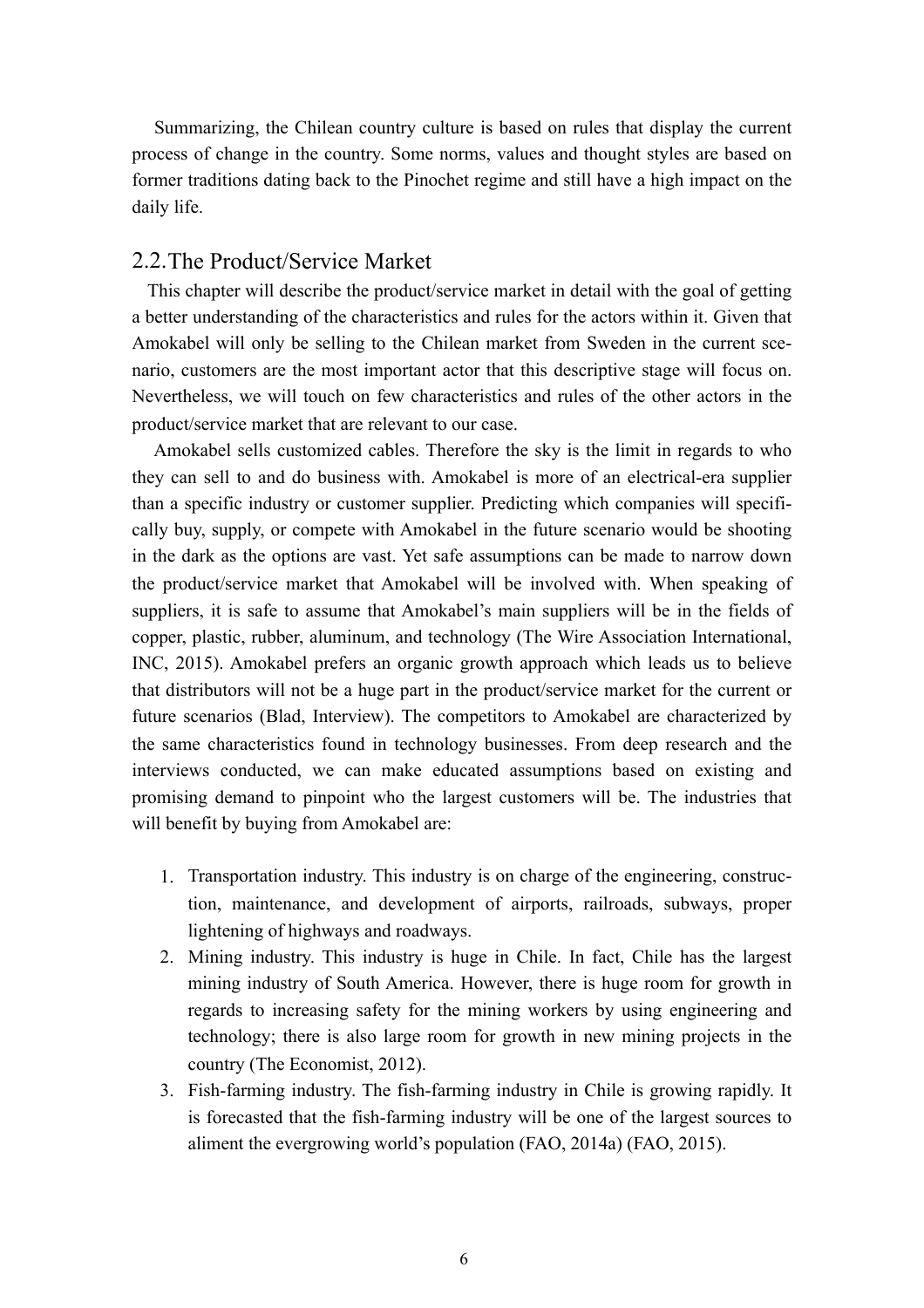4. Energy industry. Chile has an unorthodox geographical shape and positioning, this makes home to a vast range of villages, islands, canals, and peninsulas. This industry is on charge of connecting and energizing all these areas. This industry is also on charge of creating efficient and responsible energy sources such as dams, wind-farms, hydro-plants, and solar-farms (The Nature Conservancy, 2015).

 As it might be obvious, the mentioned industries are highly dependant on technology, they also present challenging environment conditions and exposure to the elements, and more importantly, they need customized, complex, and durable cables. It is of high importance to understand that the four mentioned industries are all in the engineering, developing, and building segment. This leads us to believe that Amokabel will be primarily dealing with civil engineers, systems engineers, electrical engineers, technicians, and general contractors when doing business.

 In the following part of this chapter, we will break down and explain the formal and informal rules that are embedded in this product/service market.

#### **2.2.1.Formal Rules**

 We will specify some of the formal rules found in this market, we will commence by listing, explaining and describing some of the norms found.

 In this market, the actors are expected to pay attention to detail. They must be detailoriented as they are working with technology and this industry has very low tolerance for error. The appointed person for purchasing or selling within this institution needs to keep in mind that a lot of moving parts depend on her or his work's efficiency and timeliness. (Institucion Nacional de Estadisticas - Chile, 2015). Therefore, responsibility and reliability to meet deadlines and give the group and sense of peace-of-mind is a common expectation found in this market. So, being detail-oriented, responsible, and reliable are basic norms found.

 In this market, the actors are required to be in touch and abide by local and governmental laws when doing business. These actors need to as well be very careful when doing transactions as it needs to stay within the laws and regulations that apply to them and the transaction taking place (Indeed, 2015). In regards to the larger picture, Chile is currently experiencing a large shift to becoming more socially responsible when it comes to the environment. Therefore, the actors in this market may want to do business only with companies that share the same principles and values, to achieve this, these actors are expected to follow the company's policies and principles.

 From our research we find that Chile has recently become very welcoming of entrepreneurship and technology, this makes it very easy to import technology from other countries (Start-up Chile, 2015). Nevertheless, the actors of this market must be aware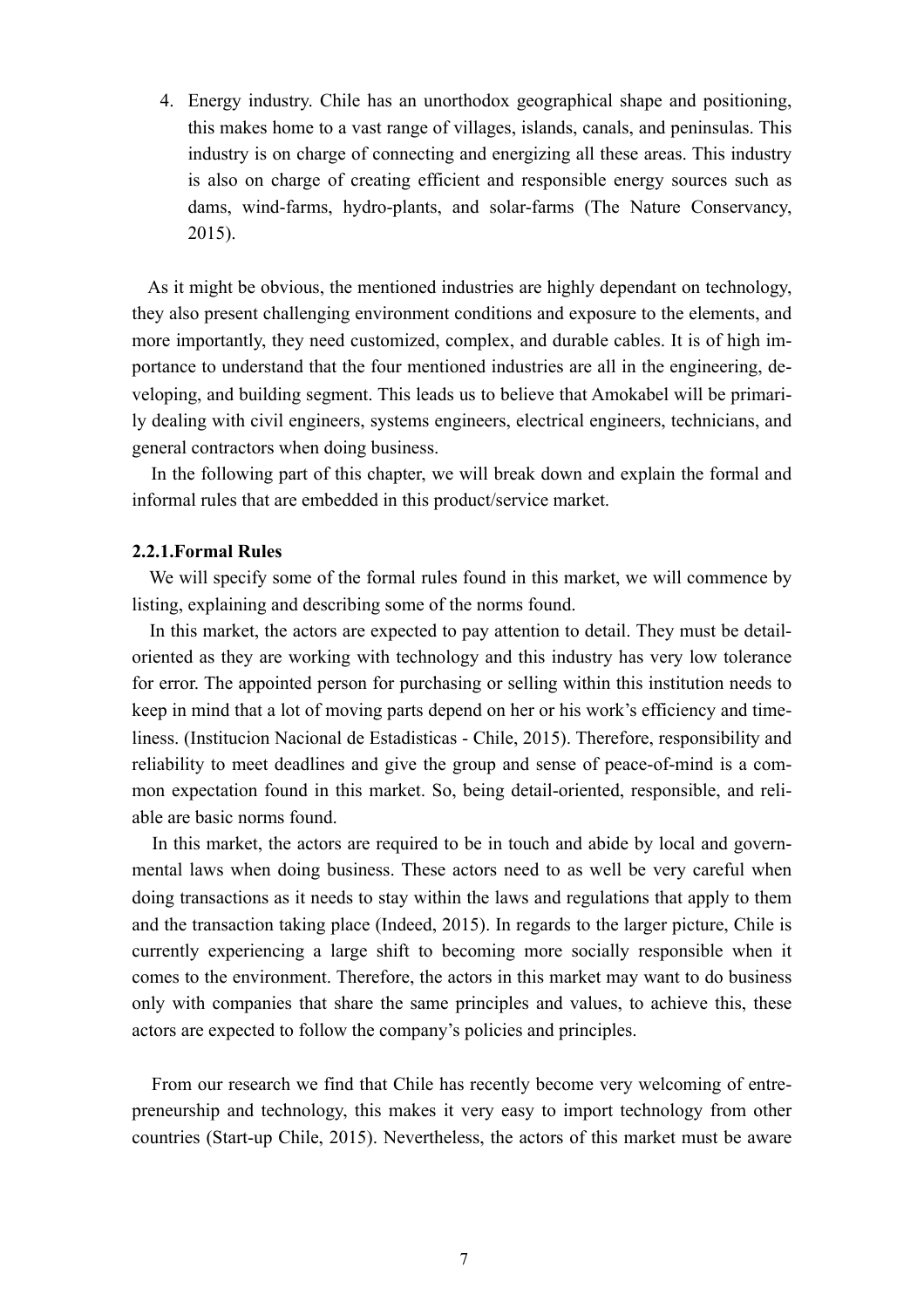of certain trade barriers regarding the industry they work in and abide by them. As a result, trade barriers can be looked as mechanisms that this institution must observe.

 One important factor to consider is that payments might be late from time to time in Chile, and this is not uncommon. Punctuality on payments is not a major issue; nevertheless, the punctuality displayed for payments is not fully developed yet if we were to compare them to countries such as Sweden or Germany (Business Insider, 2015). Repetitive failure to make payments on time will lead to enforcement mechanisms, such as restrictions being applied. Among those restriction and penalties we can find examples such as shifting from 30-day-net payment system to a cash-on-delivery payment system.

 The actors in this market have to select the people that will represent them when doing business very carefully. Thus, there exist mechanisms such as having a narrow and selective process to find this individual given that the knowledge, experience and set of skills to perform this job are very specific and measurable (Indeed, 2015).

#### **2.2.2.Informal Rules**

 Given the nature of this business and industries, as well as the spread of the product/ service market, more formal rules are found compared to informal ones. Nonetheless, we find some values and though styles that are common denominators and, at the same time, relevant to our case. Below, some of those are displayed and explained.

 As mentioned previously, Chile is a country that is leading South America in regards to innovation and technology (Start-up Chile, 2015). This recognition is influenced by how the country has adopted a trend that specifically points towards becoming more technological savvy, creative, and practical. Given the nature of the product/service market, we can easily recognize that they are narrowly focused and tend to have a proactive culture. Therefore it can be said that they share the values of proactivity and focus. This market is in shift-mode from collectivism to individualism. Given the rapid development of Chile and its nondemocratic past history, Chile finds itself in a shift moving from collectivism to individualism. This value is characterized by people speaking freely, right of privacy is respected, and personal voting/opinions actually count. This is relevant to the product/service market as negotiations and business transactions can more efficient and lean.

 The appointed person from each actor in this market will ultimately need to apply his or her own though style using the values, norms and enforcement mechanisms in his or her environment (Indeed, 2015). Being able to consider many aspects and putting them in perspective to make educated decisions can be seen as a thought style.

 In this market, the actors need to be conscious about remaining away from uncertainty. The projects within the mentioned industries are, for the great majority, time-sensitive. Again, uncertainty regarding punctuality, quality, or performance is not welcomed by any means among this product/service market (Business Insider, 2015). So, the actors in this market have an uncertainty-avert attitude.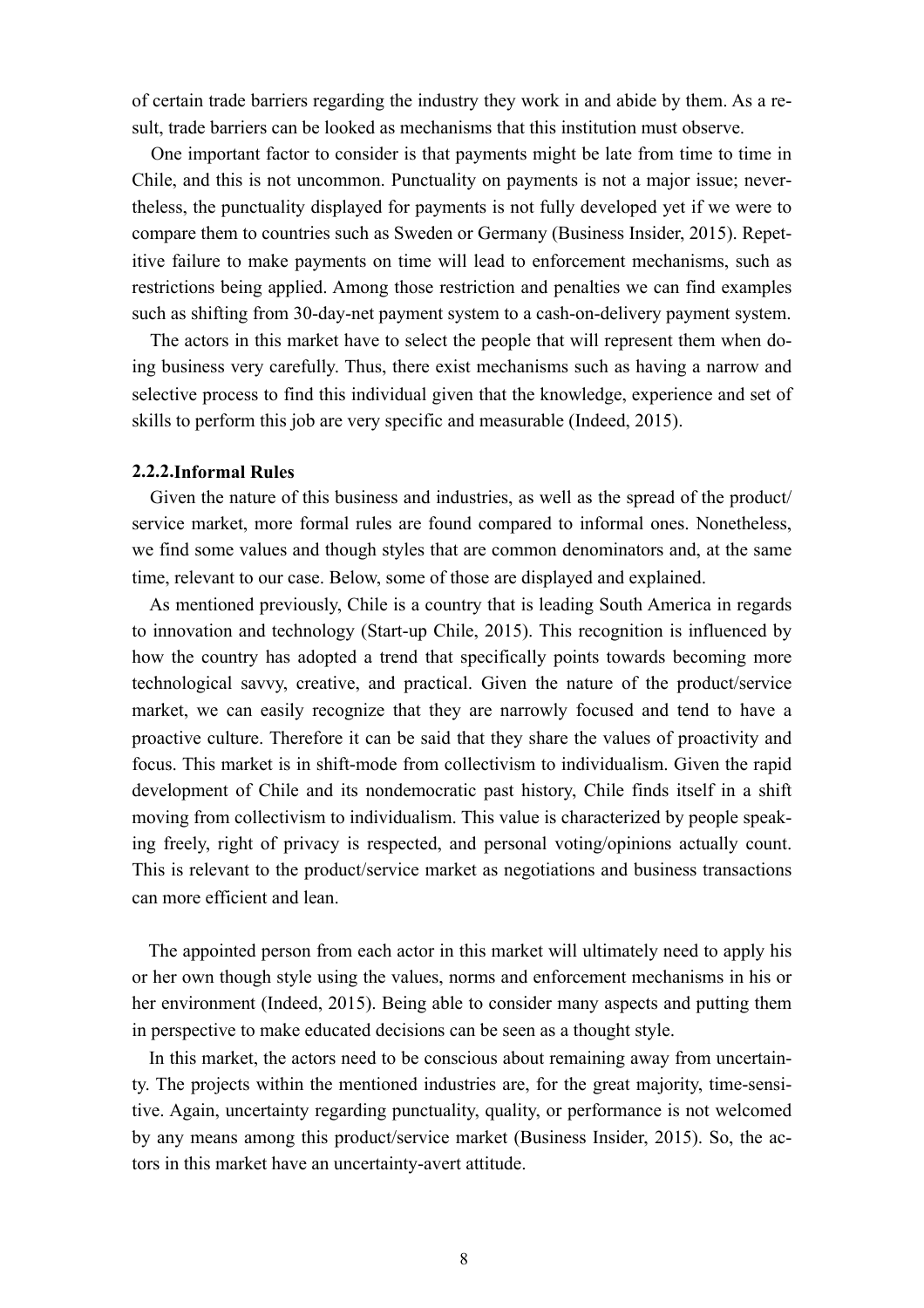Loyalty and predictability come hand in hand with building long term relationships. While doing historical research we find that Chile was a country in South America with the least reliable or trustworthy businessmen and politicians. This has evolved and changed over the last century. However, it did burn some bridges with all countries around it (Britannica, 2015). It is only on the last decades in which Chile has transformed itself to become a more trustworthy and reliable country through its politics and business. We can recognize that the actors in this market and Chile overall understands, appreciates, and embraces the value added by having a long term relationships approach.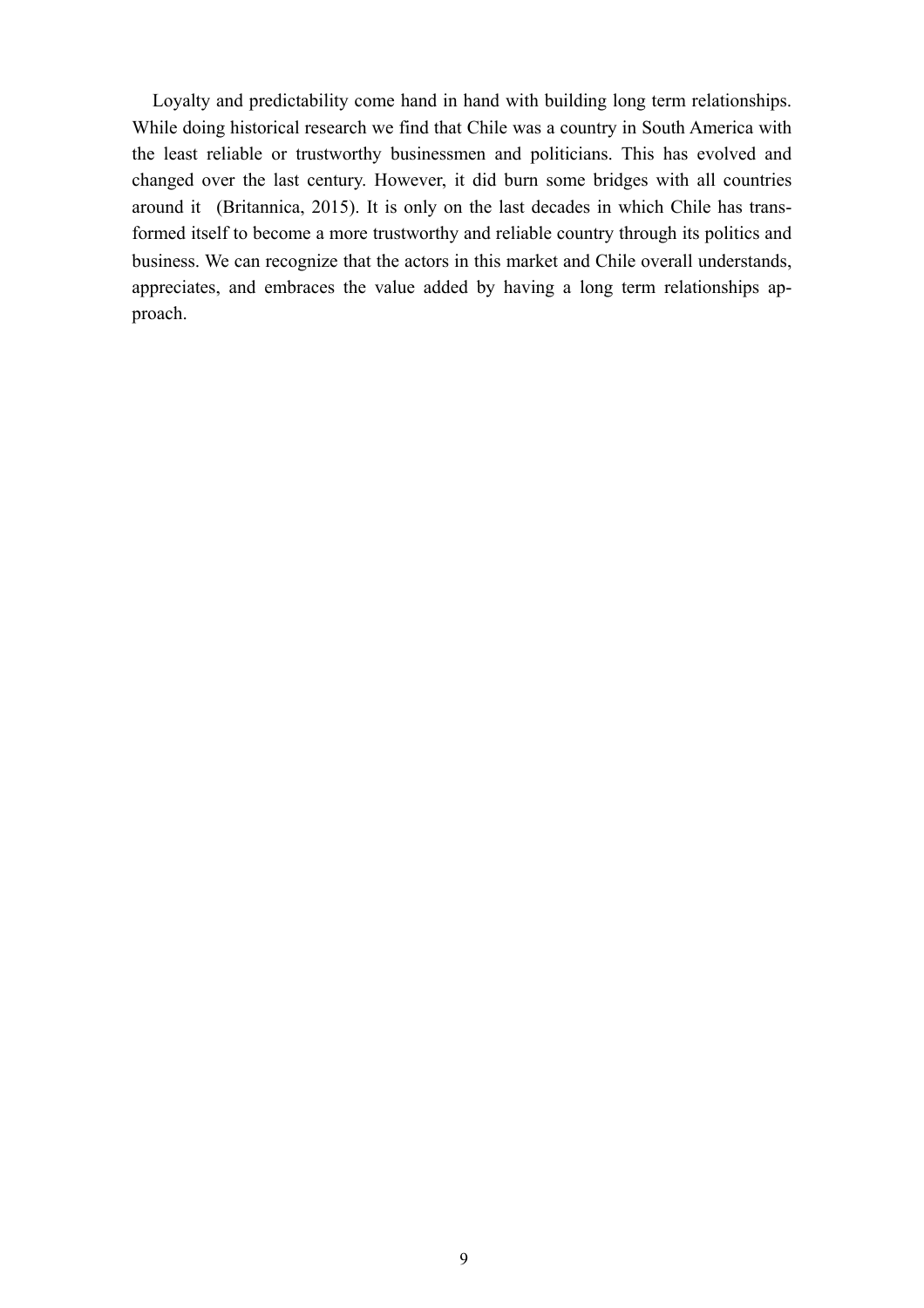# 3.The Explanation of the Current Strategic Scenario

 After describing the institutions we identified earlier in this report based on the Basic Rules Model, we move on to the explanation stage. By carfully analysing the country culture in the societal sector, the background intitutions that are most relevant arise (Jansson, 2007). Those are analysed and better understood in the business system. Table 1 has been created to illustrate both, the positive and negative influence of the background institutions on the business system characteristics. This will help link the societal sector institutions to the organizational fields, which in this case are the customers in Chile. The chart below expands on the most influential business system characteristics.

|                                     |                   | <b>Business System Characteristics</b><br>High se-<br><b>Employee</b><br>Impor-<br><b>Trade</b><br><b>lective</b><br>commit-<br>tance of<br>rules<br>barri-<br>work-<br>ment $\&$<br><b>business</b><br>ers<br>relations<br>force<br>loyalty<br>$\ddot{}$<br>$^{+}$<br>$+$<br>$\ddot{}$<br>$+$<br>$\ddot{}$<br>$\ddot{}$<br>$+$<br>$\ddot{}$<br>$\ddot{}$<br>$+$<br>$^{+}$ |  |           |  |                                   |                |  |  |  |  |  |
|-------------------------------------|-------------------|----------------------------------------------------------------------------------------------------------------------------------------------------------------------------------------------------------------------------------------------------------------------------------------------------------------------------------------------------------------------------|--|-----------|--|-----------------------------------|----------------|--|--|--|--|--|
| <b>Background In-</b><br>stitutions | Practi-<br>cality |                                                                                                                                                                                                                                                                                                                                                                            |  |           |  | Abide to<br>and reg-<br>ula-tions | Hierar-<br>chy |  |  |  |  |  |
| Individualism                       |                   |                                                                                                                                                                                                                                                                                                                                                                            |  |           |  |                                   |                |  |  |  |  |  |
| Centralized pow-<br>er/Authority    |                   |                                                                                                                                                                                                                                                                                                                                                                            |  |           |  |                                   | $\ddot{}$      |  |  |  |  |  |
| High uncertainty<br>avoidance       |                   |                                                                                                                                                                                                                                                                                                                                                                            |  |           |  |                                   |                |  |  |  |  |  |
| Universalism                        |                   |                                                                                                                                                                                                                                                                                                                                                                            |  |           |  |                                   |                |  |  |  |  |  |
| Masculinity                         |                   |                                                                                                                                                                                                                                                                                                                                                                            |  |           |  |                                   |                |  |  |  |  |  |
| Long-term Orien-<br>tation          |                   | $\pm$                                                                                                                                                                                                                                                                                                                                                                      |  | $\ddot{}$ |  |                                   |                |  |  |  |  |  |
| Ethnocentrism                       |                   |                                                                                                                                                                                                                                                                                                                                                                            |  |           |  | $\ddot{}$                         |                |  |  |  |  |  |

Table 1: The impact of background institutions on business system characteristics (own table)

#### Individualism

 As illustrated in Table 1, three of the business system characteristics are seen to be influenced by individualism. First, practicality is positively influenced, as an individual culture is rather more practical than a collectivistic one. Employees in Chile, for instance, can be more creative in such a business culture and take faster decisions instead of waiting for group approval. Employee commitment is another characteristic that noticed a positive impact. In the Chilean market, transforming the individualistic environment leads to employees being more committed and challenged to what they do and try to deliver their best. The lack or low group support makes individuals act in a more selfish way aiming for the best. On the other hand, the importance of business relations sees a negative impact. Individualists usually see business relations as unnecessary and they can succeed on their own.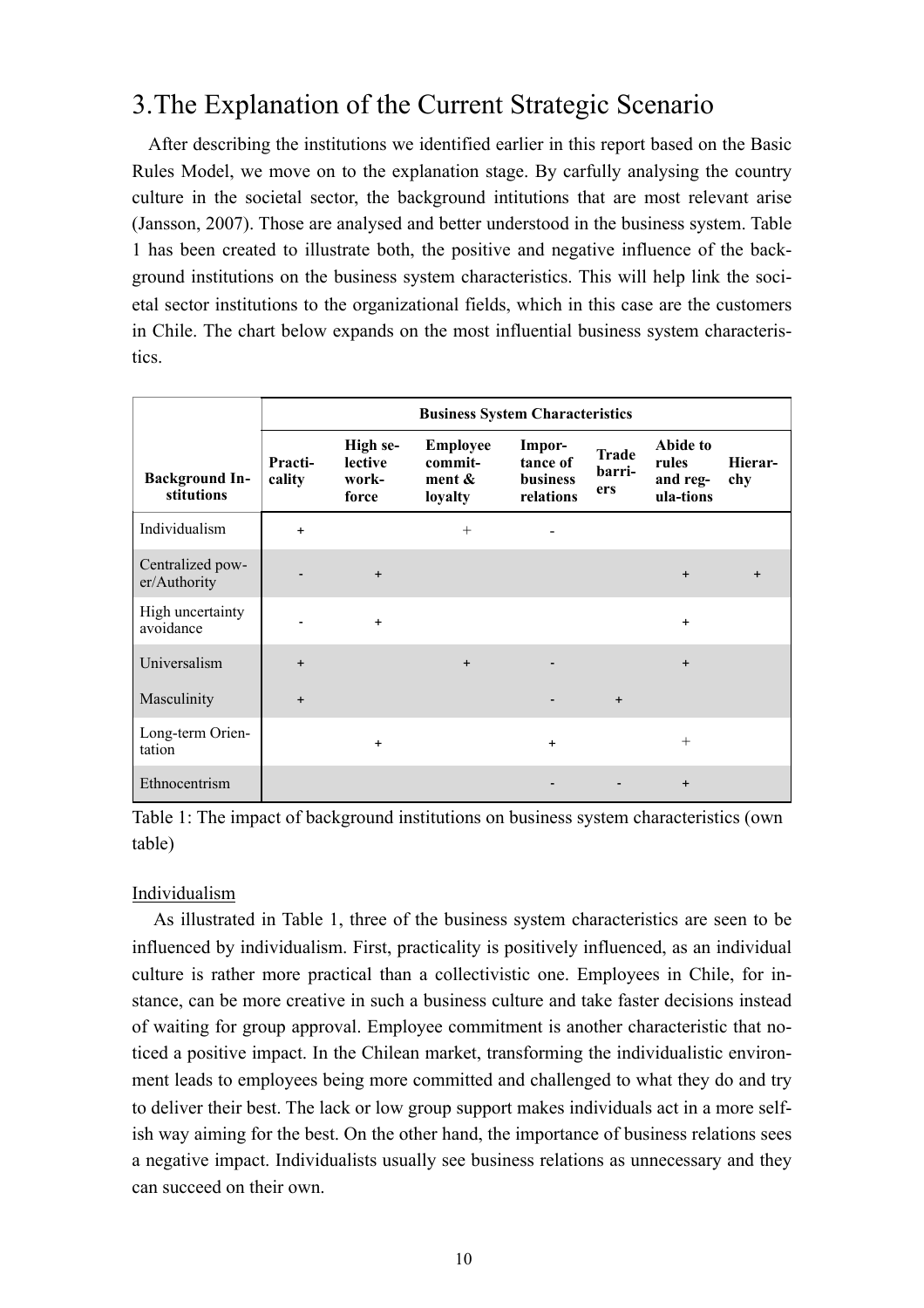#### Centralized Power and Authority

 This phenomenon has an impact on four of the business system characteristics. To start, centralized power spots a negative impact on practicality. This centralized power and authority at Chilean companies restricts the extent to which employees can be practical. Moving on, centralized power creates a positive impact to some of the characteristics shown in Table 1. First, the highly selective work force is influenced positively due to the bureaucracy in the system, only few people have the authority to hire and they are usually highly selective. Moreover, having a centralized authority creates a positive impact on the mentality of abiding to the rules and regulations. Also, employees cannot freely do what they want, instead rules need to be followed and decisions need to be taken from certain authorized executives in a company. Hierarchy is another characteristic that is positively influenced by the centralized power. Centralized power goes hand in hand with hierarchy as both involve lots of bureaucracy and the need to always report to someone superior.

#### High Uncertainty Avoidance

 As illustrated in Table 1, this phenomenon impacts three of the business system characteristics. First, practicality notices a negative impact, which can be translated as the higher the uncertainty avoidance, the less practicality from individuals or companies behavior. Companies in Chile are believed to be risk avert and favor greater bureaucracy. Second, it impacts the high selective work force positively. The higher the uncertainty avoidance the more selective companies become. Particularly, with the highly restrictive labor laws in Chile, companies try to be very selective when hiring someone. Lastly, higher uncertainty avoidance impacts the mentality to abide to rules and regulations positively. Chilean companies and individuals tend to abide to rules and regulations to maintain their continuity and reputation. For instance, in most cases companies avoid getting involved in corruption situations to sustain their image and reputation in the Chilean market.

#### Universalism

 Under this cultural thought style, four business system characteristics face an impact. At first, practicality is positively influenced by an universalism country culture. It is believed that in the Chilean business culture there are vibrant rules, procedures and a framework provided which makes processes smoother and faster. Employee commitment and loyalty also detect a positive impact, which can be understood as employees giving high importance on values and promises. Employees are thought to be treated fairly following set rules and values. Furthermore, a universalism culture also impacts the abiding to rules and regulations characteristic positively. As mentioned above, the universalism culture in Chile favors a set of rules and values, which enhances companies and employees to follow the rules and regulations. In contrast, a negative impact on the importance of business relations can be seen. As explained earlier, universalism fa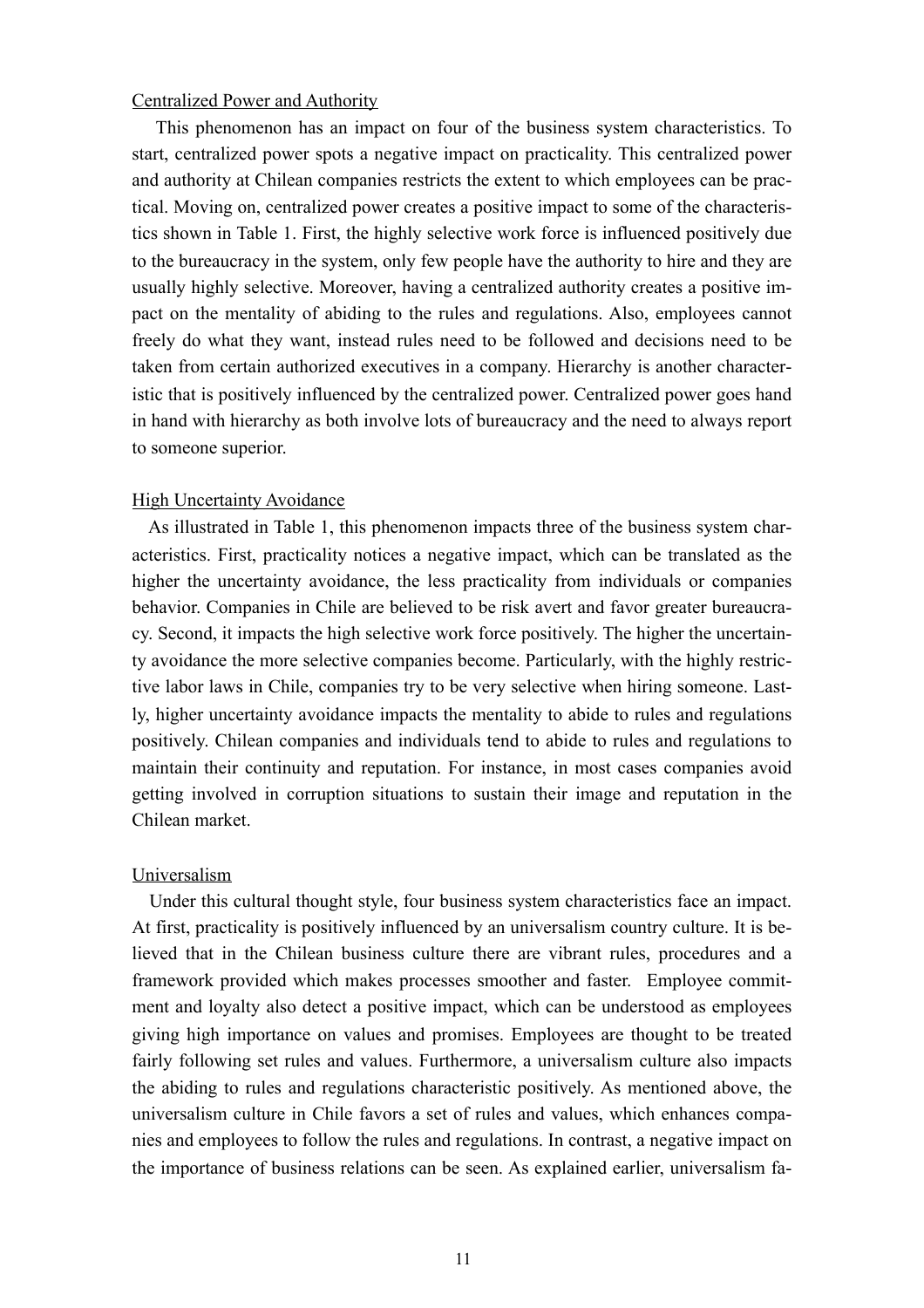vors set rules and believes, which is understood to be more important than business relations.

#### Masculinity

 Moving on, the increasing masculinity characteristics is one of the main thought styles that influences the behavior of culture. As showed in Table 1, this phenomenon impacts practicality in a positive way. As explained by Jansson (2007), masculinity means the preference for achievement, this preference can be reached through practicality and less bureaucracy. However, the high uncertainty avoidance and the centralized authority in Chilean companies limit the extent of a masculine business culture. Another business system characteristic that creates a positive influence is the existing trade barriers. In masculine societies, economic growth and development is on top of the agenda, which also is the case in Chile. Companies are keen to cross borders and to diversify the country's exports portfolio. However, masculinity impacts the importance of business relations negatively. Masculine societies are rather ego-oriented than relationship-oriented. Yet, in Chile companies still believe in the importance of business relations but they do not have much trust in them and would rather not rely on them completely.

#### Ethnocentrism

 Chileans can be seen as ethnocentric compared to their neighboring South American countries. For instance, their sense of superiority over their bordering countries create informal trades barriers, which is translated as a negative influence. Chileans also believe that they can achieve things on their own, therefore, business and political relations in South America are not of a great importance to them. Chileans are keen to always be a leading nation, which is why they tend to abide to rules and regulations. On a corporate level, employees also tend to follow rules and regulations willing to keep their company's leading position in the market.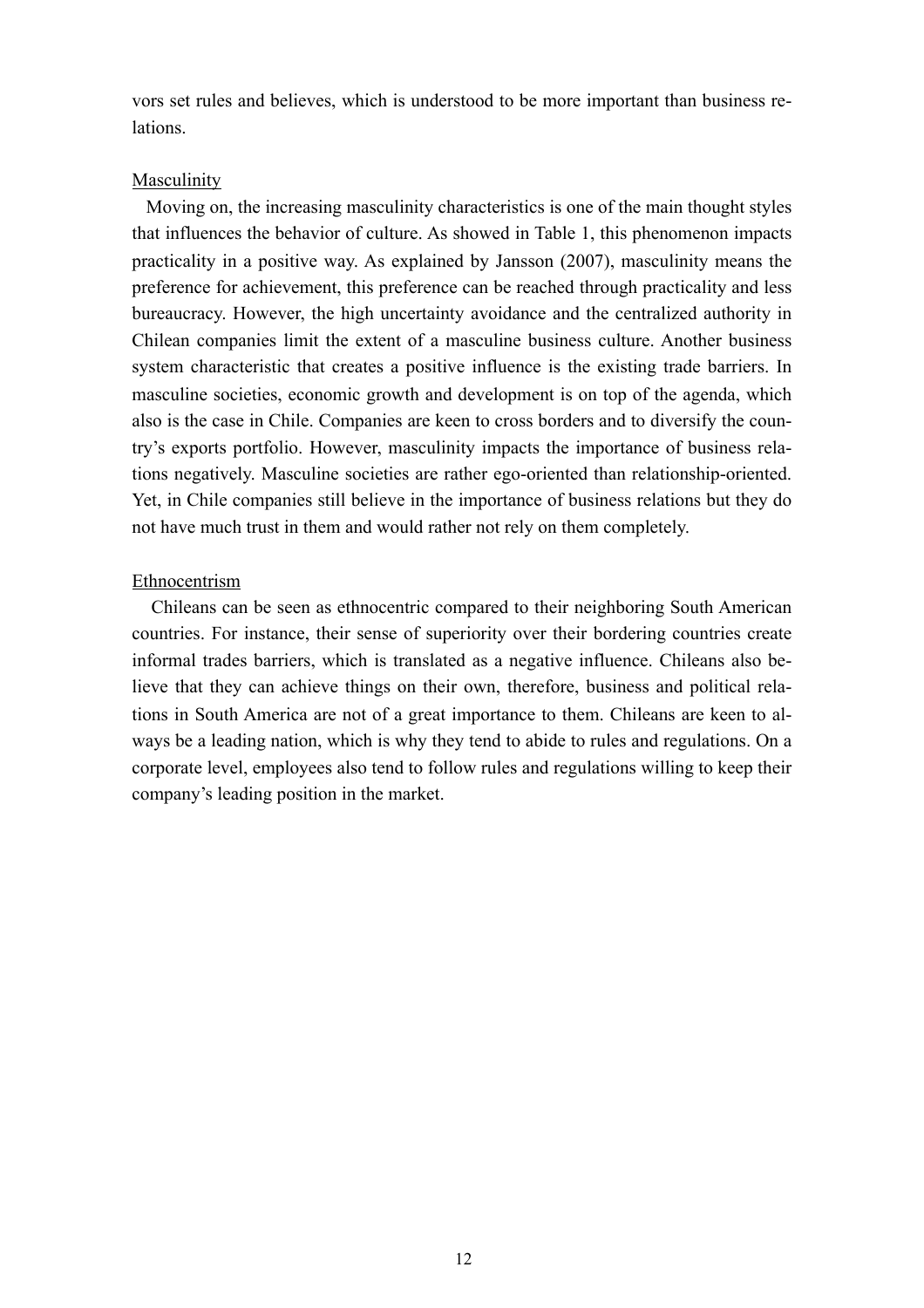## 4.The Future Scenario

 This chapter focusses on the outlook of the external surrounding of Amokabel and on the impacts of possible changes on the business marketing strategy.

 Emerging country markets are characterized by rapid changes happening in their societal sectors and in the organizational fields. This is why it is necessary to analyze these changes in detail to better understand how to respond to that surrounding.

 The future scenario is developed for Amokabel's external institutional environment in Chile in five years from the start of phase A when the company has only a sales team established in the country. The analysis of Amokabel's external environment reveals that the legal system and the labor market are more relevant and important for the future.

 This chapter will identify the key success factors in the Chilean market, give a description of the two additional institutions, namely legal system and labor market. This chapter will also explain their major impacts and linkages to other institutions. Then, the most probable future scenario will be described and its influence on the company's competitive advantage and to its business strategy will be analyzed. Sluggish

### 4.1.Key Success Factors

 The key success factors are "the most critical structural factors of the environment influencing the IBS" (Jansson, 2007, p. 135) and are thus, as the name says, determinants of the success a company has in a market.

 The elaboration of the current strategic scenario displays the key factors for success that are relevant in the Chilean market at present. Some of these factors, mainly the ones that can be found in the societal sector cannot be influenced by Amokabel while others, primarily from the organizational fields, can be influenced by Amokabel (Jansson, 2007). Nowadays, the centralized power and authority is one of the most relevant key success factors in Chile. Also, the high level of uncertainty avoidance and the long-term orientation are crucial. All these factors are rooted in the societal sectors. The country culture of Chile undergoes a change process at the moment that converges the Chilean country culture to Western country cultures such as the Swedish one. Amokabel will contribute in little to this process of change when present in the Chilean market. However, this influence will be very subtle and almost unnoticeable. This is why we do not consider these factors as part of the group that can be influenced by Amokabel. The key success factors that can be influenced by Amokabel are practicality, the need of business relations, and the abiding to rules and regulations. It will be easy for the Chilean customers to do business with Amokabel given its flat hierarchy. This flat hierarchical structure has a positive influence on the level of practicality. The Swedish attitude towards rules and regulations will positively impact the abiding of rules and regulations in the country by showing other market actors that this facilitates a successful way of doing business. With strengthening the abide to rules and regulations norm, Amokabel reduces the need of business relations because formal rights and duties of each and every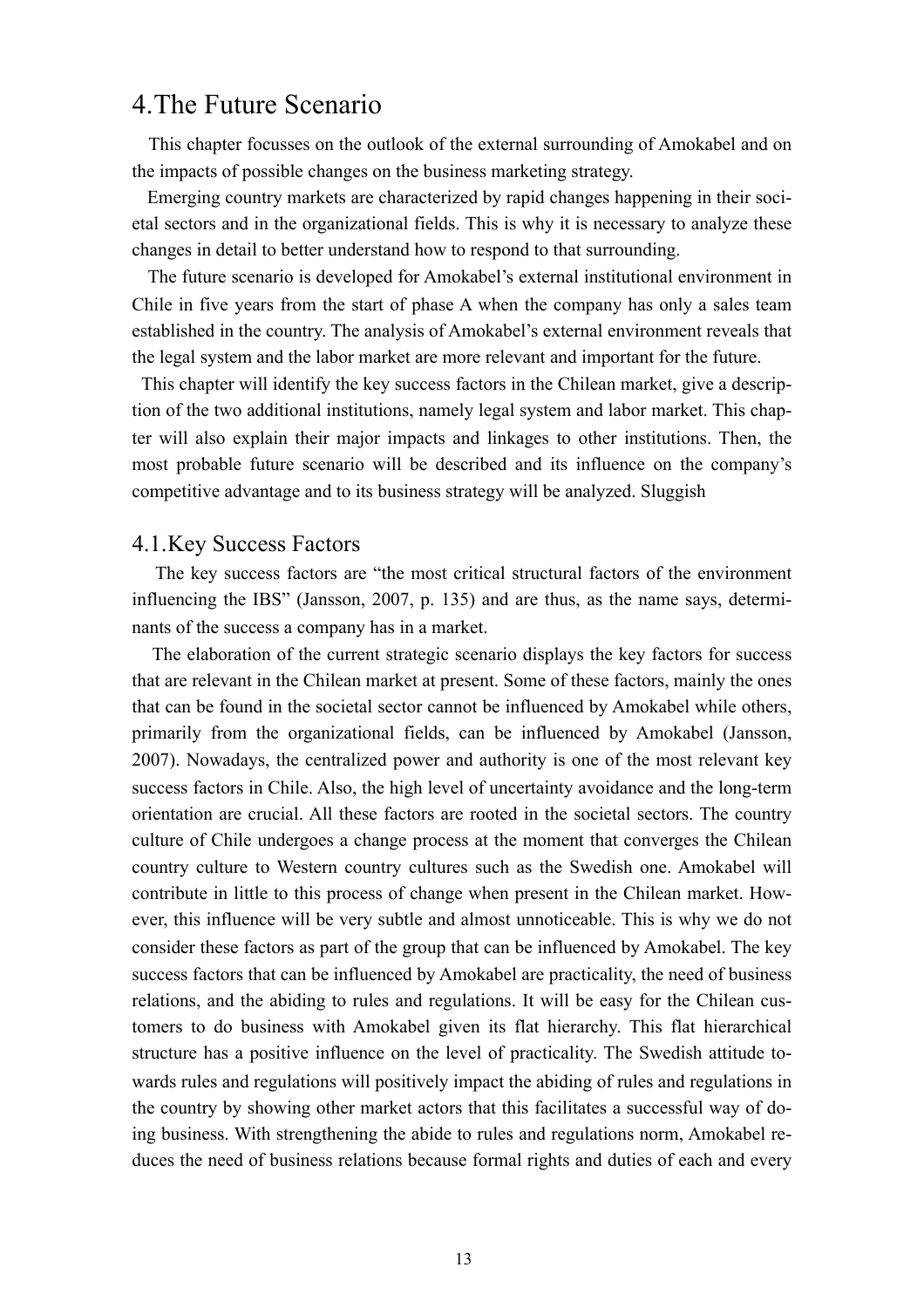market actor will be respected little by little. Moreover, customers expect products to be delivered on time to comply with their contracts and they require products that perfectly suit their purposes.

 The external conditions for Amokabel will change in five years from now. Consequently, the points of contact of Amokabel with the Chilean external institutional environment will change significantly. First, the key success factors currently undergo a process of change which will impact the nature of these factors. The long-term orientation will remain a strong characteristic of the Chilean country culture but some factors that cannot be influenced will change. The centralized power and authority and the high uncertainty avoidance will shift towards the opposite throughout the process of westernization of the Chilean country culture. This will be shifting towards a more decentralized power structure and towards the willingness to take risk. Therefore, the surrounding slightly converges with the flat hierarchical structure of Amokabel and relations to foreign partners will increase. The requirements of the customers concerning the delivery time and the characteristics of the products will remain unchanged as well. Second, in addition to the already relevant institutions the legal system and the labor market will provide relevant key success factors in the future when Amokabel has a production site in Chile. Amokabel will need to act within the legal framework and the company will also need to hire local people. Key success factors which are provided by the legal system cannot be influenced by Amokabel. These are a functioning legal system and the validity of the rule of law. The labor market introduces two key success factors which are the numerous regulations of the labor market and the percentage of skilled labor.

 To understand the two additional institutions they are described in the following subchapters.

 In the following subchapters we describe the two legal system and labor market institutions in depth for better understanding.

#### 4.2.Legal System

 The legal system is one of the most essential institutions when doing business in Chile. The more established a company gets in a country and the more interactions a company has with other players in the local market, results in creating a good pool of contact in the legal system. Given that the legal system provides the formal framework for almost all other institutions in a company's surrounding, this institution is considered heavily for the future scenario.

 The nature of the legal system implies that the formal rules and more specifically the norms dominate the analysis based on the Basic Rules Model (Jansson, 2007).

#### **4.2.1.Formal Rules**

 The civil law system of Chile is based on various civil legal systems of Western Europe (Carpenter et al., 2014). The influence of the Western European legal systems makes, for example, the rule of law one of the most important norms behind the legal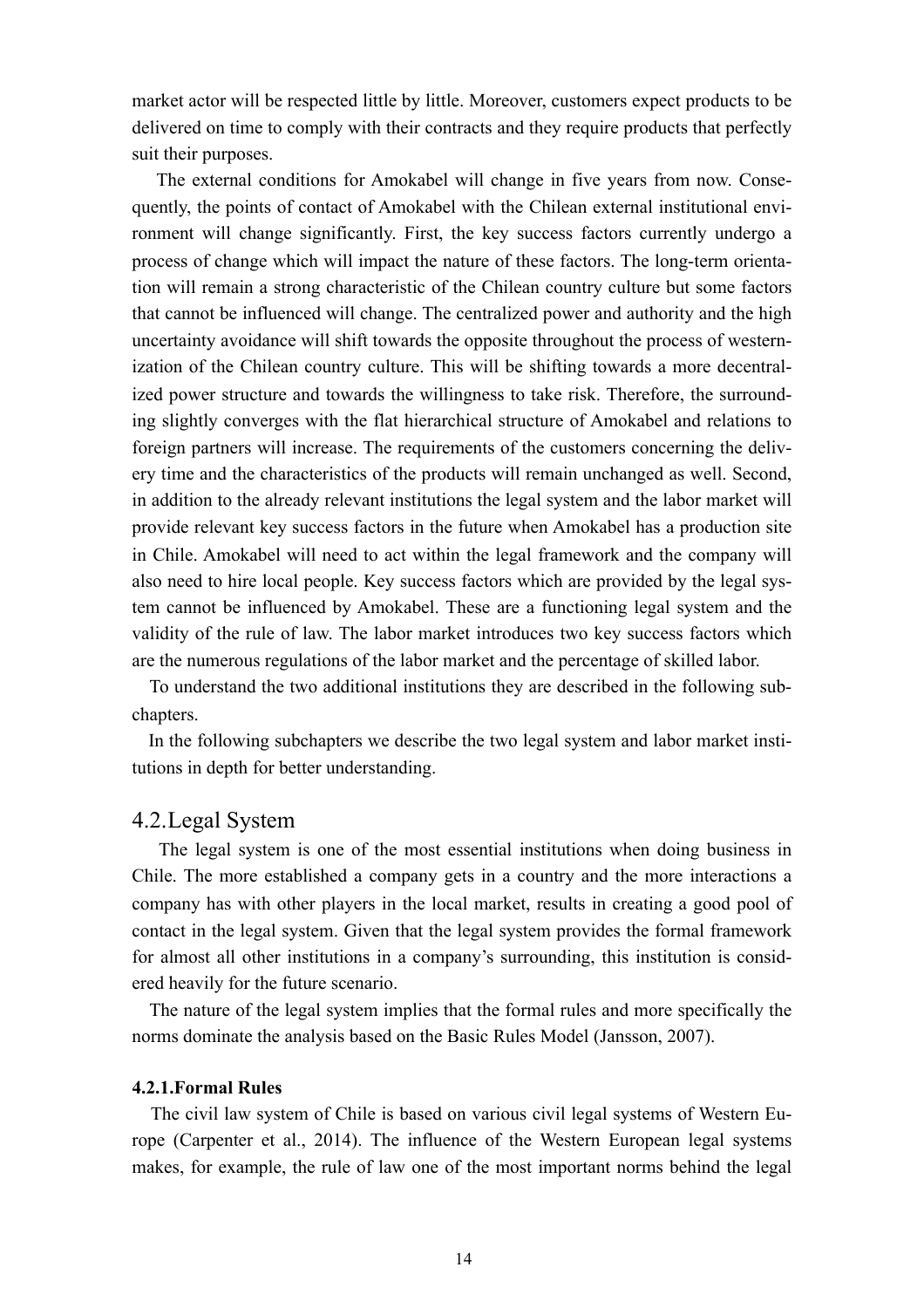system. Thus, the application of laws is the most important enforcement mechanisms of the Chilean legal system. One very important fact that needs to be taken into consideration is that the current constitution dates back to the era of Pinochet and is thus influenced by the authoritarian norms of the bloody dictatorship. Conversely, the president Michelle Bachelet has started the process of reforming the constitution recently to adapt it to the more recent democratic norms (BBC, 2015).

 The judicial system works independently without being influenced from other parties as the government. With a score of 68,5 out of 100, where 100 is the lowest risk level possible, Chile displays a low legal risk (BMI Research, 2015). This implies that the Chilean legal system is based on a high level of transparency. As explained by the Country Risk Report (2015), Chile enjoys one of the most stable democracies in the world and this is mainly due to its independent judiciary system and its comprehensive legal structure. What is concluded here is that the independence of the jurisdiction system that enforces laws made governments avoid any mode of manipulation and following the rules became a norm. The legal system in Chile favors a free economy with good protection of property rights (MarketLine, 2015). With a score of 90 points, where 100 represents maximum protection, Chile ranks the same as Sweden in terms of property rights (The Heritage Foundation, 2015a). Thus, there is a favorable atmosphere for companies to do business in Chile. Additionally, the legal system favors a more competitive business environment by reducing restrictions of the product markets (MarketLine, 2015).

 To further increase a healthy competition in the country, the legal norms applied to Foreign Direct Investment (FDI) are similar to the conditions applied to local investors (U.S. Commercial Service, 2014). In general, there are a couple of incentives for foreign companies to invest in Chile (CIE Chile, 2013). As part of a broad package of reforms, Chile ratified the Direct Foreign Investment Framework Act (IED Act) in 2015. The IED Act applies to all investments of USD 5 million or higher. Amongst others, a Foreign Investment Promotion Agency will be implemented that will be in charge of attracting foreign investors and that will deal with all legal issues related. The IED regime establishes for example the possibility to forward profit earnings to a company's headquarters abroad and the investment in Chile itself will be exempted from the value added tax (VAT). Also, the IED act includes the statement that there must not be discrimination against foreign investors. However, there is no official procedure established to deal with potentially arising discrimination issues (EY, 2015).

 Besides the national legal basis, Chile also ratifies numerous international legal agreements established on values like personal freedom, freedom of speech and equality that are comprised, for example, in the Human Rights Declaration of the UN.

 Chile signed the Convention of Combating Bribery of Foreign Public Officials in International Business Transactions of the Organization for Economic Cooperation and Development (OECD). This convention implies the norms of honesty and integrity, yet there are no direct enforcement mechanisms included. In its 2014 report, the OECD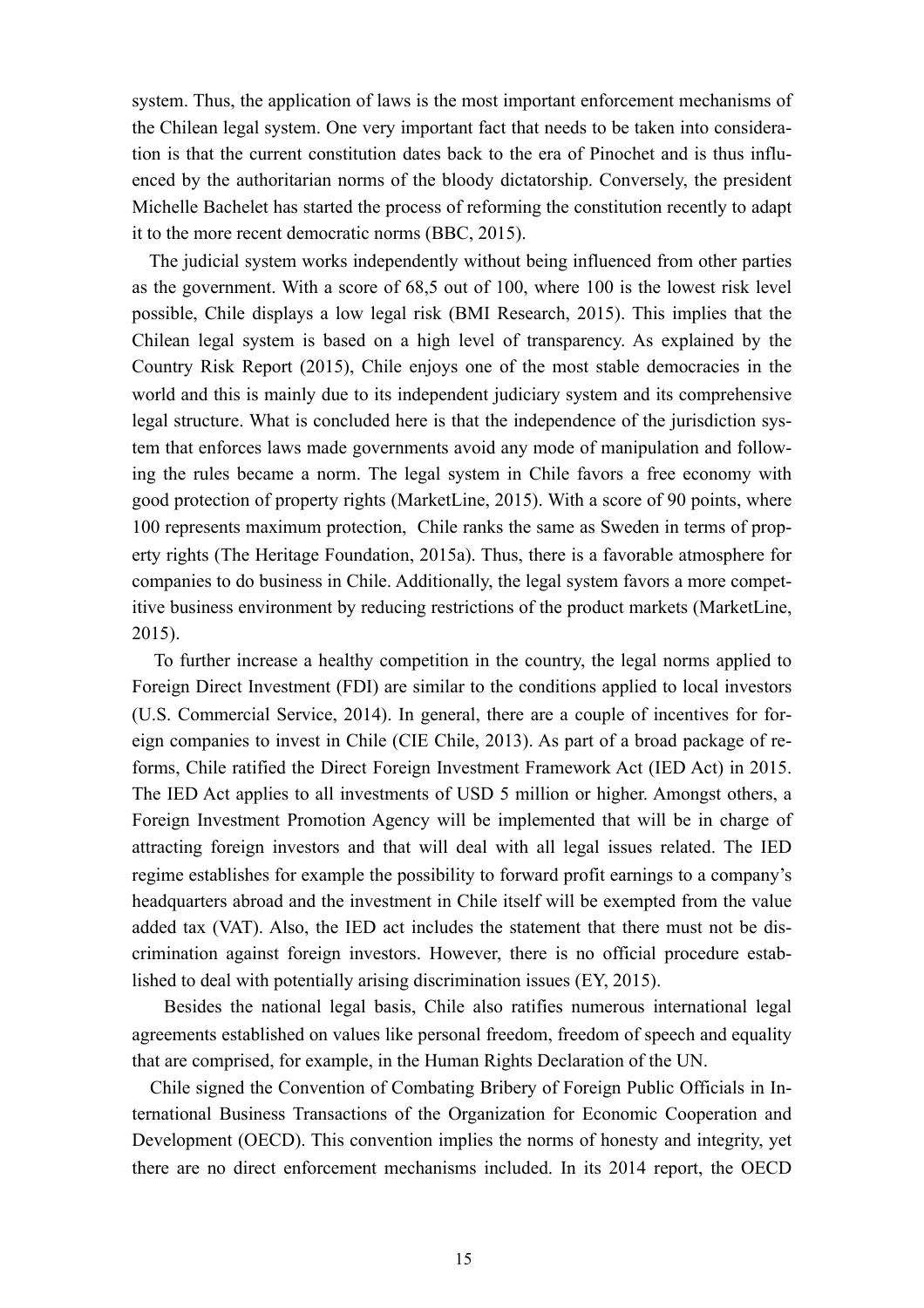states that Chile was improving slowly yet steadily. At the same time the OECD criticized Chile's lax effort to implement the Convention. According to the OECD, Chile puts only little effort in pursuing delicts and rarely brings in any legal action against the involved parties (OECD, 2014).

 The Chilean legal system is organized in a quite efficient way. Compared to other South American countries, Chile manages to handle tax payments in 7 payments per year whereas the average of South America is 23,7. Also, it only takes 5,5 days to start a business in Chile which is clearly below the average of the OECD member countries of 9,2 (MarketLine, 2015). To establish a foreign business in Chile eleven procedures have to be fulfilled. That is one procedure more than the global average of 10 procedures. Besides the usual steps that also apply to domestic firms, the Chapter XIV of the Foreign Exchange regulations establishes that foreign companies need to "authenticate the parent company's documents abroad and register the incoming capital with the Central Bank" (The World Bank Group, 2014).

 The biggest current challenge in the Chilean legal system is the labor market regulations. The labor market is highly restricted by the Chilean legal system and the legal framework needs to be reformed in order to adjust it to the modified environment (MarketLine, 2015).

#### **4.2.2.Informal Rules**

 The informal rules of the Chilean legal system provide a possible approach to why sometimes the formal rules are not enforced properly.

 The lax enforcement of the OECD's Convention of Combating Bribery of Foreign Public Officials in International Business Transactions shows that below the layer of formal rules there are informal values and thought styles that determine official norms and regulations are executed. The predominating values and thought styles date back to the era of Pinochet. At that time, regulations have been based on an arbitrary thought style that aimed at the benefit of a small political elite group. Moreover, this elite group was focused on their personal benefits. Therefore, the Chileans tried to live their lives the best they could by bribing officials to achieve whatever they needed. Relationships are still important nowadays, thus knowing the right person and knowing how to benefit this person may help to avoid an investigation of bribery.

 In Chile, there still exists a lack of trust in the public authorities and Chileans sometimes prefer to take the most convenient way instead of following the rules.

#### 4.3.Labor Market

 The labor market gains importance whenever Amokabel establishes in Chile. To succeed in the Chilean market, Amokabel requires first-hand information and a deep knowledge about the market's characteristics that can surely be achieved by employing locals. The Chilean labor market is characterized by a quite rigid regulatory structure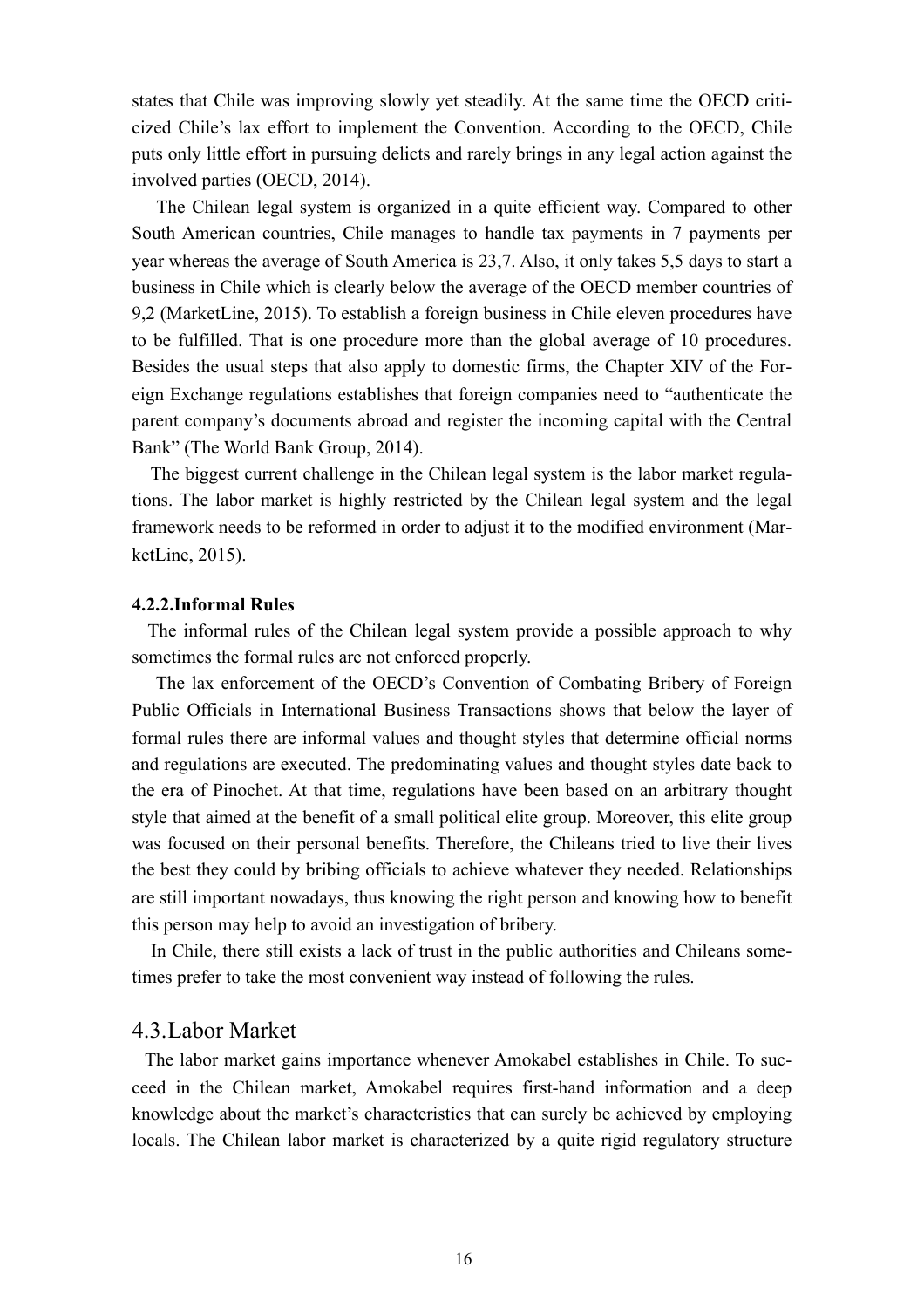that will have an effect on Amokabel's actions significantly (The Heritage Foundation, 2015b).

 This description of the labor market takes a closer look at the formal and informal rules of the Chilean labor market.

#### **4.3.1.Formal Rules**

 Chile's 6% unemployment rate is noticed to be at its lowest in 25 year. Nevertheless, according to the Country Analysis report (2015), one of the major problems facing Multi-National Company's (MNC) doing business in Chile is the highly restrictive labor regulations and high minimum wage. By law, companies cannot easily fire an employee during recession periods, which makes it difficult for companies to hire new employees even under high growth conditions. This enforcement mechanism creates inflexibility in the labor market.

 Another key formal rule of the labor market concerns the social security system. The Chilean social security system is privatized. The employer does not have to make contributions to the social security of its employees. But the Chilean law establishes incentives in the form of tax reductions for a company, if it contributes to the social security of the employees on a voluntary base (PricewaterhouseCoopers, 2008).

 Whenever a company employs 25 employees or more, 85% of the employees need be Chilean. This article under the Labor Codes can only be suspended if the company needs to hire specific technical experts that are not available in the local labor market (CIE Chile, 2015).

 In Chile, this institution has adapted a westernized system for rewards and incentives. Those include bonuses, perks, promotions, and public recognition. (Bureau of Labor Statistics, 2008). Generally speaking, this institution has reward and incentive systems in place for great performance for their staff. Great performance can be seen through having great relationships with the supplier or/and staying within budgets while acquiring the best quality available. Sanctions and corrective actions can also be applied when buyers demonstrate lack of efforts or inefficiency when working and doing business. This may include verbal warnings, written warnings, and even separation from the company. In this institution specifically, the mechanisms to separate or punish poor performance is also influenced by the western markets such as USA or Canada, in which you take proper formal steps to correct poor performance (ACAS, 2015).

#### **4.3.2.Informal Rules**

 The Chilean workforce is open-minded towards foreign employers. They are aware of the fact that foreign companies provide good jobs as well as good working conditions (PricewaterhouseCoopers, 2008). The possibility to hire people from other countries is an important option due to the fact that the Chilean labor market indicates a lack of skills that are demanded by the employers (Hays, 2014).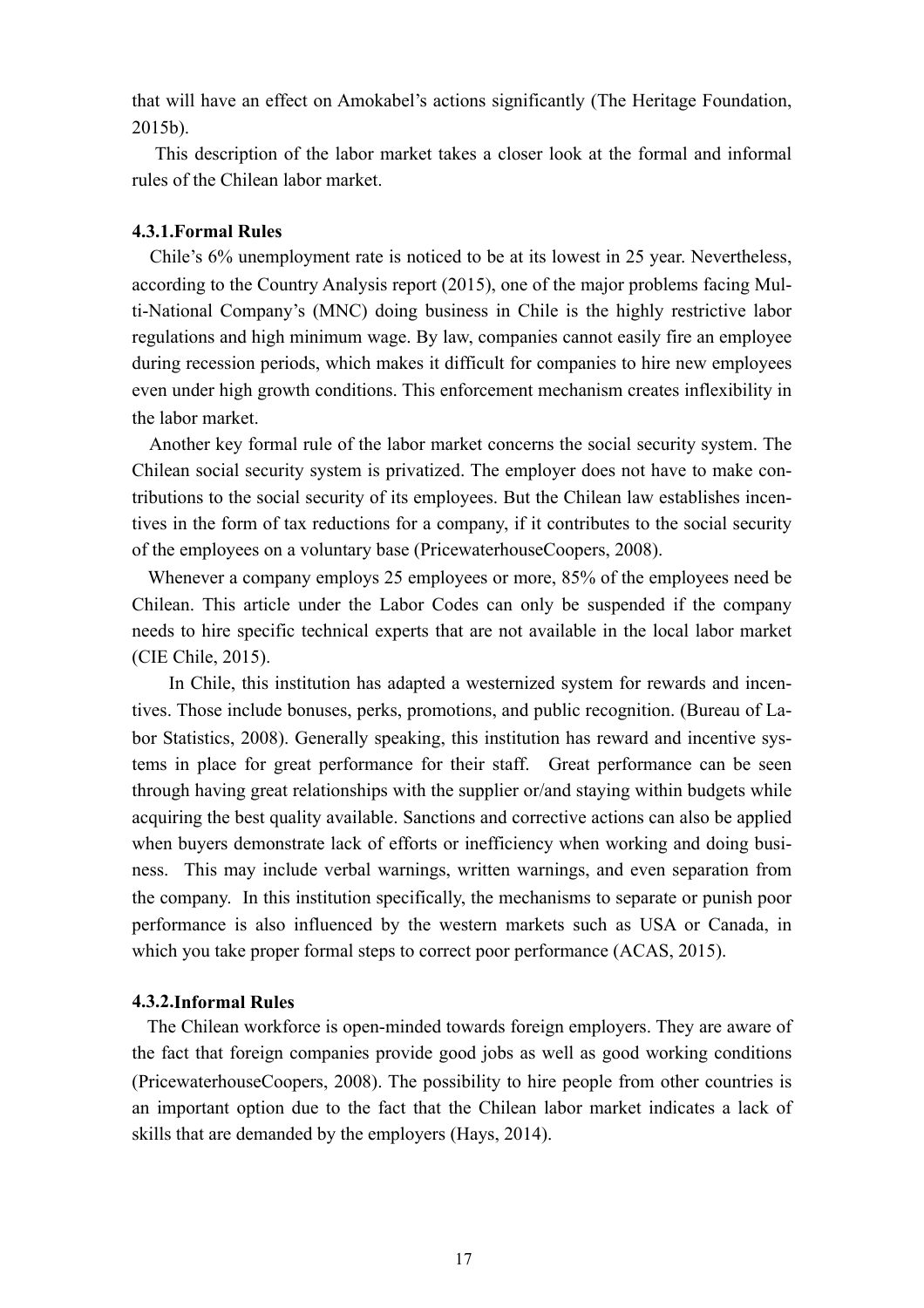Traditionally, high quality education has been seen as a privilege to the higher social layers of the society. This thought style dates back to the dictatorship of Pinochet and the country reforms the educational system only now (Esposito, 2015). Especially the unemployment rate of people between 15-19 years is high in Chile, it accounts for 14,9% in the first quarter of 2015. Yet, there is only very little spending on active labor market policies (ALMP) compared to other countries of the OECD (OECD, 2015). The starting reforms of the educational sector show that the Chilean market becomes aware of the importance of skilled labor to boost economic growth.

 According to OECD (2013), women in Chile still face a problem in the labor market despite the significant increase in their participation since the 1990's. If women manage to land a job, she is most probably less paid than her male equivalent counterpart. A masculine country culture can explain this phenomenon.

 Due to the highly restrictive labor law, companies tend to hire people without formal contracts. According to the OECD (2013), almost 20% of workers in the Chilean labor market have informal jobs. This leads to lower salaries, no unemployment benefits, high risk of losing the job and no contribution to the state. Such a norm can be seen as a consequence of the enforcement mechanism we stated earlier.

#### 4.4.Description of the Future Scenario

 After deconstructing and evaluating all possible combinations of the key success factors for the future, it is found that the most important combination of key success factors is the combination of the high uncertainty avoidance and restrictive labor market regulations or the combination of the willingness to take risk and liberal labor market regulations. This is a result of the having a mind-set marked by a high level of uncertainty avoidance. This mind-set has an important impact on Chile's development, as this mindset is one of the factors that changes the most is regards to the future.

 Numerous reports indicate that the restrictive labor market regulation is one of the main issues that restrict Chile to be more competitive in doing business on an international scale. With the labor market being one of the most important institutions for Amokabel in Chile in five years this is a factor that needs to be considered.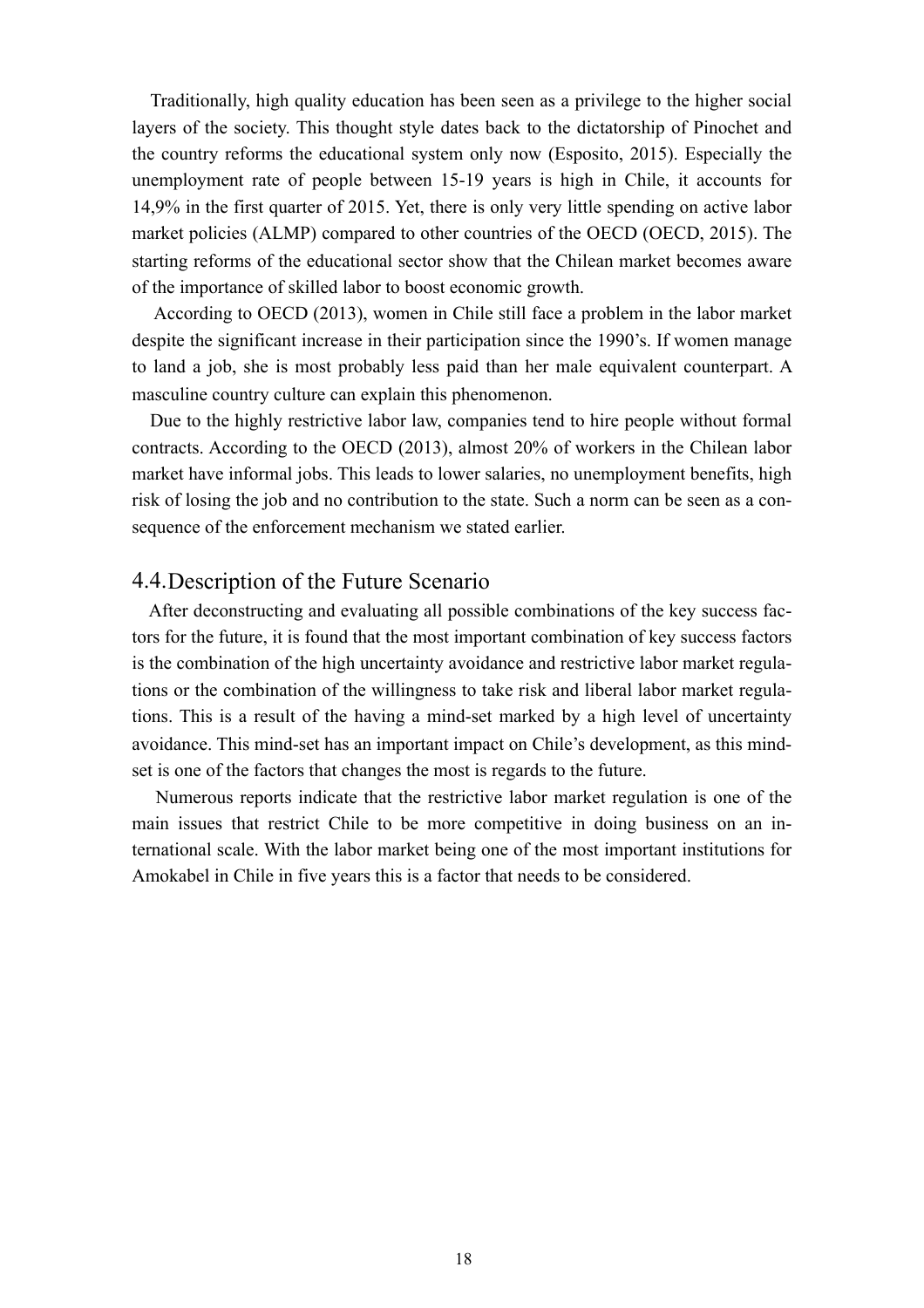

Figure 1: The possible scenarios based on the most important factor combination (own figure)

 The four possible scenarios that arise from this combination are shown in Figure 1. Scenario 3 *Freedom* is the most probable scenario in five years. This is because of the recent economic and politic developments in the country and their effects on the mindset of Chileans and because of Chile's efforts to reform the labor market.

 Chile is implementing several reforms that aim at adapting the outdated regulations to the current surrounding; these regulations aim at making the country more competitive on a global level. The labor market regulations represent one of the major fields that will be subject to numerous changes in regulations. This means that within five years the labor market will shift to a labor market with more liberal market regulations.

 The mind-set of Chileans already started to change within the past years due to an intensification of the relationships to foreign partners in political relations but also in business and in other areas of interaction.

 Within five years Chile will consequently move from scenario 2 *Hand-tied* in the upper right-hand corner to scenario 3 *Freedom* in the lower left-hand corner.

 The shift from a high level of uncertainty avoidance towards willingness to take risk creates a society that is willing to raise the stakes and face its challenges to achieve its goals. People are then more disposed to depart into new and unknown adventures. Thus, the reduction of the high level of uncertainty avoidance will create a more open mindset amongst the Chileans.

 The liberalization of the labor market regulations in turn contributes to a more competitive atmosphere where a totally different spirit within companies is raised. It is most likely that the percentage of illicit employment will be reduced significantly. This is because companies will be less afraid of hiring a new employee, risking that they will not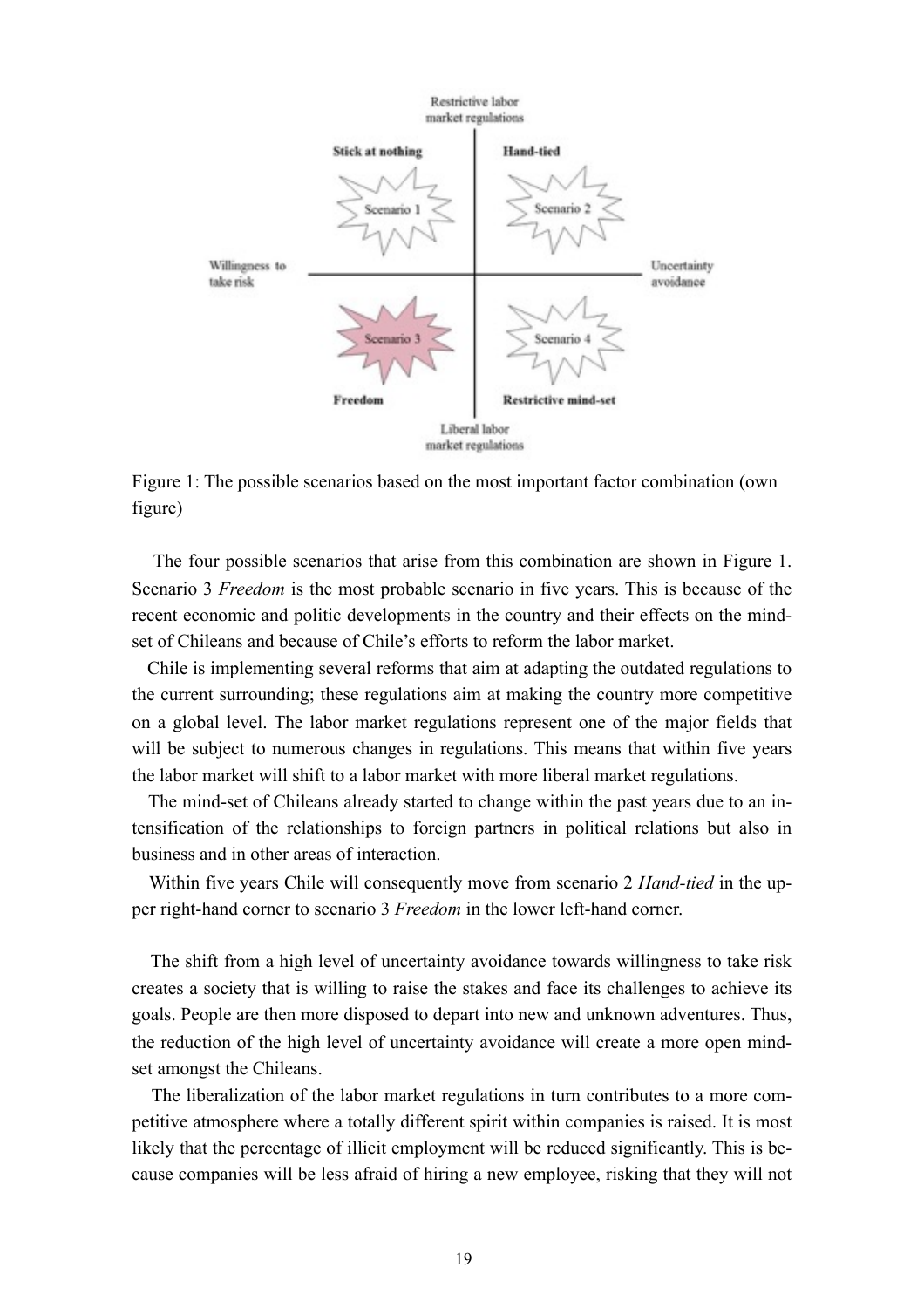be able to dismiss him in case of poor commitment. At the same time, the intensification in competition for skilled labor is likely to increase the labor expenses in the Chilean market.

 The shift in both factors will contribute to changing the rigid mind-set to a more modern one that is more suitable for a global player like Chile.

#### 4.5.Explanation of the Future Scenario

 The explanation of the future institutional environment of Amokabel defines how the societal sector institutions influence the institutions of the organizational field in five years for the Chilean market.

 As mentioned in the sub-chapter 4.1 *Key Success Factors* Chile undergoes a process of westernization, therefore, some of the key success factors increase in importance and others decrease. Consequently, the positive or negative influences of the key success factors described in chapter 3 *The Explanation of the Current Strategic Scenario*, augment or reduce as well.

 The following sub-chapter elaborates on how the labor market is impacted by the societal sector institutions and it is explained how the newly introduced legal system influences the organizational fields.

#### Influences on the Labor Market

 The high and increasing level of universalism and the rule of law introduced by the legal system have a positive influence on the restrictive labor market regulations. The universalism characteristic implies that rules are more important than relationships and consequently promote the high level of restriction in the labor market. The rule of law strengthens rules and regulations as well, which again, enforces the labor market regulations.

 The percentage of skilled labor is positively influenced by individualism and masculinity. The mix of individualism and masculinity places greater importance on individual achievements and education. Thus, the percentage of skilled labor in the Chilean labor market will increase step by step. A negative influence on the percentage of skilled labor comes from the centralized power and authority. A high level of skills is redundant when lower levels of power do not take part in the decision-making process. However, this characteristic will slightly reduce in five years and will probably continue this decreasing trend in the long-term. It can be said that the long-term orientation of Chile on economic growth and international competitiveness contributes to making the labor market more efficient and better prepared for future developments. powerful

#### Rule of Law

 The rule of law has a positive influence on the practicality, abiding to rules and regulations, and on the restrictive labor market regulations. Whenever rights and obligations are followed as established by law, the level of practicality increases due to less discrep-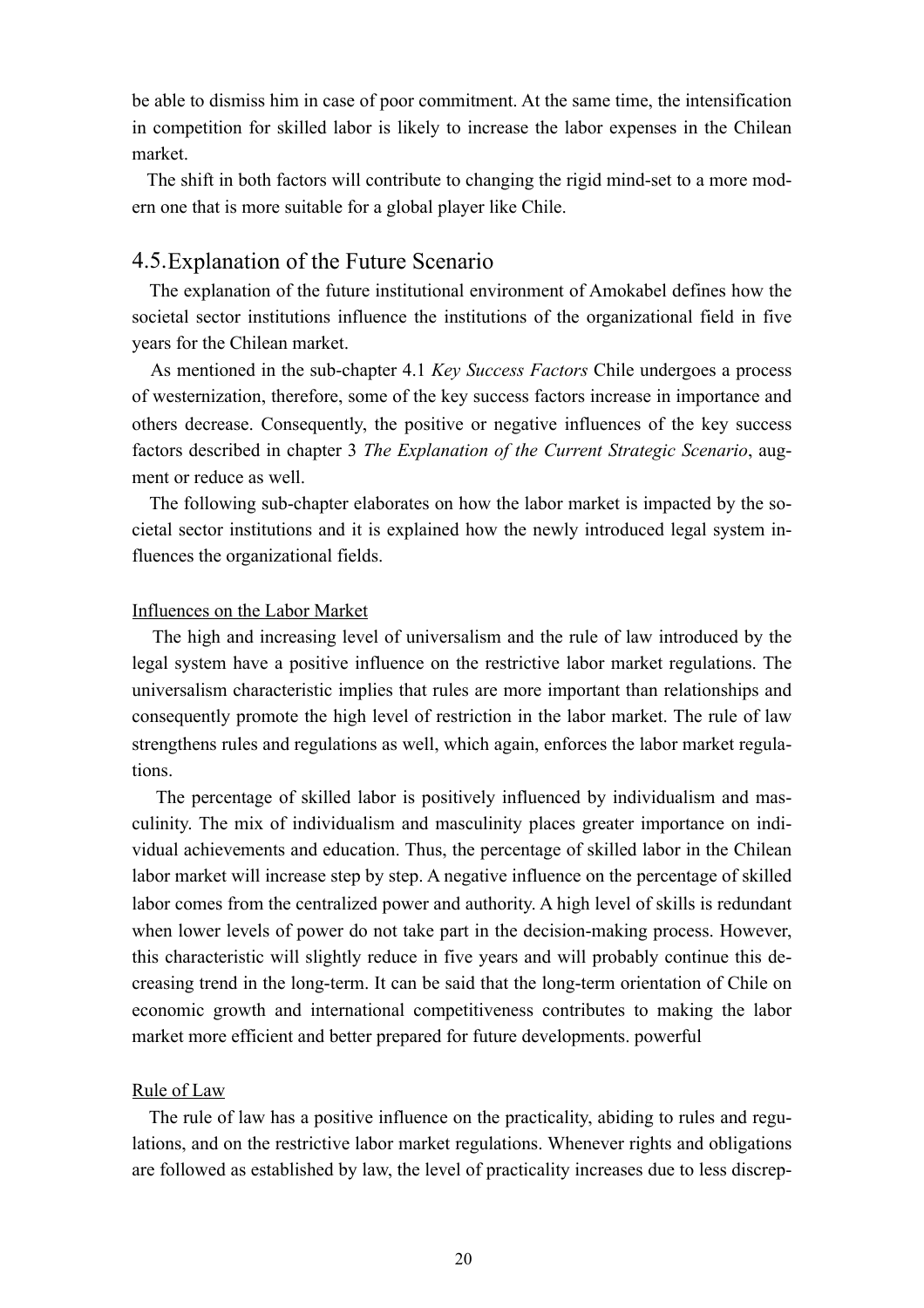ancies and a clear guideline on how to act. Therefore, abiding to rules and regulations increases too, which implies that others follow the rules too and will respect one's own rights. The restrictive labor market regulations are being enforced by the rule of law. The reason for this is explained by means of the previous two business system characteristics.

#### Lack of Trust in Public Authorities

 The lack of trust in public authorities which dates back to the era of Pinochet counteracts practicality and the norm of abiding to rules and regulations. This characteristic makes Chileans be suspicious when it comes to rules and regulations and above all concerning the universal respect of the regulatory framework. Due to the fact that Chileans assume that public authorities do not respect the rules they do not always follow these rules either. Surprisingly, this lack of trust has a positive effect on the importance of business relations. A lack of belief in the functioning of the regulatory system leads to a broad network, which can provide support and safeguard in conflictive situations with public authorities. Yet, with the process of westernization the lack of trust in public authorities will decrease and favor economic growth, which in turn will facilitate international cooperation.

#### 4.6.SWOT Analysis of Amokabel in the Future Scenario

The *Freedom* scenario characterized by the willingness to take risk and by a liberal labor market regulations will impact the organizational fields significantly.

 The willingness to take risk will make the labor market more diverse in terms of offering a variety of new job opportunities for workers but also new fields of activities for companies. The new mind-set will foster innovation given that Chileans will be more willing to risk to achieve a possible success. At the moment, the Chileans still neglect the realization of their ideas to quite an extend being afraid something could go wrong. The customers will be affected by the willingness to take risk as well. The persistent lack of trust will decrease, thus a more fruitful cooperation's will be possible in five years. Partners will not generally be suspicious about each other, but they will trust the counterpart in that he will contribute its best to achieve the goals. Also, customers will start demanding more sophisticated solutions because they will aim at more ambitious goals too.

 The liberal labor market regulations will increase the skill level in the labor market because people will be employed legally, consequently they will be able to participate in training programs of the companies. Also, employees will need to have a better skillset to match the expectations of the companies, which will aim at more aspiring goals. Another change in the labor market will be an increase in the level of efficiency. When companies have the right to let go individuals that do not meet the company's expectations, the level of efficiency will augment since employees will compete for the appreciation of the company. Employee's commitment and the loyalty to the employer will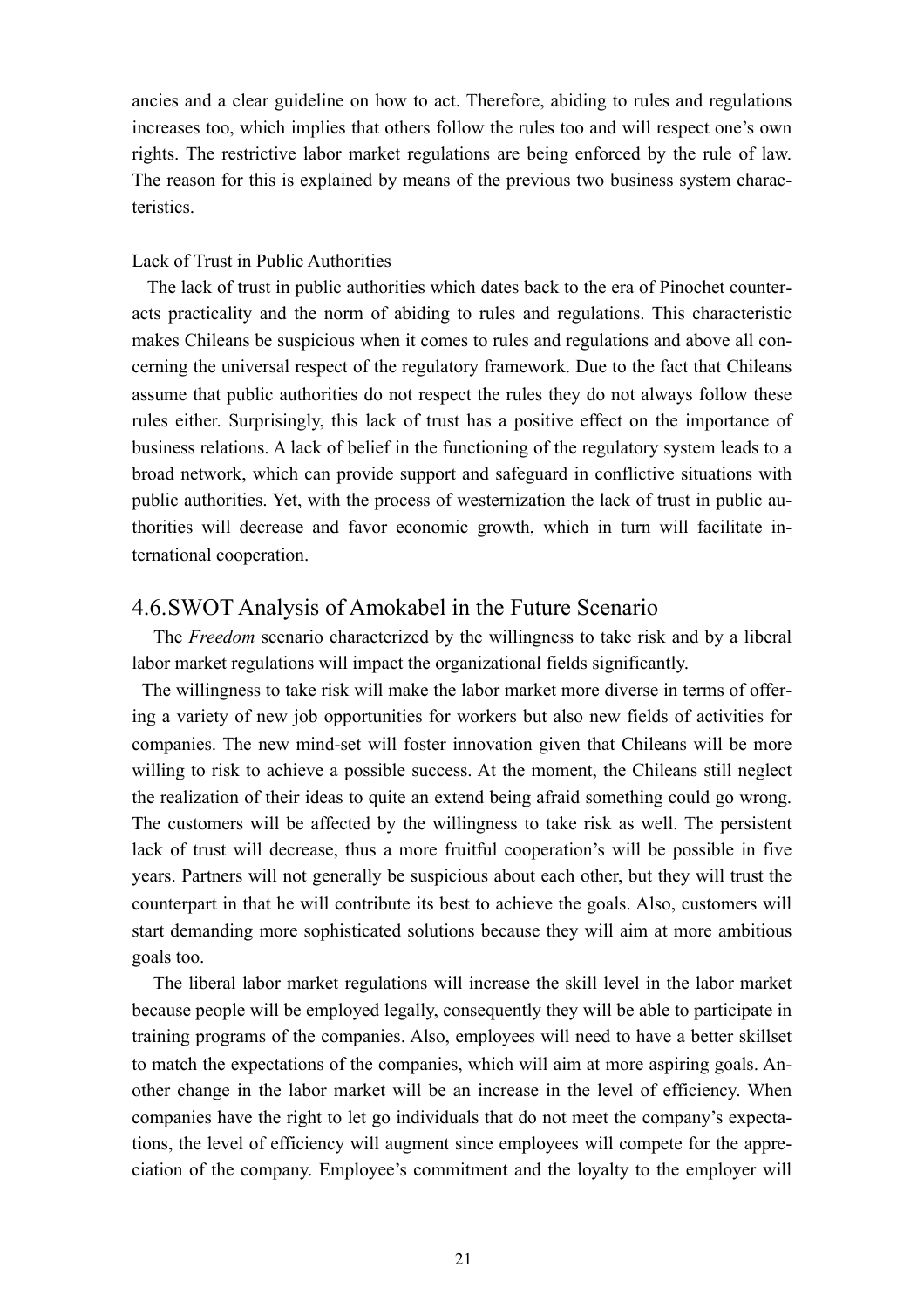strengthen too. Bearing in mind that companies can easily dismiss an employee when having liberal labor market regulations motivates the employees to excel at work and become more loyal. The customers in the product/service market will benefit from the liberalization and modernization of the labor market regulations in the way that they will receive improved products that suit their more ambitious expectations.

 The scenario described above displays a number of opportunities and threats for Amokabel in Chile that are visualized in table 1 below. This table also displays the strengths and weaknesses of the company itself.

| <b>Opportunities</b>                                                                                                                                                                | <b>Threats</b>                                                                                                                                                                                                                                                                                                                 |  |  |  |  |  |  |  |
|-------------------------------------------------------------------------------------------------------------------------------------------------------------------------------------|--------------------------------------------------------------------------------------------------------------------------------------------------------------------------------------------------------------------------------------------------------------------------------------------------------------------------------|--|--|--|--|--|--|--|
| An increasing level of skills<br>Highly motivated, committed and<br>loyal workforce<br>Open-minded people willing to<br>take risks<br>Frank relationships with cus-<br>tomers       | A shift to a mind-set that trivial-<br>izes risk<br>The product service market will<br>be more willing to take risks and<br>to copy Amokabel's business<br>model<br>Increased competition for skilled<br>labor, due to the fact that compa-<br>nies dismiss the less skilled work-<br>ers and hire the better educated<br>ones |  |  |  |  |  |  |  |
| <b>Strengths</b>                                                                                                                                                                    | <b>Weaknesses</b>                                                                                                                                                                                                                                                                                                              |  |  |  |  |  |  |  |
| Customer focus<br>Transparent management style that<br>favors employee commitment<br>A common mind-set based on tol-<br>erance, accuracy, the focus on<br>quality and on innovation | A low educational level due to a<br>weak focus on internal training<br>A lost focus on team-building<br>An excessive focus on growth                                                                                                                                                                                           |  |  |  |  |  |  |  |

Table 2: The SWOT factors of Amokabel and its Chilean surrounding (own table)

 The internal dimension consisting of strengths and weaknesses and the external dimension comprising opportunities and threats will now be related to each other. The influence of the external environment on the competitive advantage of Amokabel and Amokabel's possibility to respond to this influence will be analyzed by relating the different combinations of internal and external characteristics to each other.

 First, the strengths-opportunities strategies are analyzed. The common mind-set of the company based on values as tolerance, accuracy, innovation and the focus on quality help to benefit from open-minded Chileans. Open-minded Chileans are willing to take risks and innovate, and are highly motivated and committed. Having a common mind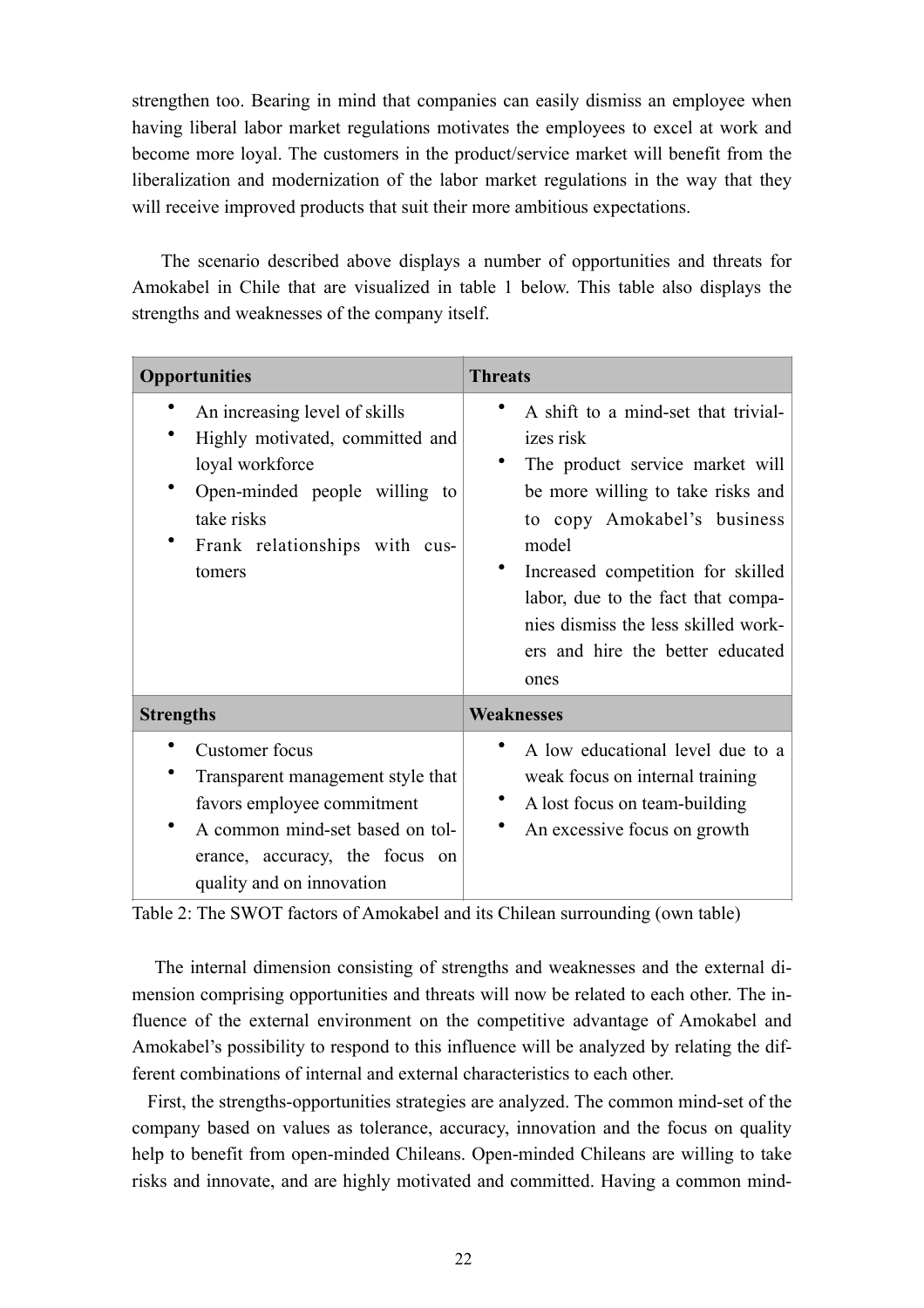set within the company also fosters the loyalty to the employer. The combination of this common mind-set and the transparent management style help to attract highly skilled labor. The customer focus of Amokabel will facilitate the establishing of frank relationships with Chilean customers, since by doing so the customer satisfaction increases. Frank customer relationships are, furthermore, supported by Amokabel's transparent management style.

 Second, the weaknesses of Amokabel are related to the opportunities offered by the Chilean market. The low educational level present in the company can be improved by hiring skilled labor from the local labor market. This will at the same time provide Amokabel with a deep understanding of the local market characteristics. The committed and loyal Chilean employees will contribute to a better team spirit within Amokabel. However, the open-mind attitude of the Chileans will not solve the problem of a lack in team-spirit on its own. Instead, Amokabel needs to make active contributions to increase the internal team-spirit. The excessive focus on growth can endanger the opportunities offered by the highly motivated Chilean workforce. Amokabel needs to take sufficient time to assess people in detail to make sure they match the company. This will help Amokabel to not miss out the opportunity to hire the best staff.

 Third, the strengths-threats strategies are deconstructed. Amokabel's strong common mind-set will help the company to assure that there will not be an excessive risk-affinity within the company. A certain level of willingness to take risk is very useful to stay upto-date and innovative but the willingness to take risk needs to stay within constructive borders. Probably the most important threat is the danger of being copied by a competitor. Amokabel does not own any patents and the technology used to build their customized cable solutions is actually simple, therefore replicable. One important strength that will help Amokabel face competitors that imitate the business model is its customer focus. The customer focus and consequently the perfect customization of the products is what Amokabel excels in. Placing the customer in the center of all decisions and processes is a tough task that will make it hard for competitors with the copied business model to succeed over Amokabel. The increased competition for skilled labor that results from the liberalized market regulations can be faced by Amokabel with their unique company culture. The Amokabel mind-set and the transparent management style make Amokabel an attractive employer. These characteristics will make the high skilled workforce decide for Amokabel when having to choose between other employers, which do not have such a profound company culture that has been built over several decades.

 Lastly, the combination of weaknesses and threats is analyzed. Amokabel risks the company culture to change in a questionable direction by having a weak focus on internal training. By lacking a profound internal training, it is more likely that a mind-set of extreme risk willingness enters the company. Also, a lack of internal training combined with a lost focus on team-building deteriorates the company's culture, which strongly backs up customer focus. Consequently, it will be easier for Amokabels competitors to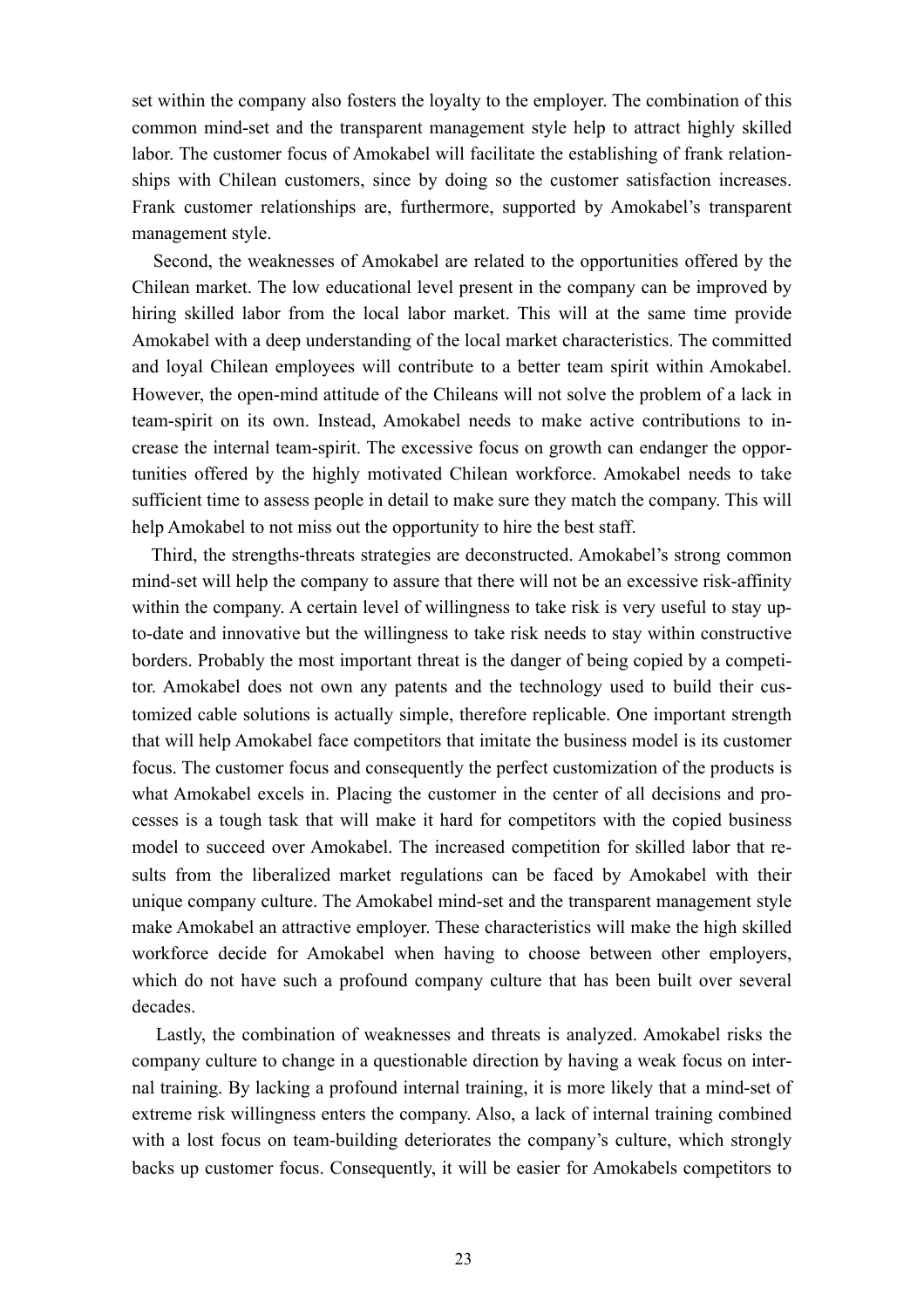copy the business model and to actually succeed over Amokabel, for example, by offering lower prices. Therefore, it is important that Amokabel improves the internal training and maybe combine it with team-building activities. Keeping the excessive focus on growth and forgetting about the importance of the company culture will make it hard for Amokabel to attract the skilled labor, when competition on the Chilean labor market gets sharper. Amokabel needs to have clear that their culture is a very important asset that can make the difference when it comes to the employee's decision for an employer. Amokabel has to level the focus on growth and the focus on the internal characteristics of the company to be able to improve on their weaknesses.

 All in all, Amokabel is in a good shape to face the challenges whenever the company keeps in mind all of their strengths and does not lose sight of some. Moreover, Amokabel does have all conditions necessary to improve on their weaknesses in the future. It is the combination of economic strength and social or cultural strength that makes Amokabel strong in the future scenario in Chile. In other terms, Amokabel's competitive advantage of providing highly customized cables can be described by their ability to create frank relationships to the customers and with using the company culture to attract the best skilled labor to keep innovating the products.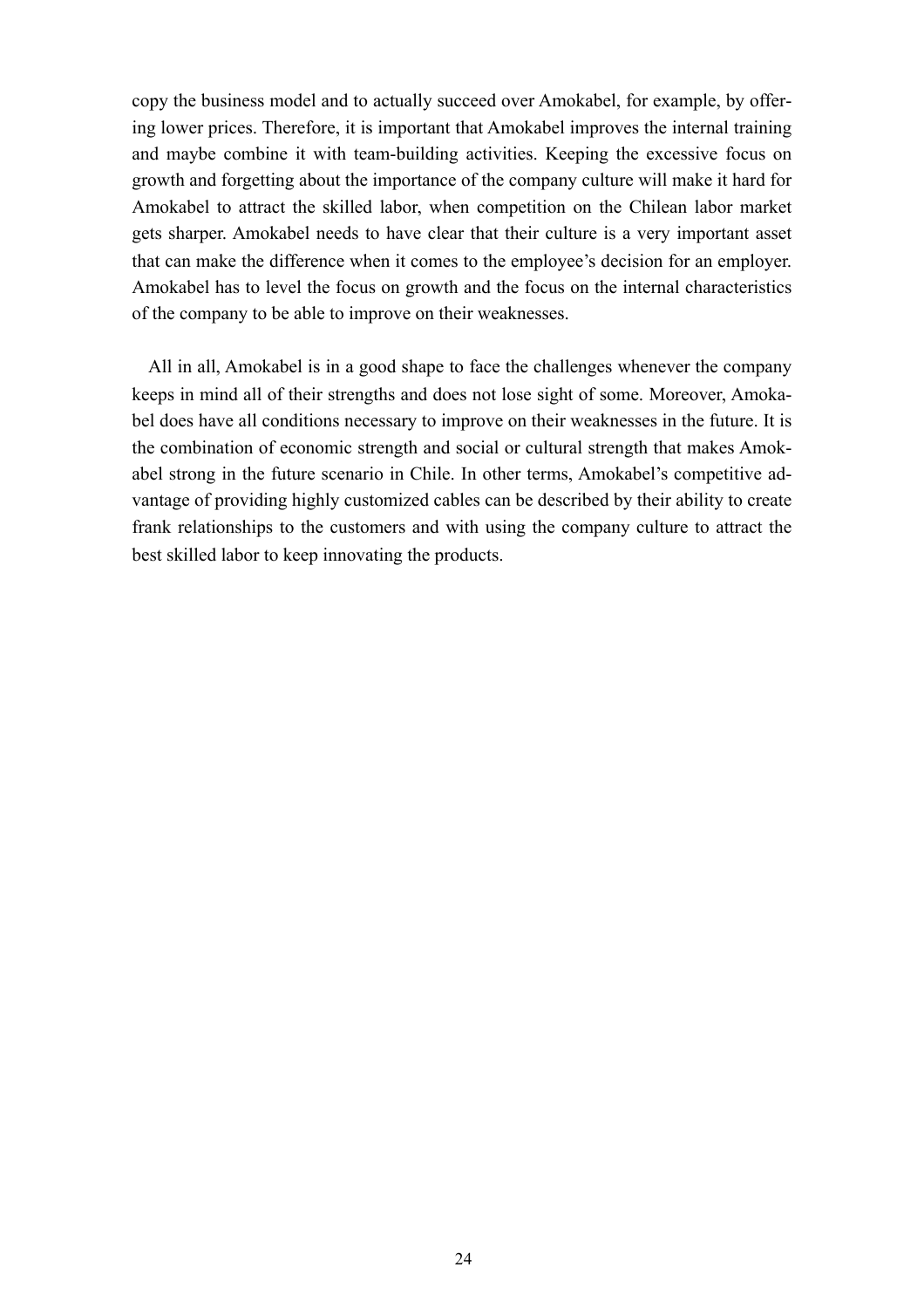# 5.Internal Institutional Environment

 This chapter goes in depth into the rules and the internal environment of Amokabel. It starts by taking a close look at the formal rules and then the informal rules that can be pinpointed and explained.

#### 5.1.Formal Rules

 Amokabel has a code of ethics and guidelines for the staff, which the latter is required to sign when hired. This is used as clear and tangible norms that the staff can refer back to. These are crystal clear formal rules that everyone must abide by. These documents entail all sorts of aspects including dress code or how to go about taking days off. The Amokabel institution takes pride on taking all measures needed to provide its staff with good and safe working conditions, as well as being able to give their employees a sense of job security and peace-of-mind (Amokabel, 2015) (Blad, Interview).

 At the same time, given that Amokabel is in the business of technology, accuracy has to be there, it is one characteristic that all staff members are in some way expected to possess. However, accuracy is not enough, given the mentality and promise to the customers, Amokabel expects great quality in anything produced, quality in their relationships with customers, and quality in their operations. It is therefore known that expecting quality can be categorized as a norm in Amokabel's internal environment (Amokabel, 2015).

 This institution proudly holds itself to the Quality Management System ISO 9001, and the Environmental Management System ISO 14001. These two globally recognized certifications act as a mechanism or system that incentivizes Amokabel stay within a desired objective. Great performance is also prized in this institution, quarterly bonuses are delivered to the staff from 3% of profit gained within that quarter, and this bonus is paid out to all members disregarding individual performance. It is believed that by holding each employee to individual results might create a 'micromanaging environment' which Amokabel wants to remain far from, we expand on this subject further in this chapter in the informal rules section (Amokabel, 2015) (Blad, Interview 2).

 Whenever internal human resources conflicts and issues occur, Amokabel directs them to the human resources manager. The human resources manager may employ systems of investigating, inquiries, and cross-examination to gather all factors relevant. Then this person is appointed to use the guidelines and code of ethics in place to judge and act upon the presented conflict. These same systems are used when trying to manage and check on subsidiaries in other markets. By the same token, the finance and sales person have strict policies in regards to collecting payments from customers. Failure to pay or constant pay delays has previously forced Amokabel to stop business and relationships with certain faulty customers (Blad, Interview 2).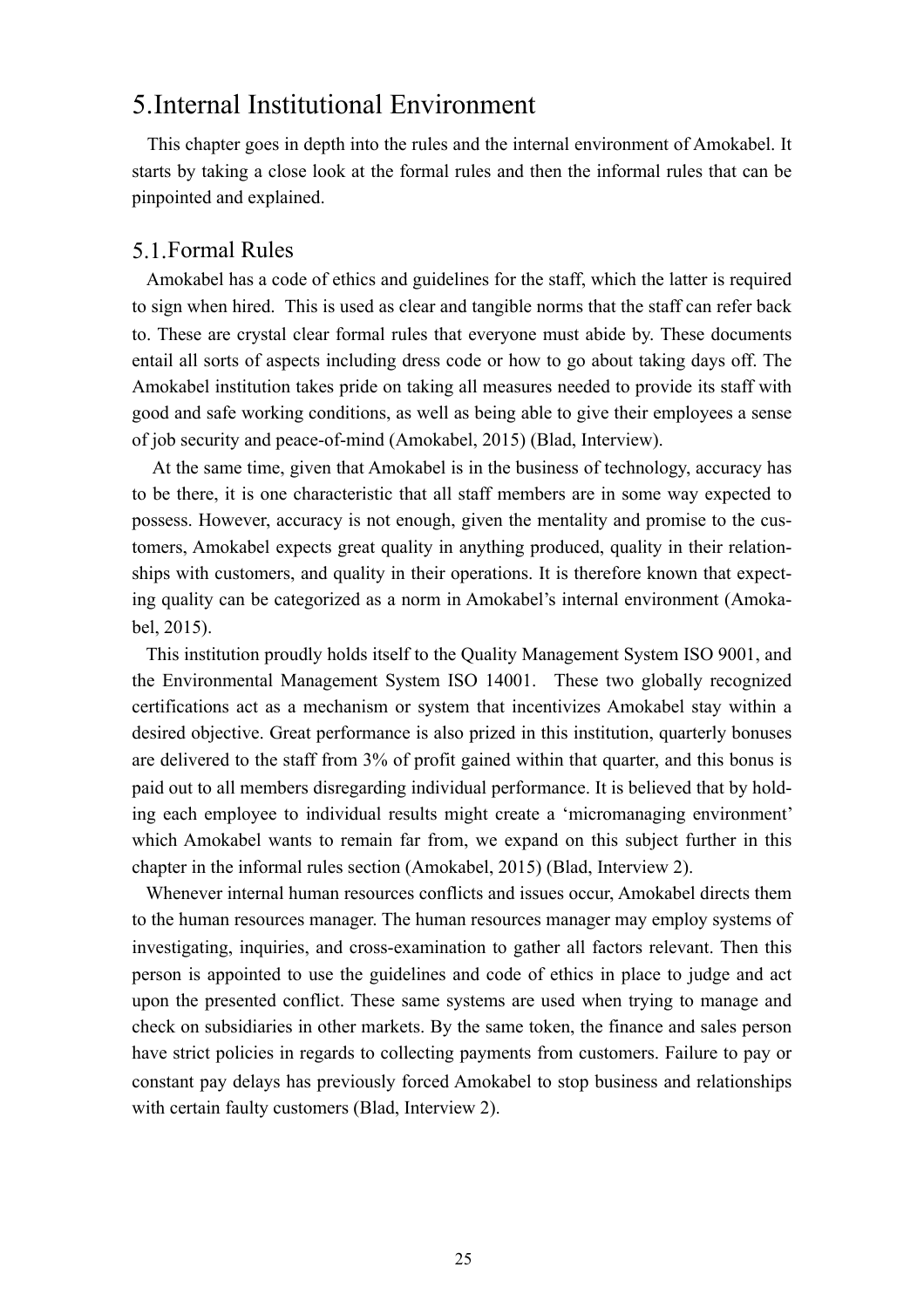#### 5.2.Informal Rules

 One of the greatest characteristics of Amokabel as an institution is that it has grown organically and rapidly, but it has managed to keep it somewhat casual and informal yet efficient structure. This has inadvertently made Amokabel an institution based more on values than norms. With that said, we will now exemplify and explain some values and thought styles that are present in the soul of this institution.

 As mentioned in the first report; Amokabel is categorized as a customer specialist as all it does is ultimately for the customer, the attention and importance given to this aspect is the biggest value existing in Amokabel. Amokabel is a family business and it displays a transparent management, the board members talk freely and openly to each other without fear or worries of retaliation, this also leads to a trusting environment that has embedded itself in Amokabel's values (Amokabel, 2015) (Blad, Interview 2).

 Diversity and innovation come hand-in-hand, the biggest and most successful organizations realize this and have managed to profit from it. Amokabel follows suit, Amokabel welcomes and embraces diversity, after speaking with Mr. Blad he made it extremely clear that discrimination of any sort is absolutely considered to be the complete opposite of what Amokabel stands for. Similarly, innovation is absolutely a value that is lived in Amokabel everyday's production and development, although innovation is not something that can be expected, it is a characteristic that is highly valued and welcomed, the same is the case for having an entrepreneurial spirit (Amokabel, 2015) (Blad, Interview 2).

 By analyzing the overall attitudes, and the styles in which norms, values, and enforcement mechanisms are processed we can study and analyze the thought styles found in this institution. It is found that Amokabel makes its decisions having the 'team-spirit' in mind. Amokabel realizes and regrets that growth somehow has gotten in the way of achieving this objective, but it longs to keep this team-oriented mindset alive. The same goes for the environment and society, Amokabel has made great contributions to Alstermo, the town in which the main factory is located. Some of those contributions are inter alia building schools, becoming a great source for job creation, and being environmentally friendly, thus it can be said that Amokabel has a corporate social responsibility attitude and approach when making decisions (Amokabel, 2015) (Blad, Interview 2).

 In regards to financials, Amokabel has a money-savvy mentality. This is characterized by making decisions thinking of the future financial stability of the company. As an example we can discuss how Amokabel invested heavily to become energy self-sufficient in Alstermo. This is an expense that was not needed or government imposed, it is a display of Amokabel's money-savvy mentality with a combination of corporate responsibility attitude (Blad, Interview).

 As mentioned previously Amokabel is somewhat informal yet very efficient. This creates a more relaxed and stress-free environment, which in turn creates employee and customer satisfaction. It is observed that this is a result of a macro-managing manage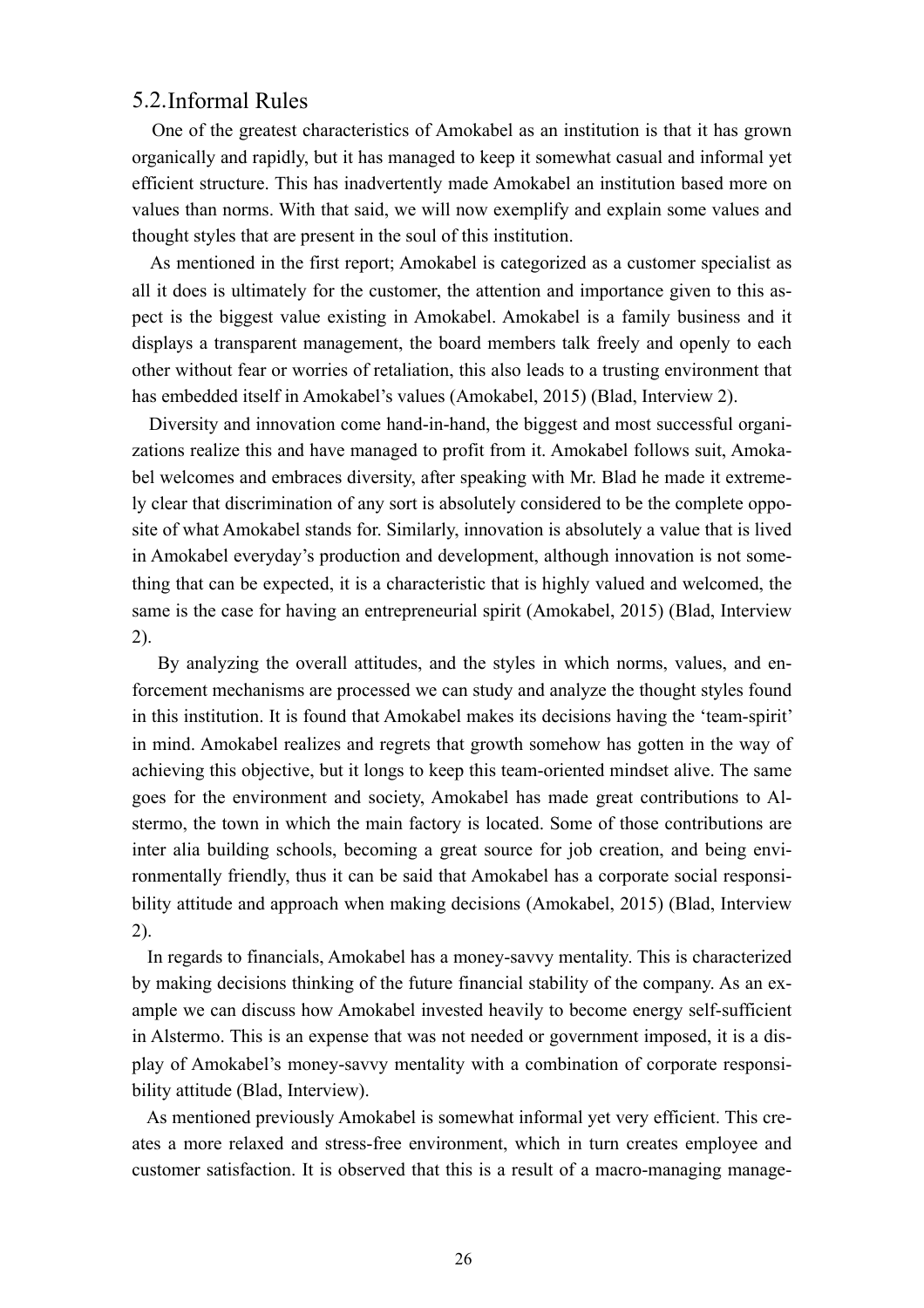ment style, which is based on trust, respect, reliability, and teamwork (Blad, Interview 2).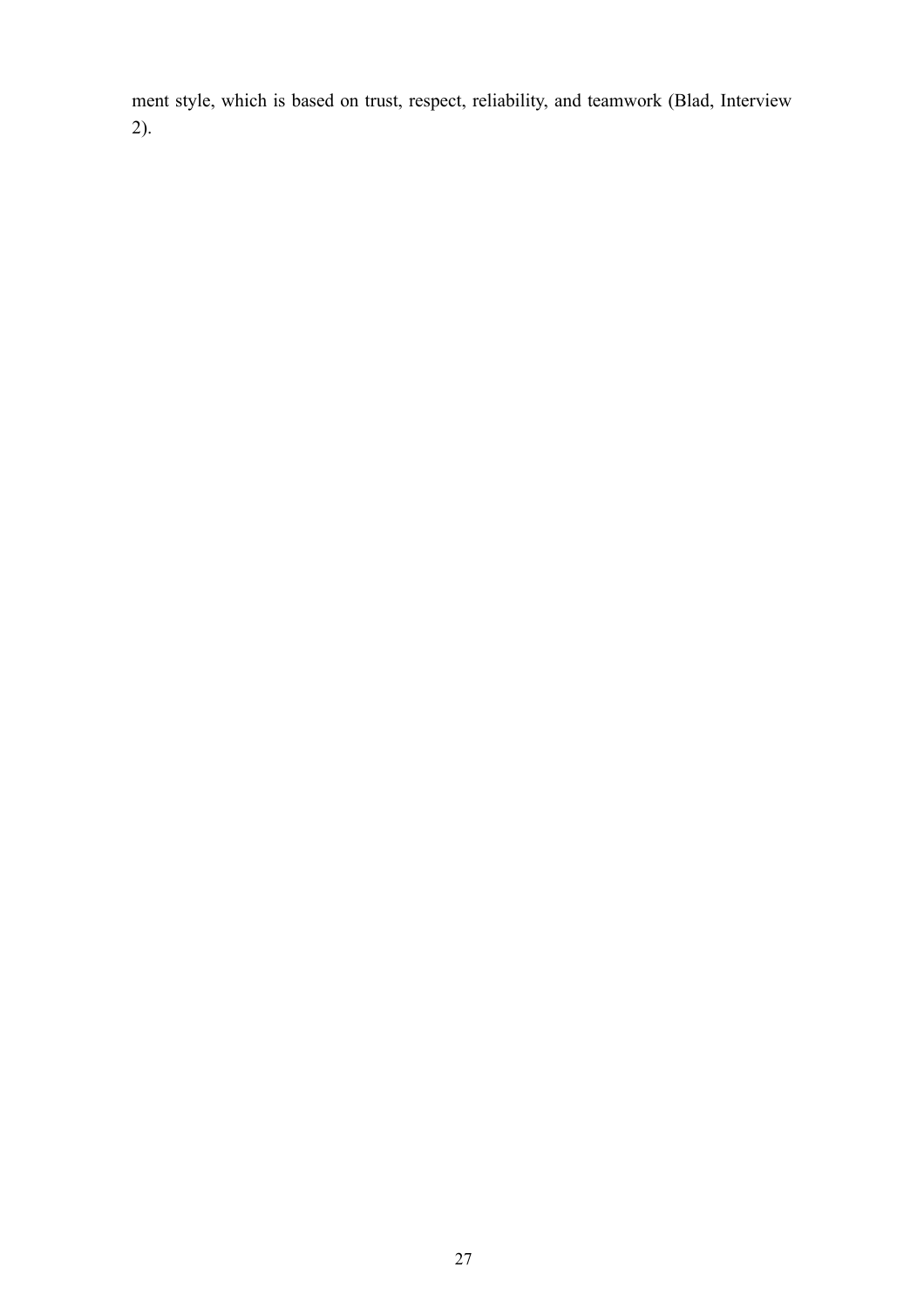# 6.The Matching Strategy

 The matching strategy for Amokabel in the Chilean market is divided into two parts: First, the matching strategy towards the general external environment institutions and second, the matching strategy towards specific stakeholders.

#### 6.1.Matching Strategy Towards External Environment Institutions

 In this chapter the external environment characteristics, namely formal and informal rules, are deconstructed, analyzed, and then matched with the MNC's organizational capabilities and resources. Based on how similar and corresponding or conflicting they are with each other we will pick the right matching strategy which will provide us with the most appropriate organizational routine.

 It is imperative to understand that for the current scenario, the product/service market is the most relevant institution. The legal system and labor market are more relevant to future scenario as Amokabel has a production plant in this phase. And finally, the country culture institution is relevant to both the current and future scenario, yet it is more relevant to the future scenario.

#### Societal Sector - Country Culture

 The country culture institution from the societal sector is relevant in the future scenario; in this stage Amokabel has a production site in Chile. As mentioned in the descriptive stage, this institution is slightly westernized.

 Amokabel finds itself in a twin change situation, this is resulting from Amokabel acquiescing itself to some country culture matters, yet defying and manipulating some others.

 However, there are some values and thought styles that define this institution heavily. Amokabel embraces and displays a close and strong relationship with customers which influences the low levels of trust and justice value that exists in Chile, therefore Amokabel uses a manipulative matching strategy, which is considered a more active approach. Amokabel influences this issue by bringing in a new mentality of building and sustaining tight relationships with their customers, versus having a business-like environment in which lack of trust is likely to exist.

 In this institution there exists a high level of uncertainty avoidance as it tries to remain away from insecurity and anxiety, yet this level of uncertainty avoidance is transitioning slowly towards being willing to take risk in the future scenario. Amokabel holds itself to set standards of quality and environmental management, such as ISO 14001 and ISO 9001 which habits with the existing mind-set of remaining away from uncertainty. These quality and environmental certifications are globally accepted and binding, thus they provide the institution with peace-of-mind and certainty. Therefore, Amokabel utilizes an acquiesce matching strategy which is categorized as a passive strategy. In regards to the same issue of having a thought style of high level of uncertainty avoidance, it can be said that Amokabel will influence this institution by providing their employees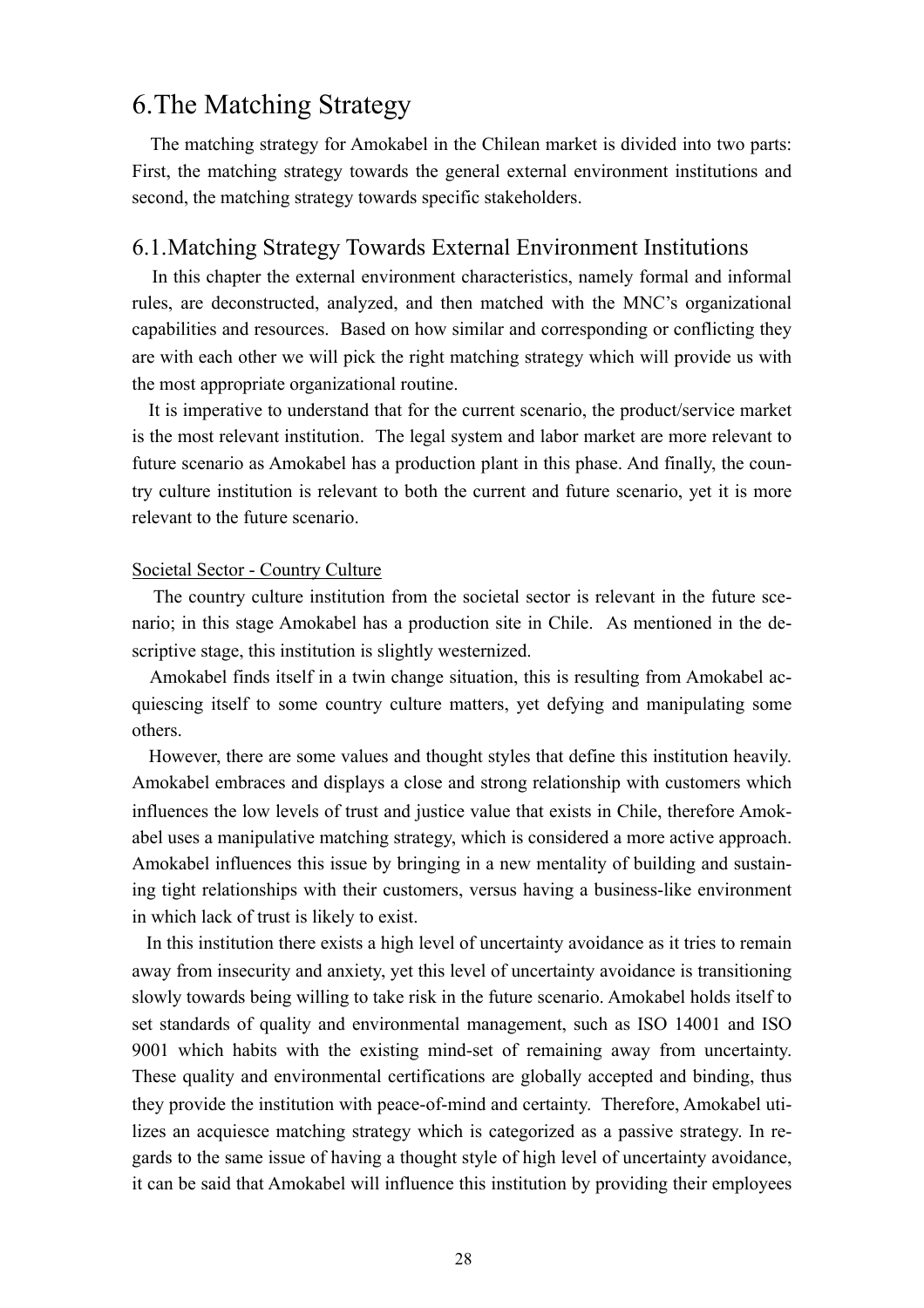with a sense of job security. In this case, Amokabel uses a manipulative matching strategy which is considered an active strategy as it tackles the anxiety produced when there is no certainty.

 Within this country culture we find that there is a high power distance attitude. Amokabel dismisses this attitude as it possesses and embraces a team-oriented mindset and has a transparent management, which is characterized by making everyone's voice count and not creating strong barriers in the hierarchy levels. Thus, Amokabel uses a defying matching strategy, which is recognized to be reactive approach.

#### Societal Sector - Legal System

 The legal system from the societal sector is relevant to the future scenario. In this phase, Amokabel has a production site, employs staff, holds permits, does business, pays taxes, and it engages in many other actions that have the legal system as a background. Amokabel finds itself in a no change situation as no significant changes happen in the relevant internal or external environments. The legal system in Chile is solid and binding, thus Amokabel takes a more passive approach overall.

 Over the past decades the Chilean legal system has been adapted to more democratic laws and rules. Amokabel overall rules habits and complies with this adaptation. Some of the more relevant organizational capabilities and resources are mentioned, among those we find Amokabel's code of ethics and guidelines in place, its human resources department being proactive with internal issues, and it has strict policies in place for collecting payments and other financial matters. At the same time the Chilean legal system has come a long way to embrace transparency of speech and equality, honesty, and integrity. Amokabel imitates these trends by welcoming and embracing diversity as well as with its corporate social responsibility mind-set. The last two mentioned social organizational capabilities are embedded in Amokabel's ways. As mentioned on the internal institutional environment analysis, it can be noticed that Amokabel is somehow casual yet efficient and it does have a professional structure. Thus, Amokabel applies an acquiesce matching strategy as it remains within, respects, and echoes the larger frame that the Chilean legal systems provides.

#### Organizational Fields - Labor Market

 Regarding the labor market, Amokabel finds itself in a twin change situation, this is a consequence of Amokabel acquiescing itself to some labor market matters, yet manipulating some others.

 The labor market in the organizational sector is very relevant to phase B as in this scenario Amokabel has a production site and offices for all departments necessary. It is therefore known that Amokabel will be employing a substantial amount of employees. Generally speaking, the labor system in Chile is somehow westernized and developed; nevertheless some old values and thought styles still linger behind the rules and set structure that the labor market provides. Although the Chilean president is a lady, there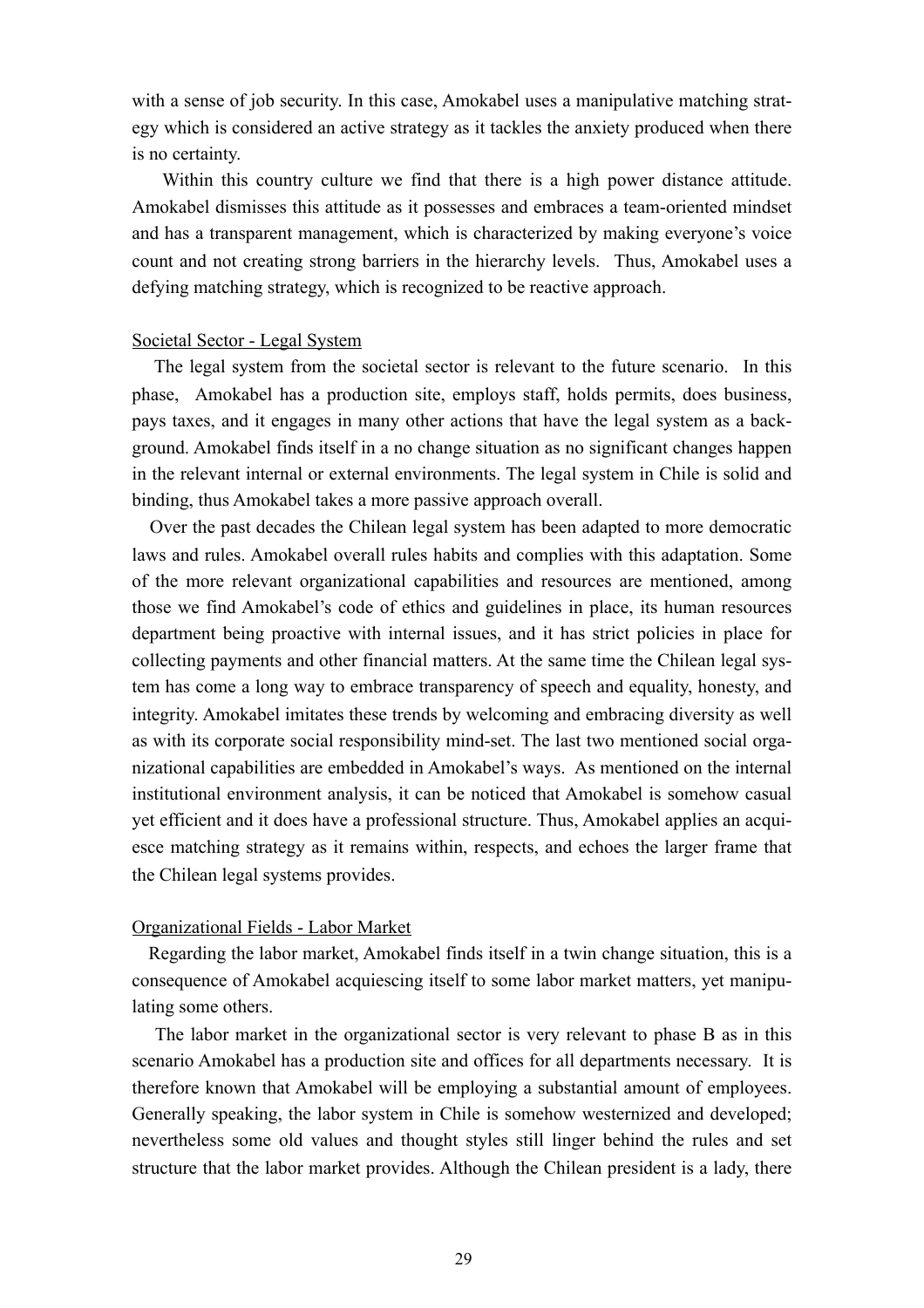stills exists a macho-mentality which leads to the feminine labor force facing problems in the labor market in forms of inequality in pay and by having a harder time in reaching managerial positions. Also, two other big issues found in the labor market is the existence of racism trends and the fact that most of the labor force does not have formal contracts. The mentioned beliefs, trends and mindsets create a sense of insecurity and inequality in the labor force. Amokabel dismisses and influences these Chilean labor market informal rules by providing their employees with a sense of security. At the same time, it challenges them with the team-oriented and corporate social responsibility mindsets that characterize Amokabel. The issues specific to women and racism are dismissed and challenged by Amokabel's values of welcoming and embracing diversity. From conversations, research, and our site visits in the Alstermo plant, we observe that half of the managing board and 20% to 30% of employees in the plant are ladies. Also, it was noticed that there are many age groups present. In sum, Amokabel takes a mix of a passive and proactive approach as it defies the old and diversity-avert mindset, by dismissing and challenging it. Also, Amokabel brings the values of welcoming and embracing diversity; this unavoidably manipulates the mentioned labor market issues by influencing the current mindset and helping to shape it to a more modern and westernized way.

 Conversely, there are some rules and systems within the Chilean labor market that are fully westernized and developed such as the norms and enforcement mechanisms for rewards and incentives, sanctions and penalties. Just as in the legal system, Amokabel takes a passive approach given that the issues in question are at par with some of the organizational resources and capabilities present in Amokabel. Some of those are providing incentives such as bonuses, promoting staff because of merit and effort, expecting quality work, and embracing innovation. The mentioned organizational capabilities and resources will use the acquiesce matching strategy by habiting and complying with the existing framework and style that the labor market presents.

#### Organizational Fields - The Product/Service Market

 Although we have considered all the actors in the product/service market while doing this matching strategy, we will focus on the customers as we find them to be the most relevant and imperative given the situation and environment.

 In regards to the product/service market, Amokabel finds itself in a twin change situation, this is resulting from Amokabel innovating and manipulating some of the certain areas of this product/service market, yet acquiescing to some others. The Chilean product/service market is modern and it has a framework that resembles the ones of developed countries, yet it still has traces and tenets that characterize emerging countries.

 We will focus first on the characteristics that make this market more modern and westernized, those are the spirit of innovation, the long term relationship approach when doing business, and the uncertainty-avert attitude. Amokabel takes a passive approach by bringing in some organizational capabilities and resources that allows Amokabel ac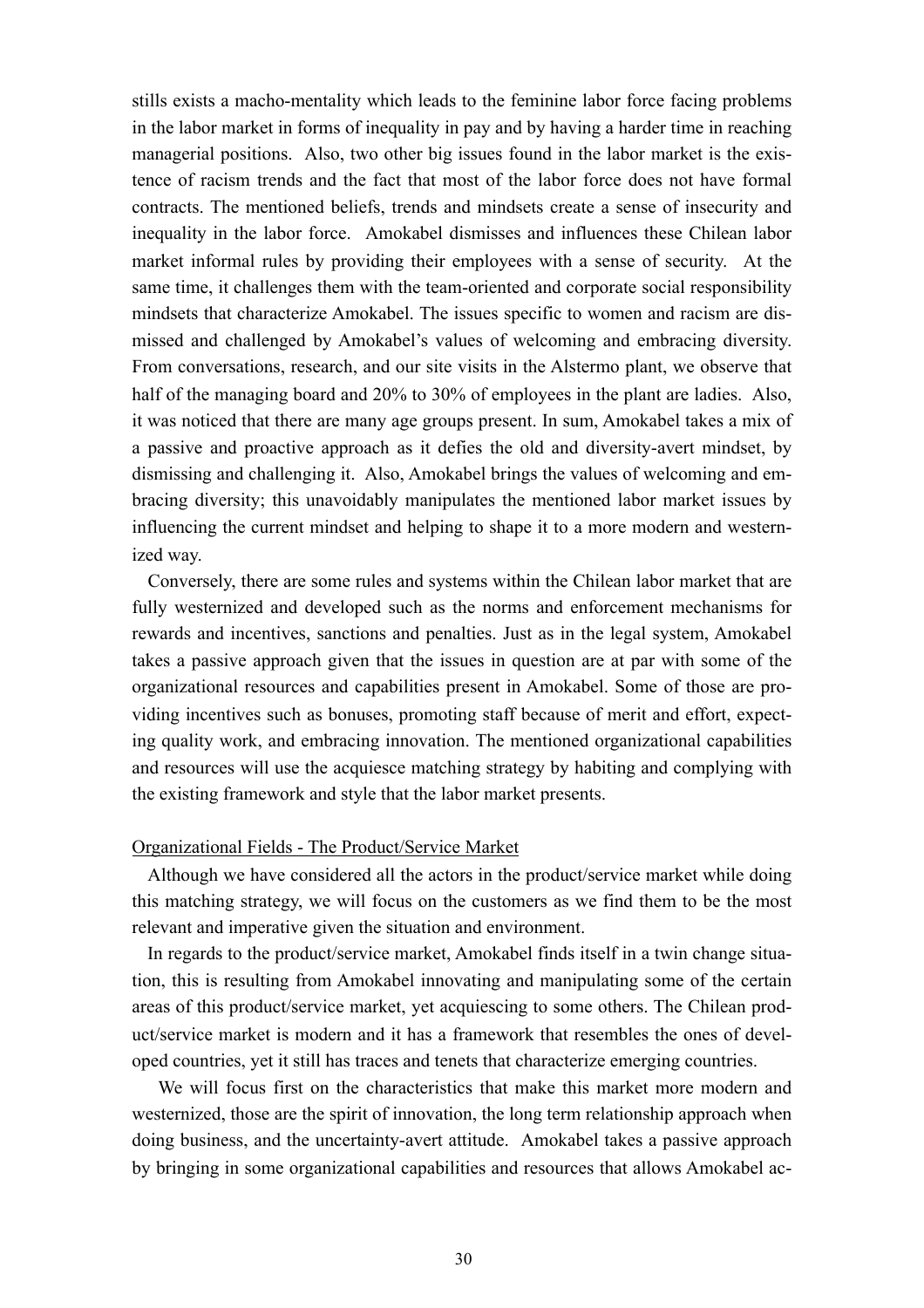quiesce itself to the mentioned product/service market characteristics. Amokabel complies and habits with this market characteristics by bringing a close and strong relationships with a customer's focus attitude and by having an innovative and entrepreneurial spirit.

 Contrariwise, the product/service market still presents some traces that are characteristic to emerging countries. Among those we find that there is a mass-production mentality which leads to overproduction and inefficient use of machinery and resources, corporate social responsibility is not a pressing matter, and the expectation of responsibility and reliability exists, yet it is not as binding. In this case, Amokabel takes a proactive approach towards some of the mentioned matters. Amokabel deals with these matters by innovating and generating change via product customization and bringing in flexible manufacturing facilities which are styles of manufacturing and product development that are lean and efficient; these styles are still uncommon in markets such as the Chilean one. Amokabel also manipulates the lack of corporate social responsibility and the uncertainty-avert attitude directly by influencing the market through holding itself accountable to globally recognized certifications, such as ISO 14001 and ISO 9001 as well as bringing a corporate social responsibility mind-set, this will create a level of standard that will undoubtedly influence the other actors in the market.

#### 6.2.Matching Strategy Towards Stakeholders

 The following chapter will primarily analyze in depth the matching strategies for Amokabel towards key issues towards stakeholders in the external environment. A strategic policy needs to be in place when handling the group of stakeholders involved in Amokabel's network either directly or indirectly. A CSR matrix (Table 3) was created, in this matrix we consider the key stakeholders and the key issues relevant to Amokabel. Finally, a shareholder-specific matching strategy will be suggested for each key issue addressed, this will demonstrate how Amokabel is capable of achieving a societal advantage.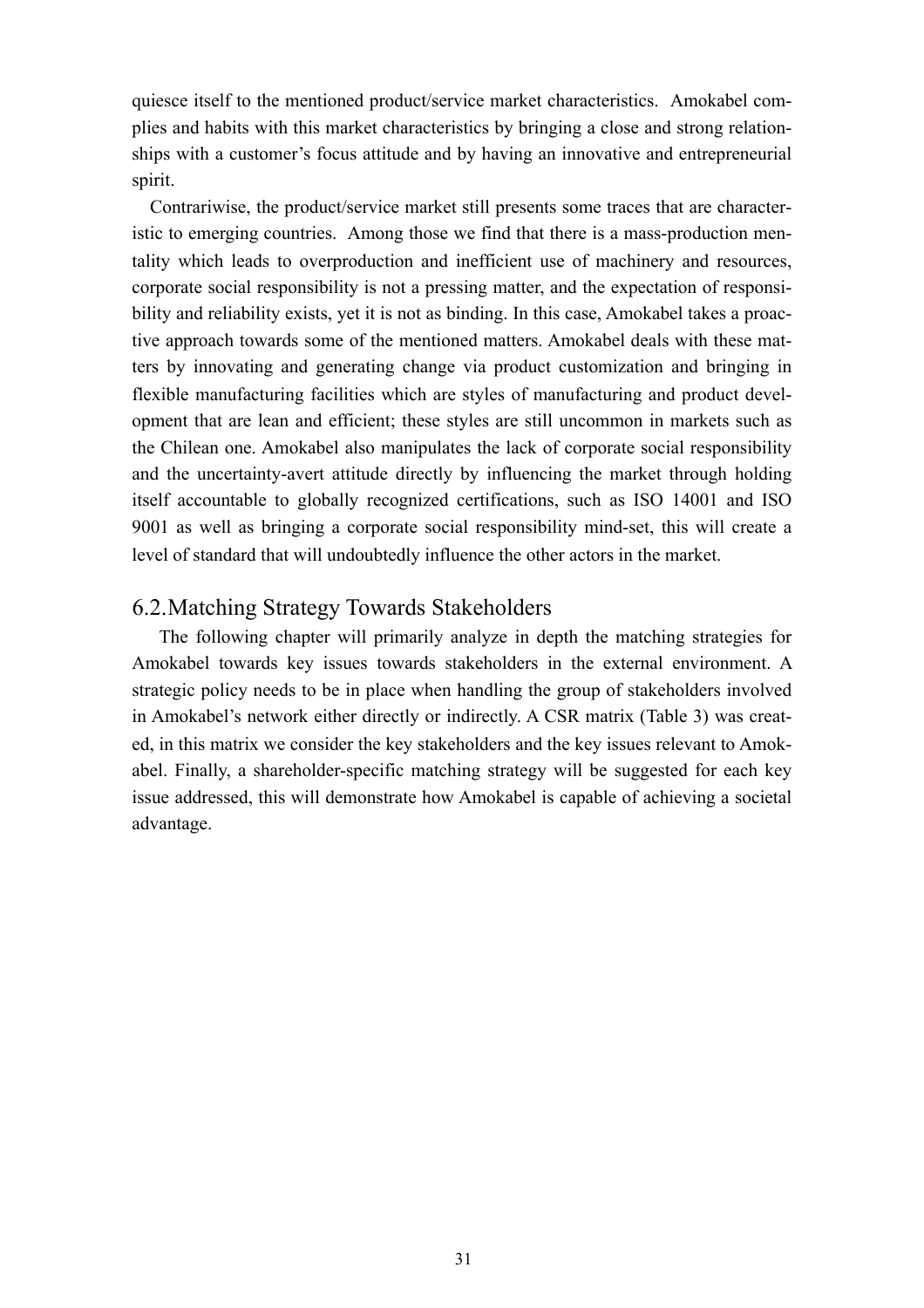|                            |                         |           | <b>CSR MATRIX</b> |       |                           |                 |                           |  |  |  |  |  |  |  |
|----------------------------|-------------------------|-----------|-------------------|-------|---------------------------|-----------------|---------------------------|--|--|--|--|--|--|--|
| <b>Key</b> issues          | <b>Key Stakeholders</b> |           |                   |       |                           |                 |                           |  |  |  |  |  |  |  |
|                            | <b>Employees</b>        | Customers | <b>Suppliers</b>  | Group | Government<br>authorities | Local community | Media & General<br>public |  |  |  |  |  |  |  |
| Environmental care         |                         |           |                   |       |                           |                 |                           |  |  |  |  |  |  |  |
| Create new jobs            |                         |           |                   |       |                           |                 |                           |  |  |  |  |  |  |  |
| Infrastructure Development |                         |           |                   |       |                           |                 |                           |  |  |  |  |  |  |  |
| Education & training       |                         |           |                   |       |                           |                 |                           |  |  |  |  |  |  |  |
| Community development.     |                         |           |                   |       |                           |                 |                           |  |  |  |  |  |  |  |
| Customer development.      |                         |           |                   |       |                           |                 |                           |  |  |  |  |  |  |  |
| Strong interest            |                         |           |                   |       |                           |                 |                           |  |  |  |  |  |  |  |
| Medium interest            |                         |           |                   |       |                           |                 |                           |  |  |  |  |  |  |  |
| Weak interest              |                         |           |                   |       |                           |                 |                           |  |  |  |  |  |  |  |

Table 3: The CSR Matrix of Amokabel (own table)

#### **6.2.1.Stakeholder-Specific Matching Strategy**

 A stakeholder-specific matching strategy is suggested for each key issue addressed in the CSR matrix. The matching strategies suggested are based on the internal institutional setting and external institutional setting analysed earlier in this report.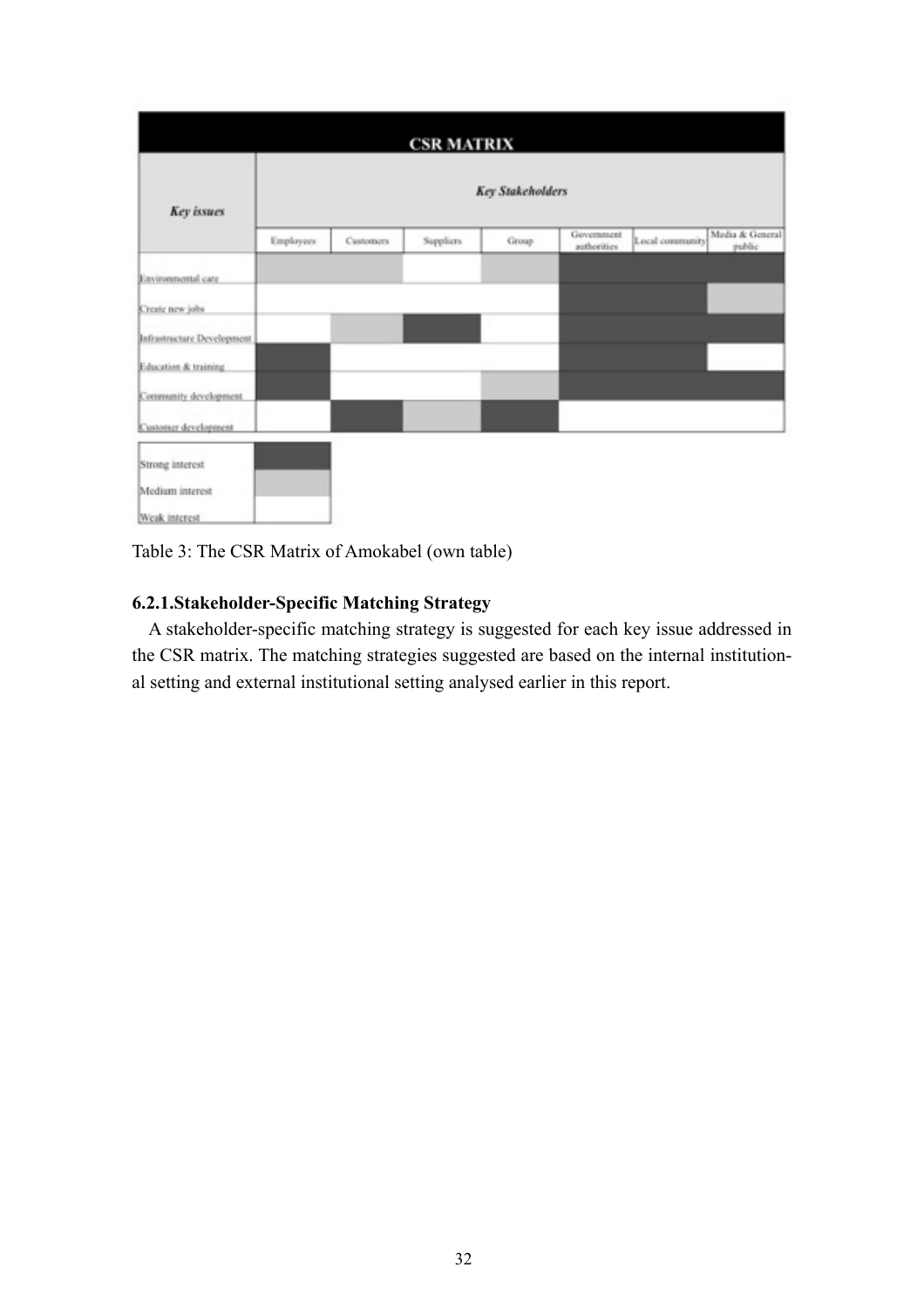#### Environmental Care

 One of the key environmental threats that Chile faces today is illegal fishing (ICTSD, 2015). Chile realizes an increasing need for marine protection through aquaculture to control the fishing industry and protect rare species. Another key environmental issue in Chile is the lack of environmental standard requirements for production.

 Environmental care is a priority for Amokabel as a group, this attitude will be also present in their subsidiary in Chile. Amokabel is capable of providing solutions for the fish-farming industry through its customized cable solutions. The company holds many quality and environment standards that are recognized worldwide, such as ISO 9001 and ISO 14001. Amokabel is also energy self-sufficient and that could help provide longterm solutions for the energy industry in Chile through manufacturing customized cables, which is main component necessary how to become energy independent, in this case, customized cables.

 Amokabel's subsidiary in Chile would take a passive approach by complying with the companies environmental norms using an acquiesce strategy towards their employees, customers and Amokabel Group. Employees are understood to have a medium interest in the MNC'S environmental care. Nonetheless, the use of clean energy with least emissions makes Amokable an ideal place to work. Employees feel safer and proud working at a company that cares for the external environment, which is a norm for Amokabel. Customers as well have a medium interest in Amokabel's social responsibility towards the environment since many of the customer's buyers require products that meet international environmental standards. Amokabel's head office in Sweden is also interested in standardizing elsewhere and making sure their reputation facilitates legitimacy in Chile. On the other hand, Amokabel would have an active approach towards government, the local community and the media, which have a strongest interest in Amokabel's social responsibility towards the environment. Amokabel would be more focused on a manipulative strategy by creating an influence rather than complying with the countries weak environmental rules. The ISO certifications Amokabel holds along with their energy self sufficient knowledge and customized cable solutions will be strongly admired by the government and the local communities. Amokabel would gain legitimacy by assisting Chile in becoming energy independent and by providing customized cables to the manufacturer of the fish-farming cages in the construction. Media would also be interested in bringing Amokabel as a role model to the public. Amokabel could raise awareness on environmental issues through the media, which also facilitates the company's reputation in Chile and enhances their legitimacy.

 Given the matching strategies used above, Amokabel would justify their operations in Chile by benefiting a number of stakeholders, namely media, government, local community and customers. Therefore, legitimacy would be earned by creating a natural value.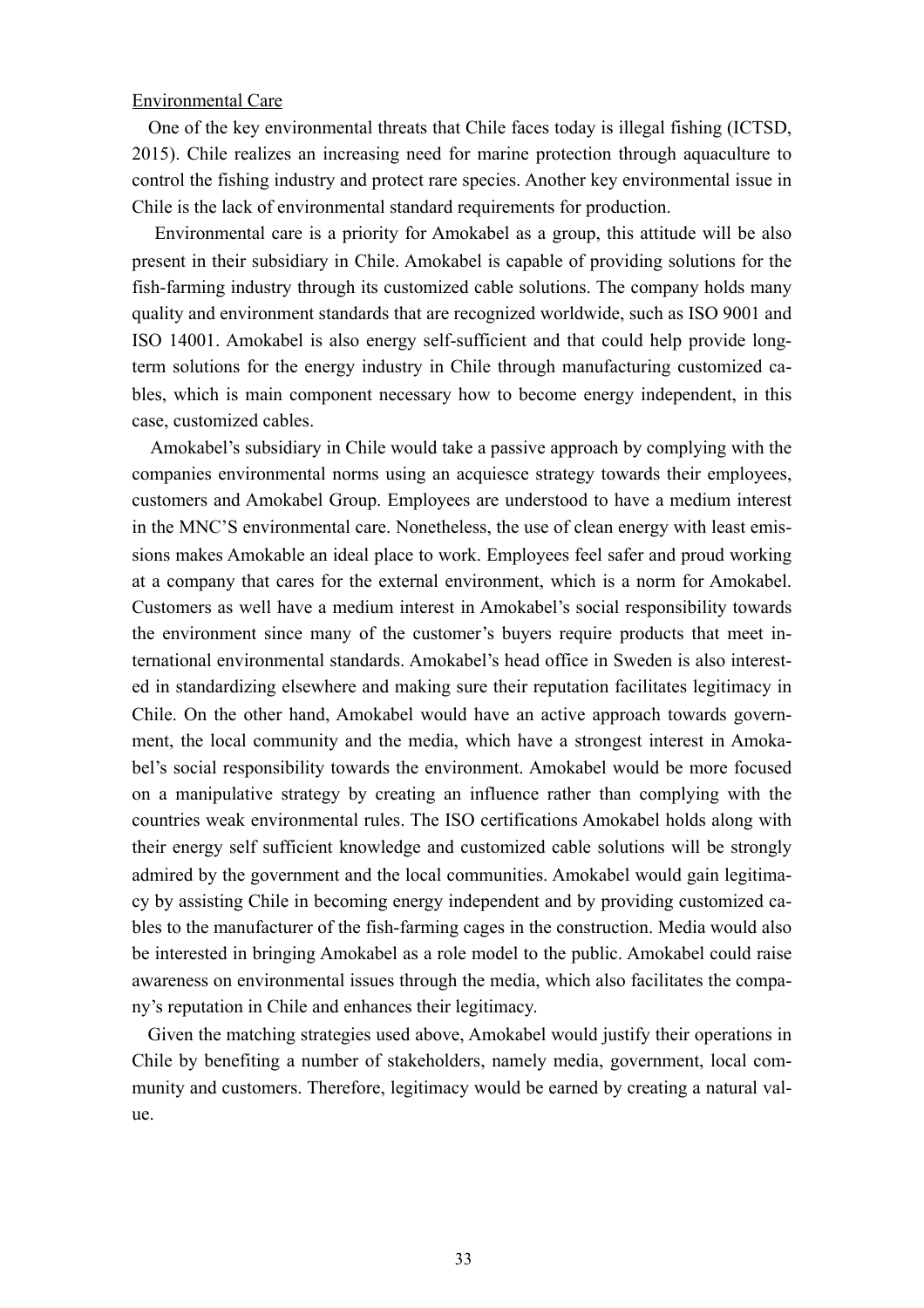#### Create New Jobs

 Chile's unemployment rate is around 6%, which is believed to be relatively high compared to previous years. This is understood to be a result of the restrictive labor laws that almost make it impossible for companies to lay-off workers if necessary. Race and gender inequality in employment is another issue in the labor market where women and minorities face difficulties in landing a formal job.

 Amokabel would be bringing jobs to the market by establishing a production site in Chile. Strict rules for laying-off workers would not be an issue for Amokabel as the law in Sweden is fairly similar. Amokabel is characterized by welcoming and embracing diversity. In addition, Amokabel have a robust employment guideline in place giving equal opportunities to all.

 Amokabel needs to comply with the existing restrictive and inflexible labor laws. Amokable displays an acquiescence strategy by complying with the Chilean labor law and creating jobs in the community, this attracts high interest from governments and from the local communities. Yet, Amokabel can have an active and influencing approach by creating new opportunities for women to access the market through Amokabel that stands for the value of race and gender equality in employment. Amokabel would exceed expectations of society and media by having a manipulative strategy, this would make Amokabel gain legitimacy within the public.

 Therefore, using the strategies mentioned above, Amokabel can gain legitimacy in Chile by influencing the existing market rules by creating social value to its stakeholders.

#### Infrastructure Development

 It is important to note that there is large room for development in the transportation sector, as only 23% of the roadways and 19% of the airports are properly paved and illuminated (CIA, 2015). Chile is also home to a lot of natural disasters that challenge the country regularly, mainly earthquakes.

 The development of the infrastructure sector is highly dependent on companies like Amokabel with advanced technology and customized cables. Amokabel's advanced cable technology will generate a change in improving the building of the infrastructure and safer mining conditions with earthquake safe standards, as this is a big societal issue today in Chile. Besides the fact that Chile would like to become energy clean, it must become energy independent. This is a result of having weak and conflicting relationships with neighbour countries.

 Amokabel follows a proactive approach in developing Chile's infrastructure by an innovative matching strategy. By developing the infrastructure in Chile, Amokabel would be generating a change in the market. Their operations in Chile are justified as many stakeholders, such as the government, local community, media, and suppliers are strongly benefiting from it.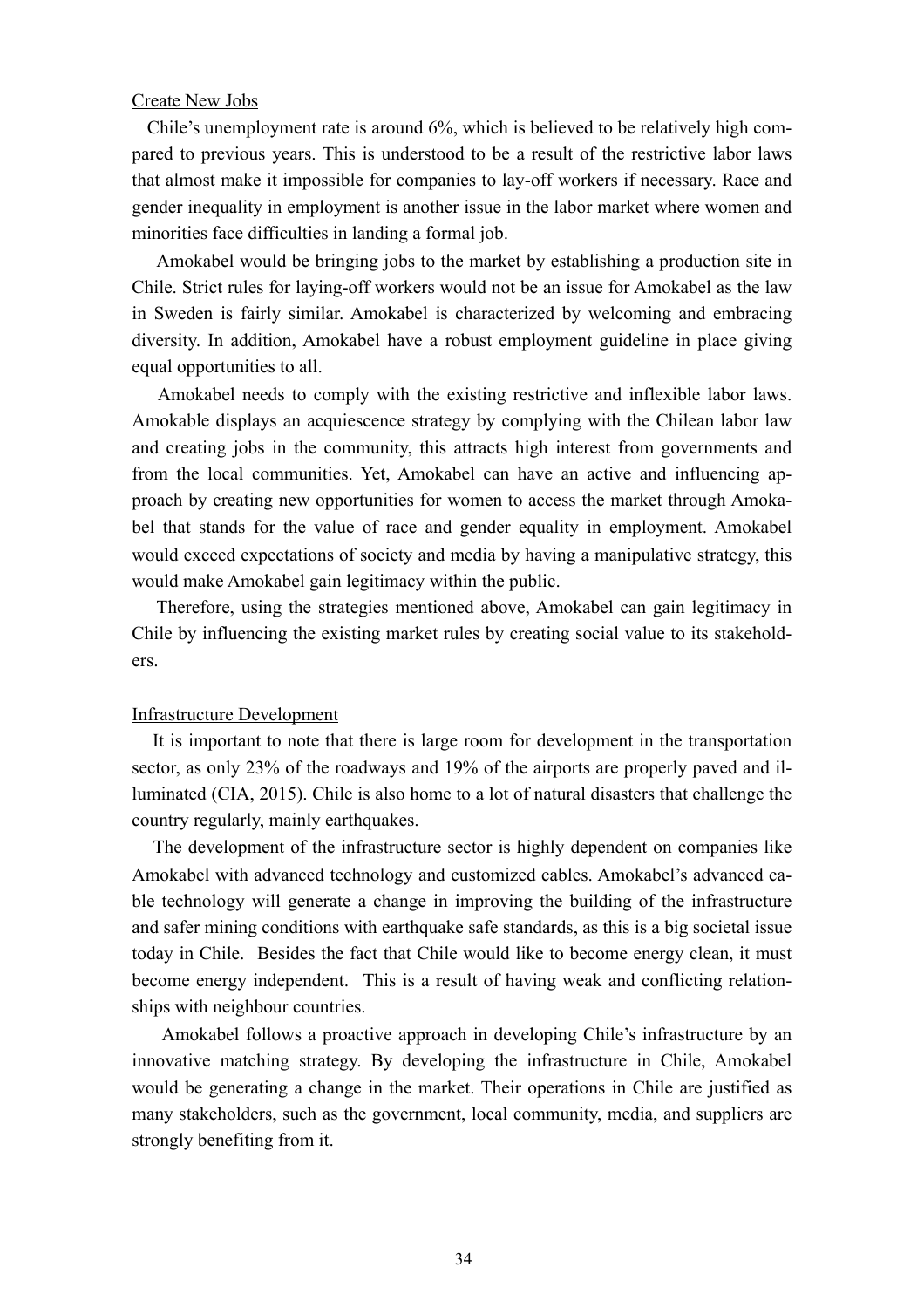Amokabel's customized cables would be a solution for the issues existing today in the infrastructure industry. Therefore, by Amokabel providing infrastructure customized supplies and solutions would benefit the stakeholders, allowing Amokabel gain legitimacy through adding social value.

#### Education and Training

 Chile is considered to have one of the highest literacy rates in South America, yet the key issue is the quality of education students get. The quality is considered to be very low and it fails to match the labor market's needs. As earlier discussed in this report, employers in Chile tend to have a hard time finding someone with the skills and education needed for the specific job.

 Education and training is considered highly important for Amokabel, yet it is not well developed. Amokabel believes they are not doing enough in terms of educating and developing their employees on a regular basis. Nonetheless, Amokabel is aware of this and currently is motivated to focus more on employee development, which is necessary in the low skilled Chilean market.

 Amokabel would be more proactive in that sense by applying an innovative strategy through generating a change in the labor market rule through their education and development programs. Employees, the local community, and the government have a strong interest and appreciate such education and development. The lack of skilled labor in Chile makes it important for Amokabel to apply such a strategy. In addition, the business nature of Amokabel requires high accuracy in production and that makes their training and development programs necessary to be efficient and competitive.

Given the innovative strategy which addresses the education and training issue in Chile, Amokabel earns legitimacy through the social value created towards its stakeholders.

#### Community Development

 Given that towns and cities are separated by very long distances, Chile is challenged to excel and meet all community needs such as schools, paved roads, clinics and entertainment centers.

 Amokabel sees community development as a key success factor for them in Sweden. A school and a sports centre have been built in Alstermo, where Amokabel operates, as most of their employees live there. Their contributions even go beyond the community, since Amokabel also contributes to the childhood cancer foundation. The need of contributing to the community is a main focus for Amokabel.

 Employees, government, the local community and media have the strongest interest in Amokabel's community development. Amokabel would have an influencing approach towards community development by using a manipulative strategy. Amokabel can contribute to the community by raising awareness for environmental issues, building roads, sport centres and schools. That sense of responsibility Amokabel has will make them gain respectability in the community. Governmental authorities would admire Amok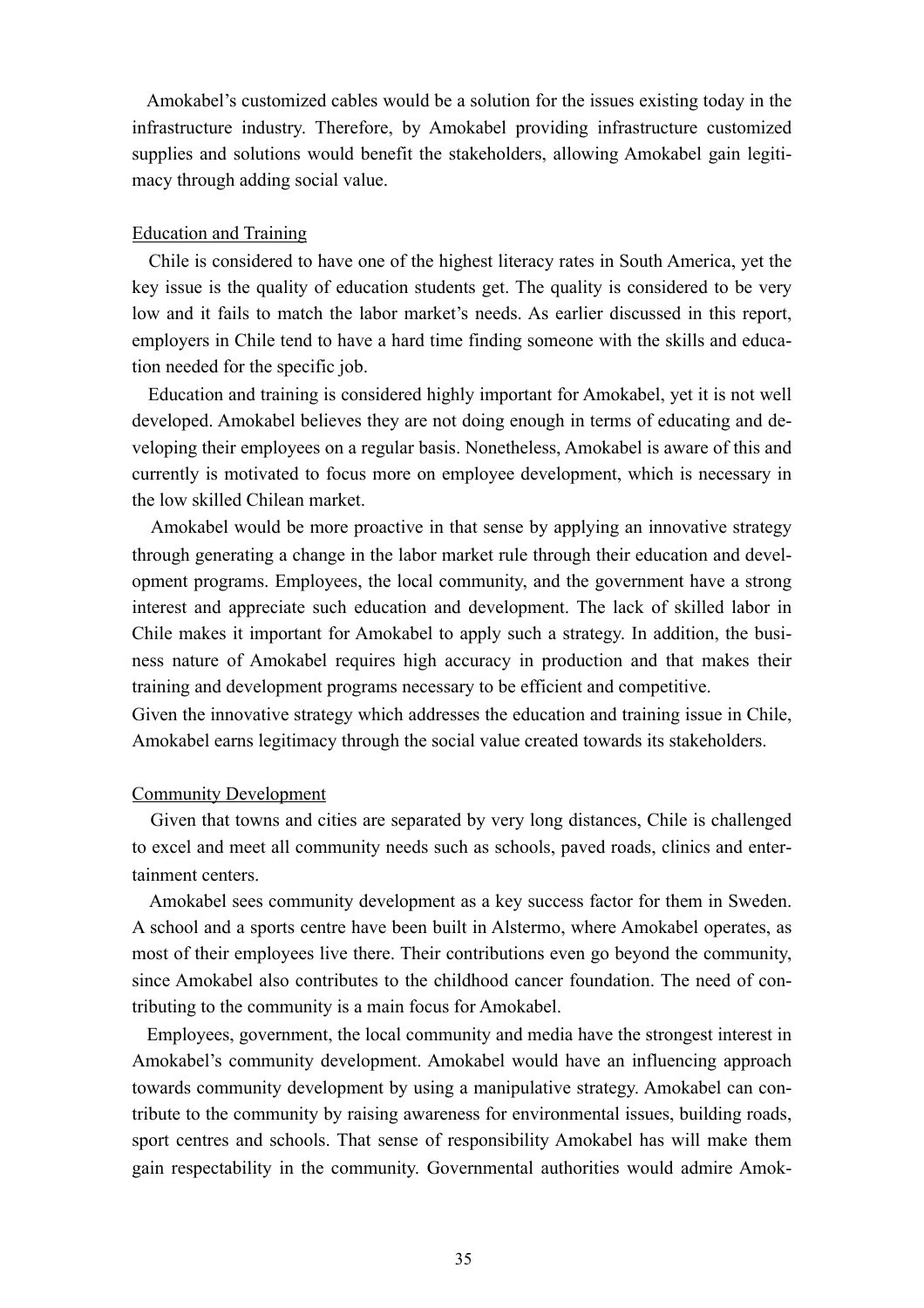able's contribution to the community and thus, validate their legitimacy. The community development achieved by Amokabel is of high interest for the media as well. For instance, the media in Chile would be highly interested in raising awareness on social issues like CSR and how companies like Amokabel can contribute to develop it. Once contributing to the community in the local market, Amokabel would have complied with its group values and norms through using the acquiescing strategy.

 To sum up, Amokabel's active approach to develop the community creates social value for its stakeholders and increases their legitimacy.

#### Customer Development

 Although the product/service market in Chile is well established and westernized to some extent, it is still obvious that they have high uncertainty avoidance and low trust in their business relations.

 On the other hand, Amokabel is highly flexible and can adapt to all needs of their customers through their product customization and practicality which makes them a leader in the cable industry worldwide. Amokabel tries to form personal relations with its customers, this helps to build trust and decrase uncertainty. Amokabel also provides its customers with technical knowledge and installation assistance, which is not a habit of the Chilean business environment.

 Once Amokabel follows the proactive approach by developing their customer's skills, reducing uncertainty and building trustworthiness, it gains legitimacy and maintains a good reputation in Chile. Therefore, social value is created using an innovative strategy to benefit stakeholders.

 To conclude, Amokabel's contribution to the society by providing environmental and social solutions increases their legitimacy by benefiting their stakeholders. The legitimacy gained would also enhance Amokabel's reputation in Chile. Therefore, it is assumed that if Amokabel follows the suggested matching strategy addressed in this report, it would achieve a sustainable competitive advantage.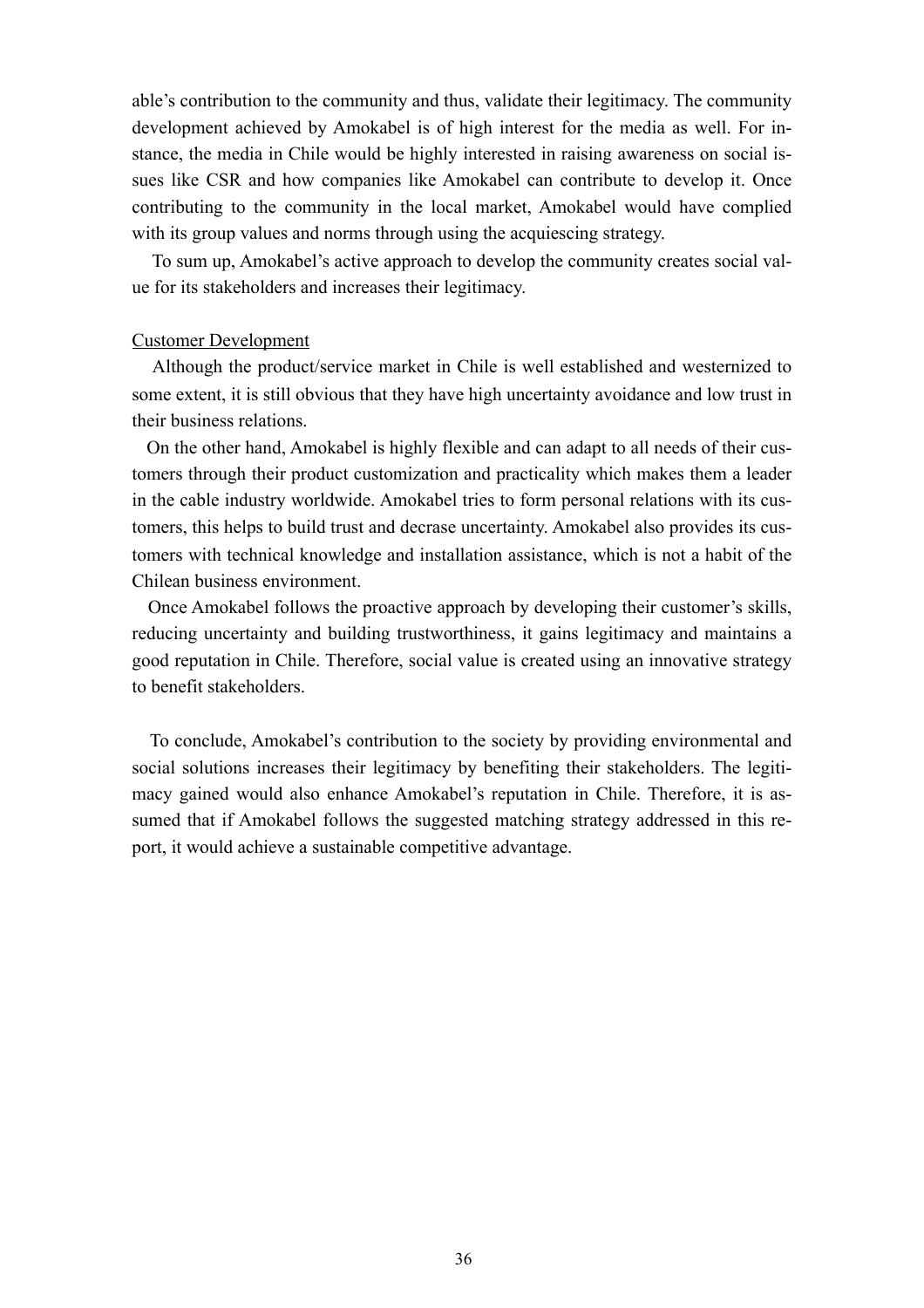# 7.The International Business Strategy

 This last chapter considers the economic value of the IBM strategy for Amokabel, which was developed in the first part of the project, and the natural and social value created through the matching strategy of this report. Both strategies are then combined to an IBS for Amokabel in the Chilean market.

 First, the most important characteristics of the IBM strategy will be summarized in this chapter. Second, the matching strategy will be recapped to then determine how Amokabel achieves a competitive advantage and further a sustainable competitive advantage in the Chilean market. As mentioned in previous parts of the report the immersion of Amokabel in Chile will take place in two phases: Phase A which corresponds to the current strategic scenario and phase B which represents the future strategic scenario.

#### 7.1.The Economic Value

 Amokabel creates economic value to the Chilean customers by actually providing the required cable solutions given that these customers in Chile require cables that fit to unique, very different and challenging purposes. Most competitors in Chile focus on standardized cables and do not customize their products to the extent that Amokabel does. Once the production site is built, the expedited lead times will again be a powerful factor that creates efficiency, adds economic value, and thus creates value for the customers. Many of Amokabel's potential customers are time sensitive and rely on fast and timely deliveries. Amokabel created a very flexible production line and keeps the equipment idle between projects in order to be able to respond immediately to customer requests. Besides that, Chilean customers appreciate the interest in long-term relationships that Amokabel displays. The importance that Amokabel places in the customers is strongly reflected in their customer specialist capability profile. The network strategy that Amokabel applies already touches upon the relation to the actors in the social environments. Amokabel aims at establishing rather close relationships with its customers and intents to build them up for a long-term. Amokabel also wants to establish longterm relationships with the Chilean suppliers which will foster the local economy. Relationships will be established with the government to register the subsidiary and to obtain all necessary licenses. Among those, licenses to have a sales office and licenses for erecting a production site can be found.

 Although, the focus of Amokabel's IBM strategy is on making profits and to achieve a competitive advantage by creating economic value, the company also takes into account the social value.

#### 7.2.The Natural Value and the Social Value

 The matching strategy in this paper places importance on the external societal environment and considers relations between Amokabel and the Chilean environment to be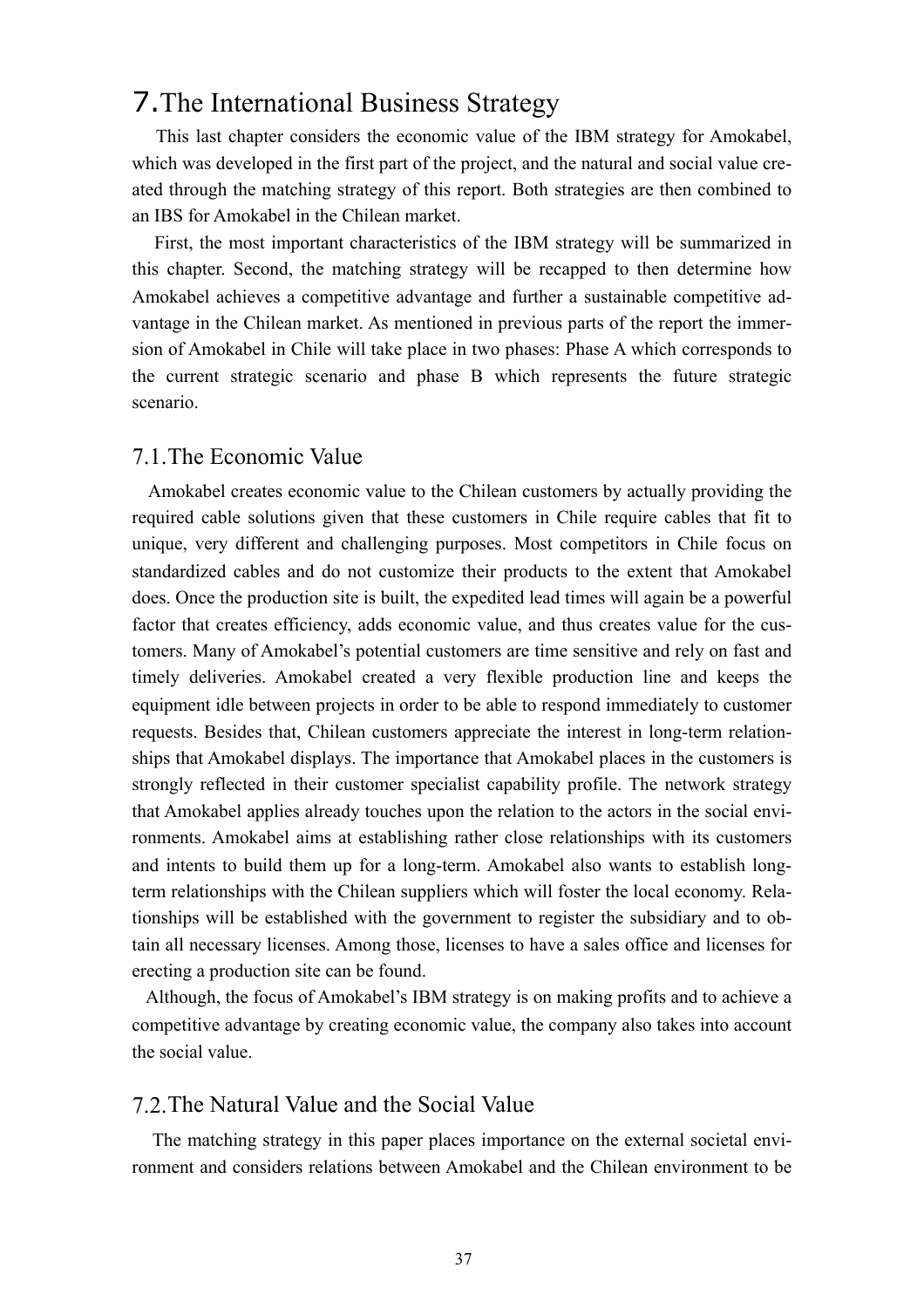mutual. The matching strategy aims at creating natural and social value for the external surrounding of Amokabel.

 When doing the matching strategy towards stakeholders, it is found that Amokabel faces concrete external environmental key issues present in the Chilean market.

 Amokabel creates social value by addressing and contributing to the improvement of various Chilean key issues. First, Amokabel contributes with the creation of new jobs in the labor market. This has a positive effect for the local community and the Chilean government. Moreover, Amokabel will positively impact the skill level in the labor market through providing and improving its internal training. On the one hand, the local work force will benefit from this. On the other hand, the Chilean government will grant legitimacy to Amokabel when the company contributes to make the Chilean workforce better educated. Also, by contributing to the infrastructure development Amokabel meets the expectations of the local public, the media, and the expectations from the society. The cables that Amokabel introduces in the Chilean market will help to improve the infrastructure development sector in a way that it will be equipped to deal with the country's unique geographic characteristics. For example, the use of customized cables will enhance the electrification of the countless islands along the Chilean coastline. As this is an issue that concerns many stakeholders such as the local community, the government, and Amokabel's suppliers it will strongly create legitimacy for the company. Amokabel's pronounced focus on CSR will raise the welfare in the Chilean community and thus, contribute to the community development. Amokabel will go some steps further than the official requirements concerning CSR in Chile by implementing the values lived in Sweden. As a result, the government, the local community, and the media give legitimacy to Amokabel. Furthermore, Amokabel adds social value by supporting its customers in the use of Amokabel's products. This includes, amongst others, the help with the installation of the cables for the actual purpose of use.

 Amokabel mainly adds natural value through their commitment for the environmental care. Amokabel contributes to the environmental care by bringing their high and certified environmental standards along. This includes, for example, the use of green energy, which additionally makes Amokabel energy self-sufficient. Also, Amokabel contributes to the containment of illegal fishing by providing special cables for the manufacturing of fish-farming cages. These cages will limit the space currently accessible for illegal fishing. Amokabel's commitment for the environmental care achieves legitimacy above all from the government authorities, the local community, and the media. However, other stakeholders such as the employees and the customers benefit from it as well.

#### 7.3.Roadmap to a Sustainable Business

The analysis of the IBM strategy and of the matching strategy reveals that both strategies go well in line. The approaches taken from Amokabel in the IBM strategy to create economic value favor the focus of the matching strategy on natural value and on social value. This means that the IBM strategy elaborated and proposed in the first report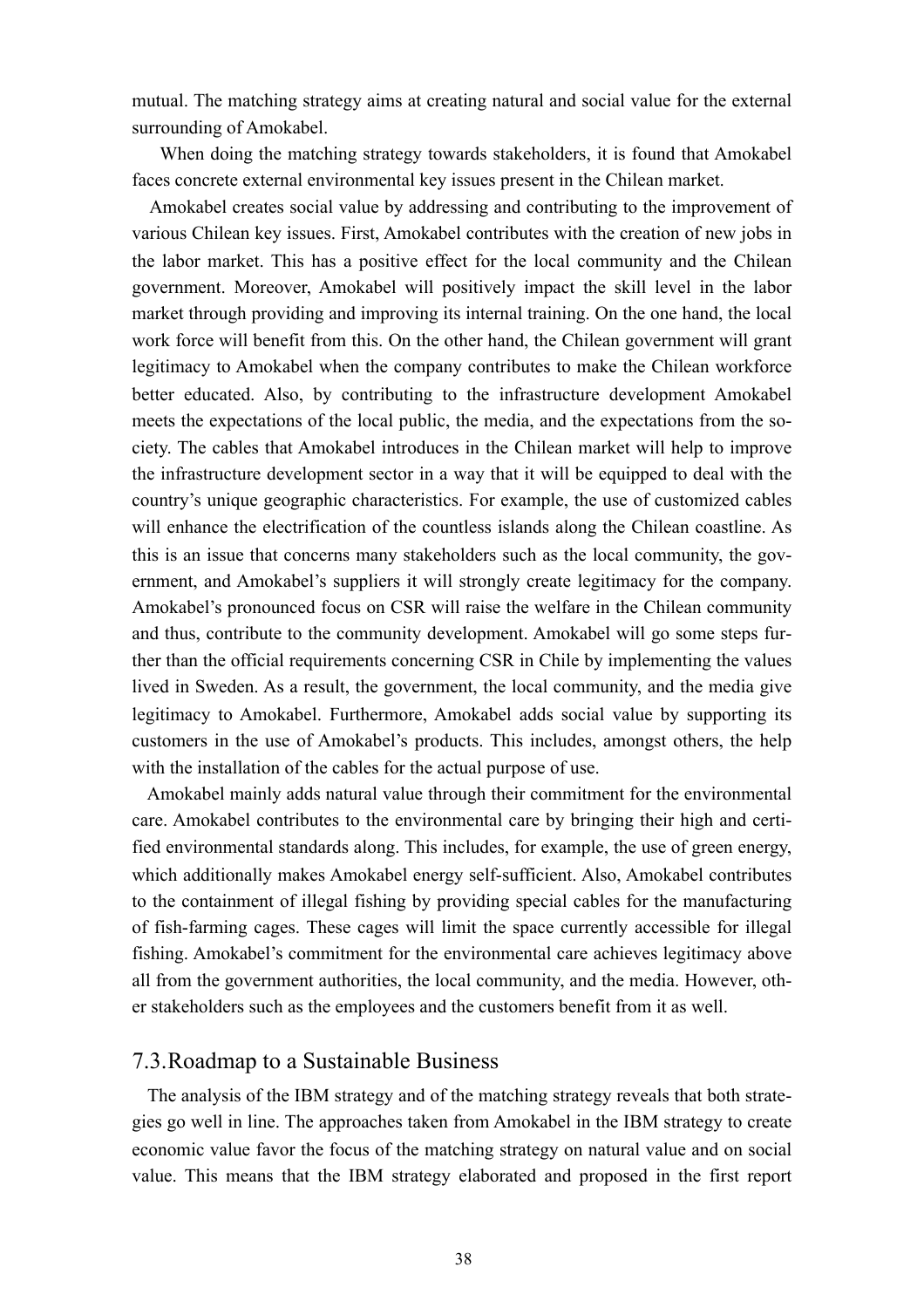should be kept and should be complemented by the matching strategy of this second report.

 The IBM strategy aims at selling the customized cables to the Chilean customers. However, the IBM strategy of Amokabel does not exclusively focus on economic profits but also takes into account the external societal environment, for example, by establishing long-term relationships.

 The matching strategy in contrast, focusses on embedding Amokabel in the Chilean environment to gain legitimacy from the external institutional surrounding. Legitimacy will enable Amokabel to have an accepted standing in the country that provides an essential base for the long-term success. This means that governments are more likely to issue the necessary licenses for Amokabel, because they know that Chile benefits from the presence of the company. Also, Amokabel will gain a positive reputation that will make customers and suppliers want to work with the company.

 The two strategies from Amokabel do not contradict each other but go hand in hand. Therefore, it can be said that Amokabel can achieve a sustainable competitive advantage when following both strategies proposed.

 It is important to level the two strategies carefully to avoid an internal or external misfit.

 An excessive focus on the economic value will destroy the legitimacy from the societal actors and will consequently lead to a failure in the Chilean market. The excessive focus on growth that Amokabel adopted and that made them lose the focus on their team-orientation is one example on what aspects the company needs to take care of.

 However, an extreme focus on the societal value and on the natural value of the matching strategy will destroy the competitive advantage of Amokabel. As an example, when commiting excessive capital to become energy independent or to foster the local community development, there will be no financial resources left to ensure the company's flexibility in production, which is heavy on economic costs. This flexibility enables Amokabel to excel in expedited lead times and in delivering perfectly customized products to the customers. Consequently, an unbalanced focus on the social value and on the natural value vanishes the company's advantageous position in comparison to the competitors.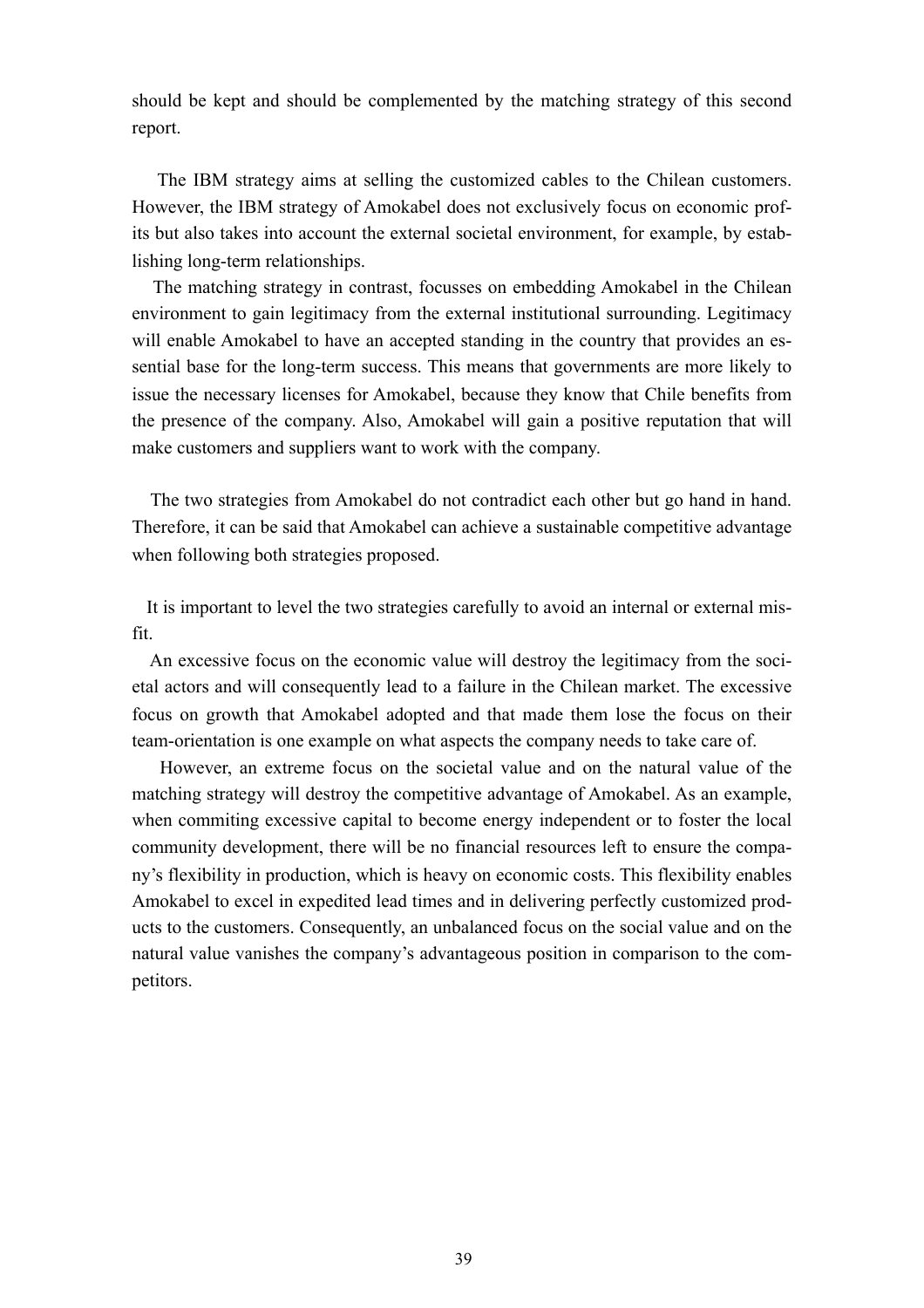# Appendices

## Appendix A Questionnaire Interview with Mr. Blad

- I. Breaking the ice questions
- 1. How is your trip in Stockholm going?
- 2. Are there any new developments in Amokabel?
- II. Values
- 1. What is the one moral that Amokabel will never ever compromise?
- 2. If we were to ask one of your factory employees about the values. What would this person answer?
- 3. At any point since the establishment of Amokabel, can you think of a major change in set of values that took place in the company's history? Has it always been the same? Which ones progressed, which ones digressed, which ones disappeared?
- 4. Have the morals within Amokabel always been the same?
- 5. Would you give us an example in which the company morals and values were put at test, and how was this resolved?
- 6. Is there anything regarding the values of Amokabel that you are not fully satisfied with?
- III. Enforcement mechanisms
- 1. What type of incentives such as those for performance, quality, and achievement are in place?
- 2. How much effort does the company put towards creating incentive plans?
- 3. What was the biggest incentive / prize the company ever performed?
- 4. When was the last time an employee was let go, and what was the reason for it?
- 5. When Amokabel does business with customers, has Amokabel ever completely closed doors and bridges with certain customers? What caused this?
- 6. What kind of negative consequences/penalties do you have when there is poor performance and/or when someone goes against the core values of the company?
- 7. Do you have an internal judicial system? (e.g. intermediary, internal court)
- IV. Norms
- 1. Do you have a specific procedure to make sure your common principles are respected by all subsidiaries?
- 2. If there was one set of skills that you would want every one of the employees to have, which would that be?
- 3. Do you have a code of conduct and/or guiding principles for your employees / suppliers?
- 4. How flexible is Amokabel in regards to market regulations?
- V. Thought Styles
- 1. Are there some ways of thinking that progressed, digressed or disappeared?
- 2. What characteristics regarding the personality do all of your employees have in common?
- 3. If there was one behavior that you will never tolerate among your staff, which is it?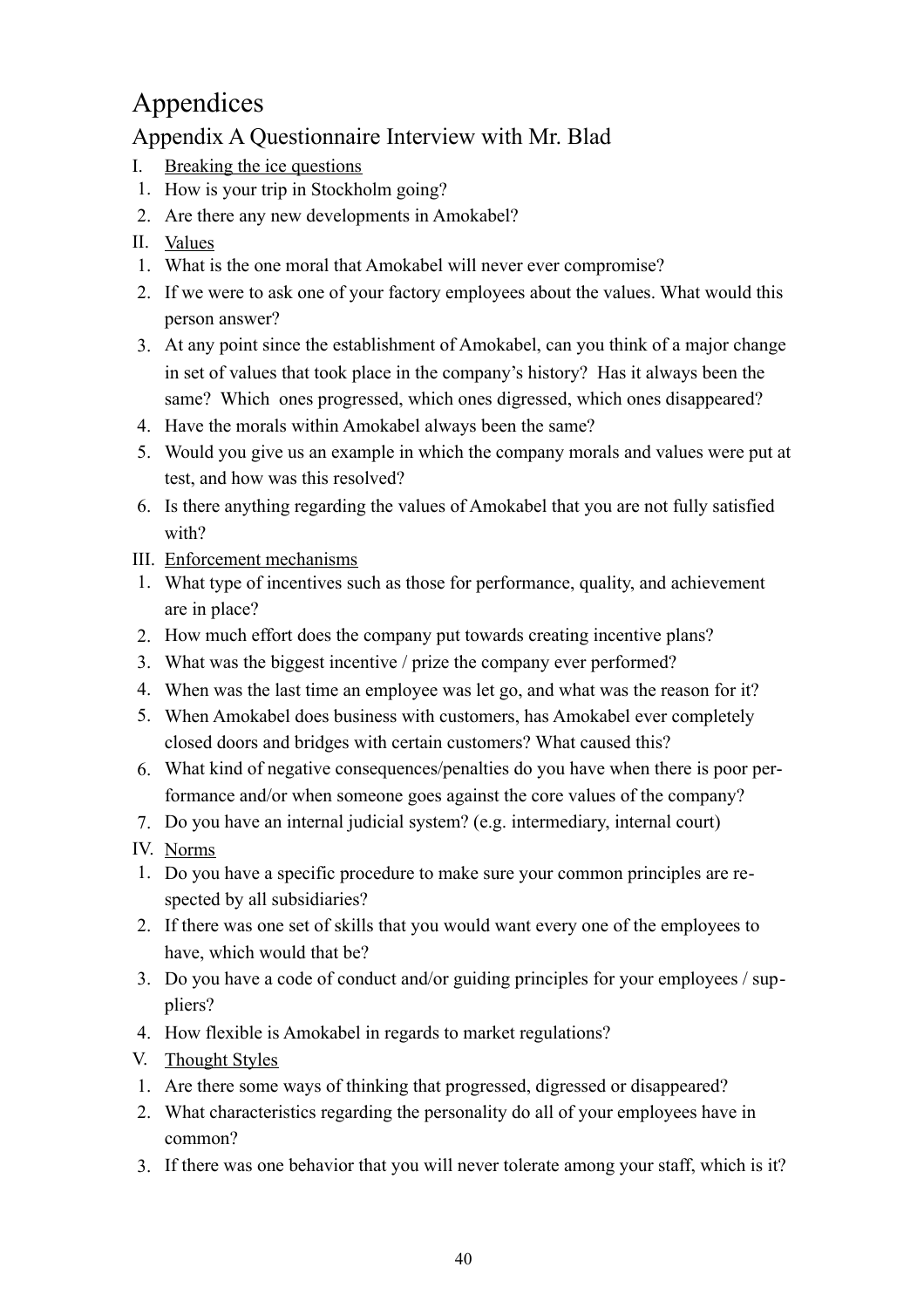- 4. What kind of social skills are important at Amokabel?
- 5. Does the Amokabel team present itself as a team or is the focus on every person's competencies?
- 6. What kind of personality/attitude/mentality do you look for when hiring new members for Amokabel?
- VI. Miscellaneous
- 1. Can we set up a follow up interview in the upcoming week?
- 2. Are there any other members on the board that we could speak with?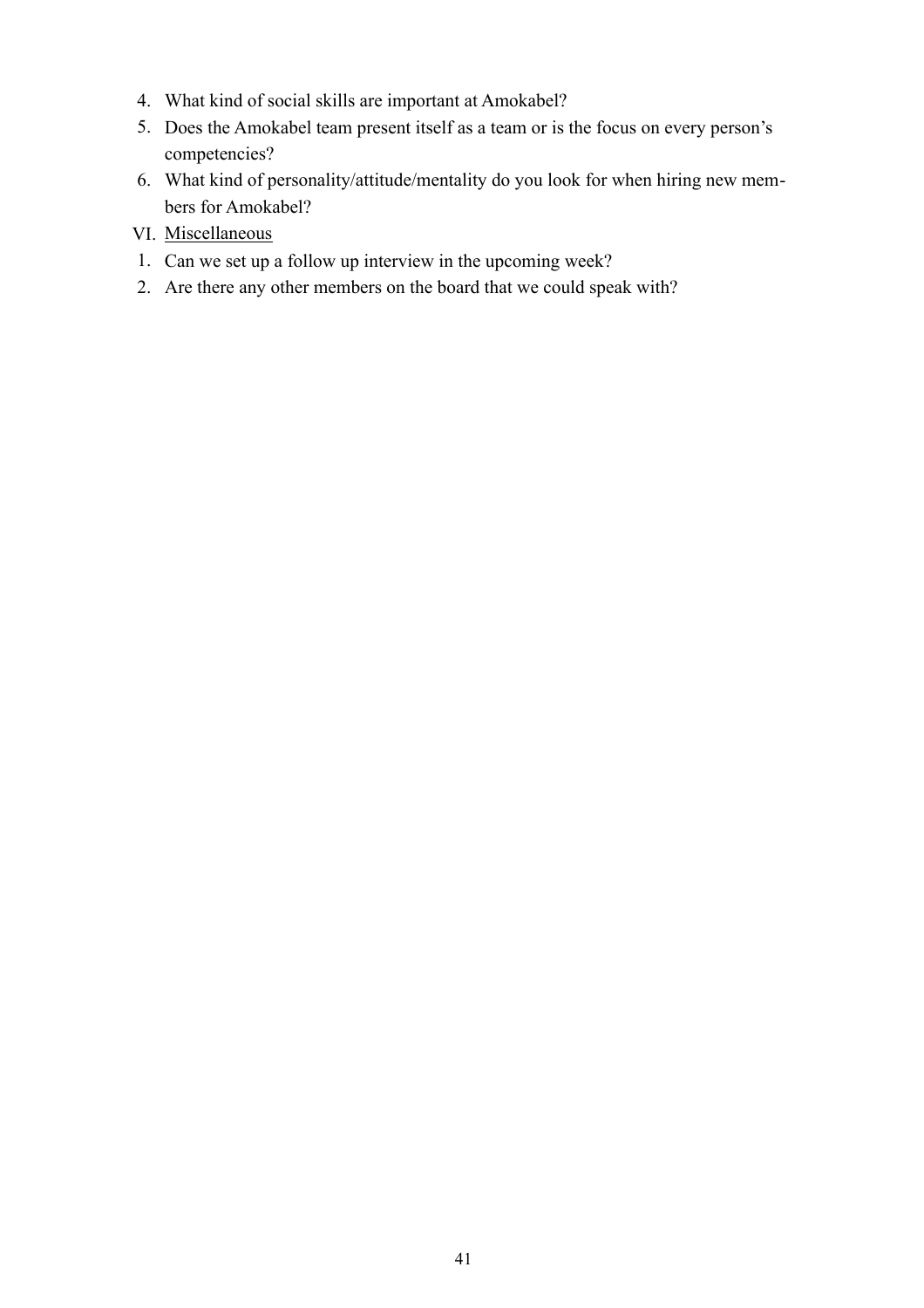|                                          | <b>Business system characteristics</b> |                                             |                                           |                                                             |                                        |
|------------------------------------------|----------------------------------------|---------------------------------------------|-------------------------------------------|-------------------------------------------------------------|----------------------------------------|
| <b>Background Institu-</b><br>tions      | <b>Practical-</b><br>ity               | Impor-<br>tance of<br>business<br>relations | Abide to<br>rules and<br>regula-<br>tions | <b>Restric-</b><br>tive labor<br>market<br>regula-<br>tions | Percent-<br>age of<br>skilled<br>labor |
| Increasing individualism                 | $^{+}$                                 |                                             |                                           |                                                             | $^{+}$                                 |
| Centralized power/authority              |                                        |                                             | $+$                                       |                                                             |                                        |
| High uncertainty avoidance               |                                        |                                             | $^{+}$                                    |                                                             | $^{+}$                                 |
| High level of universalism               | $^{+}$                                 |                                             | $^{+}$                                    | $+$                                                         |                                        |
| Increasing masculinity                   | $^{+}$                                 |                                             |                                           |                                                             | $+$                                    |
| Rule of law                              | $+$                                    |                                             | $^{+}$                                    | $+$                                                         |                                        |
| Lack of trust in public au-<br>thorities |                                        | $^{+}$                                      |                                           |                                                             |                                        |

Appendix B The Impact of the Background Institutions on Business System Characteristics in the Future Scenario

(Own table)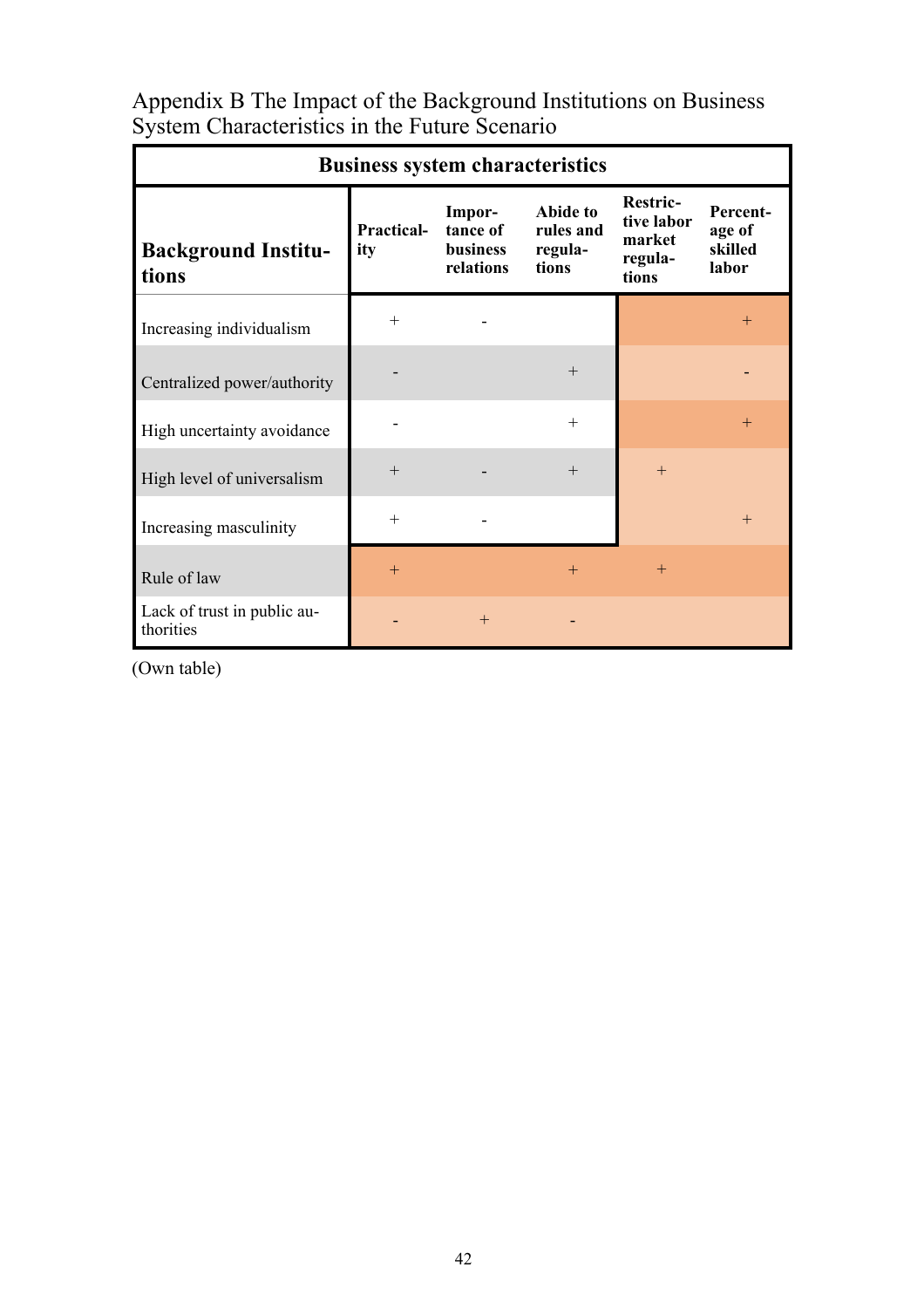|    |                        |   |                                                                                       |                                        |                                                                                                                                                                                                                                                                                                                                                                                                                                                             |   |  |                                                                                                      |              |                                                                                         |                                                                                                                                  |                                                                        |                             |                                                                     |                            |               | <b>Roma</b>                                                                                                                            |               |                     |                                                                        |                                     | <b>Enforcement</b> me                      |                                                        | Value |                             |                       |                              |                  |                       | Though riples         |                        |                   |          |
|----|------------------------|---|---------------------------------------------------------------------------------------|----------------------------------------|-------------------------------------------------------------------------------------------------------------------------------------------------------------------------------------------------------------------------------------------------------------------------------------------------------------------------------------------------------------------------------------------------------------------------------------------------------------|---|--|------------------------------------------------------------------------------------------------------|--------------|-----------------------------------------------------------------------------------------|----------------------------------------------------------------------------------------------------------------------------------|------------------------------------------------------------------------|-----------------------------|---------------------------------------------------------------------|----------------------------|---------------|----------------------------------------------------------------------------------------------------------------------------------------|---------------|---------------------|------------------------------------------------------------------------|-------------------------------------|--------------------------------------------|--------------------------------------------------------|-------|-----------------------------|-----------------------|------------------------------|------------------|-----------------------|-----------------------|------------------------|-------------------|----------|
|    |                        |   |                                                                                       | <b><i><i><b>Spakinisty</b></i></i></b> | echologi expertise                                                                                                                                                                                                                                                                                                                                                                                                                                          |   |  | Jerog Staki and Loan Board<br>Expedited Load Times<br>Product customization<br>Product customization | F            | Tose and strong relationships with a<br>Canbia manufacturing futilities                 | diskolo recognisat errefession<br>Corporatus sola responsibility<br>Entalished and provincianism<br>Hapatalov of a reedic hashed |                                                                        |                             | <b>Property News</b>                                                | <b>Openinthend America</b> |               | ticke of entities and guidelines in place<br>Freeding game and right working environment<br>Freeding angleppers stated of places right |               | knowing in expected | Firm<br>001100 PM 00120 PM 00120 PM<br><b><i><u>Adaptivene</u></i></b> | Precider in entires such as however | Wileystered is possible with interestimate | help is the index for a long papers in<br>Antonio from |       | <b>Vantaured</b> management | <b>Sulfujunivirum</b> | Weissen and embrant directly | <b>Helpsides</b> | entreprenantial quilt | <b>Man Holey Care</b> | wollar, more appointed | Money savy mestal | Mary-not |
|    |                        |   |                                                                                       |                                        |                                                                                                                                                                                                                                                                                                                                                                                                                                                             |   |  |                                                                                                      |              |                                                                                         |                                                                                                                                  |                                                                        |                             |                                                                     |                            |               |                                                                                                                                        |               |                     |                                                                        |                                     |                                            |                                                        |       |                             |                       |                              |                  |                       |                       |                        |                   |          |
|    |                        |   |                                                                                       |                                        |                                                                                                                                                                                                                                                                                                                                                                                                                                                             |   |  |                                                                                                      | <b>THEFT</b> |                                                                                         |                                                                                                                                  |                                                                        |                             |                                                                     |                            |               |                                                                                                                                        |               |                     |                                                                        |                                     |                                            |                                                        |       |                             |                       |                              |                  |                       |                       |                        |                   |          |
|    | Į<br>ŧ                 |   |                                                                                       |                                        |                                                                                                                                                                                                                                                                                                                                                                                                                                                             |   |  |                                                                                                      |              |                                                                                         |                                                                                                                                  |                                                                        |                             |                                                                     |                            |               |                                                                                                                                        |               |                     |                                                                        |                                     |                                            |                                                        |       |                             |                       |                              |                  |                       |                       |                        |                   |          |
|    |                        |   |                                                                                       |                                        |                                                                                                                                                                                                                                                                                                                                                                                                                                                             |   |  |                                                                                                      |              |                                                                                         |                                                                                                                                  |                                                                        | ā                           |                                                                     |                            |               |                                                                                                                                        | <b>MANDAY</b> |                     |                                                                        |                                     |                                            |                                                        |       |                             |                       |                              |                  |                       |                       |                        |                   |          |
|    |                        |   |                                                                                       |                                        |                                                                                                                                                                                                                                                                                                                                                                                                                                                             |   |  |                                                                                                      |              |                                                                                         |                                                                                                                                  |                                                                        |                             |                                                                     |                            |               |                                                                                                                                        |               |                     |                                                                        |                                     |                                            |                                                        |       |                             |                       | I                            |                  |                       | Ě                     |                        |                   |          |
| a. |                        |   |                                                                                       |                                        |                                                                                                                                                                                                                                                                                                                                                                                                                                                             |   |  |                                                                                                      |              |                                                                                         |                                                                                                                                  |                                                                        |                             |                                                                     |                            |               |                                                                                                                                        |               |                     |                                                                        |                                     |                                            |                                                        |       |                             |                       |                              |                  |                       |                       |                        |                   |          |
|    |                        |   | <b>Drokiply are probed destroyees radia</b><br>Chesty Bestie, optician and experiment |                                        | $\begin{array}{l} \frac{1}{2} \log \left( \frac{1}{2} \log \left( \frac{1}{2} \log \left( \frac{1}{2} \log \left( \frac{1}{2} \log \left( \frac{1}{2} \log \left( \frac{1}{2} \log \left( \frac{1}{2} \log \left( \frac{1}{2} \log \left( \frac{1}{2} \log \left( \frac{1}{2} \log \left( \frac{1}{2} \log \left( \frac{1}{2} \log \left( \frac{1}{2} \log \left( \frac{1}{2} \log \left( \frac{1}{2} \log \left( \frac{1}{2} \log \left( \frac{1}{2} \log$ |   |  |                                                                                                      |              | Digiting members)<br>Lowering instal and statement<br>Charging print, suitement disease |                                                                                                                                  | Bining the symbolic of malig<br>Pacific and announced malign<br>domain | Neptung viti tonoiced suick | Managarah atau ke-panis<br>Managarahan mala<br>Managarah atau panis |                            |               |                                                                                                                                        | www.eve       | More first          | <b>Service</b><br>Ě                                                    |                                     |                                            | <b>Service</b>                                         | Î     | ł                           | ł                     | H                            | 쵥                | ţ                     | H                     | 풍출                     |                   | 重        |
|    |                        | Î |                                                                                       |                                        |                                                                                                                                                                                                                                                                                                                                                                                                                                                             | l |  |                                                                                                      |              |                                                                                         |                                                                                                                                  |                                                                        |                             |                                                                     |                            |               |                                                                                                                                        | month         |                     | Manpolet                                                               |                                     |                                            |                                                        |       | le                          |                       |                              | internation;     |                       |                       | 主义                     |                   |          |
|    | fuld of Masking morphy | ļ | an dag                                                                                |                                        | ИI                                                                                                                                                                                                                                                                                                                                                                                                                                                          |   |  |                                                                                                      | 181 111 11   |                                                                                         |                                                                                                                                  |                                                                        | $\frac{5}{4}$               | 33.8                                                                |                            |               |                                                                                                                                        |               |                     |                                                                        |                                     | $\bar{\pi}$                                |                                                        |       |                             |                       |                              |                  |                       |                       |                        |                   |          |
|    |                        | I | el s                                                                                  |                                        | ł                                                                                                                                                                                                                                                                                                                                                                                                                                                           |   |  |                                                                                                      | 1            |                                                                                         |                                                                                                                                  | l                                                                      |                             | ļ                                                                   |                            | her hole/or/8 |                                                                                                                                        | <b>Report</b> | Ŀ                   |                                                                        |                                     | Adien & Reading                            |                                                        |       |                             |                       |                              |                  |                       |                       | <b>Fairly</b>          |                   |          |
|    |                        |   |                                                                                       |                                        |                                                                                                                                                                                                                                                                                                                                                                                                                                                             |   |  |                                                                                                      |              |                                                                                         |                                                                                                                                  |                                                                        |                             |                                                                     |                            |               |                                                                                                                                        | 宋<br>π        |                     | $\overline{1}$                                                         |                                     | F                                          |                                                        |       |                             |                       |                              |                  |                       |                       | $\equiv$               | E                 |          |

Appendix C Matching Strategies Towards the Country Culture

(Own table)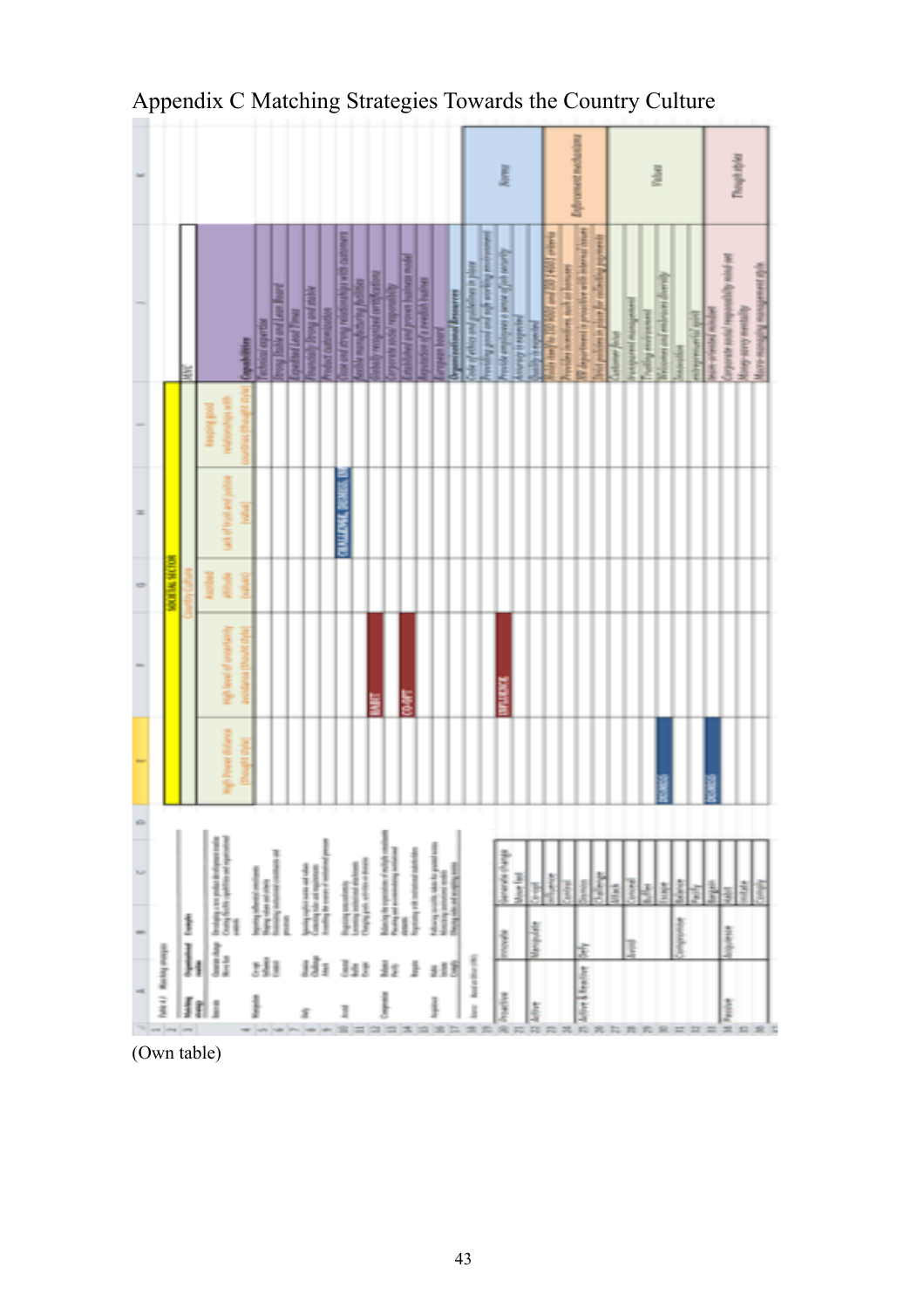|   |                            |                      |    |                                                                                            |                     |                                                                                                                                                                                                                                                                                                                                                                                                                             |                             |                                     |                                                                                                             |   |                                                                                             |                                    |                                                                                  |                                       |                                  |                                                                                      |                          |                                     |                                                                                    | Roman of |                      |                            |                                        |                                      | <b>Enforcement machinisms</b>                           |                                                                                      |                          |                               |                    | Volum                           |           |                         |                       |                                        | Though ztyles        |                                                           |  |
|---|----------------------------|----------------------|----|--------------------------------------------------------------------------------------------|---------------------|-----------------------------------------------------------------------------------------------------------------------------------------------------------------------------------------------------------------------------------------------------------------------------------------------------------------------------------------------------------------------------------------------------------------------------|-----------------------------|-------------------------------------|-------------------------------------------------------------------------------------------------------------|---|---------------------------------------------------------------------------------------------|------------------------------------|----------------------------------------------------------------------------------|---------------------------------------|----------------------------------|--------------------------------------------------------------------------------------|--------------------------|-------------------------------------|------------------------------------------------------------------------------------|----------|----------------------|----------------------------|----------------------------------------|--------------------------------------|---------------------------------------------------------|--------------------------------------------------------------------------------------|--------------------------|-------------------------------|--------------------|---------------------------------|-----------|-------------------------|-----------------------|----------------------------------------|----------------------|-----------------------------------------------------------|--|
|   |                            |                      | ă  | Capabilities                                                                               | Technical expertise | <b>Doug Stable and Lean Board</b>                                                                                                                                                                                                                                                                                                                                                                                           | <b>Copydined Lead Times</b> | <b>Pleaseduly Strong and stable</b> | <b>Ander reservation</b>                                                                                    |   | Class and strong relationships with cuttomers<br>flexible manufacturing furthing            | Stebally recognized certifications | Corporate social responsibility                                                  | Established and proven business model | Republic of a predict business   | <b>European board</b>                                                                | Organizational Assources | code of enhanced publishes in place | hooding good and rafe working morosoment<br>hoodin maplayers a news of Job Jerushy |          | Accuracy is expected | <b>Senity is reproduct</b> | theme 2009 007 PHS 2009 002 10 Version | Provides incentives, such as bonuses | <b>RR department is proscible with Internal listers</b> | the property of the control of the control of the control of the control of the con- | <b>Justiceser flecus</b> | <b>Interpreted monopresed</b> | Traility endroment | Welcomes and embraces diversity | exercises | release lotman property | tram-oriented mindard | arporate notal responsibility mind-art | Money-savry mentally | www.ent.np/in<br><b>Pouton Cult</b> o<br><b>Marry-mon</b> |  |
|   |                            |                      |    |                                                                                            |                     |                                                                                                                                                                                                                                                                                                                                                                                                                             |                             |                                     |                                                                                                             |   |                                                                                             |                                    |                                                                                  |                                       |                                  |                                                                                      |                          |                                     |                                                                                    |          |                      |                            |                                        |                                      |                                                         |                                                                                      |                          |                               |                    |                                 |           |                         |                       |                                        |                      |                                                           |  |
|   |                            |                      |    |                                                                                            |                     |                                                                                                                                                                                                                                                                                                                                                                                                                             |                             |                                     |                                                                                                             |   |                                                                                             |                                    |                                                                                  |                                       |                                  |                                                                                      |                          |                                     |                                                                                    |          |                      |                            |                                        |                                      |                                                         |                                                                                      |                          |                               |                    |                                 |           |                         |                       |                                        |                      |                                                           |  |
|   |                            | <b>VOCUTAL MCTOR</b> |    |                                                                                            |                     |                                                                                                                                                                                                                                                                                                                                                                                                                             |                             |                                     |                                                                                                             |   |                                                                                             |                                    |                                                                                  |                                       |                                  |                                                                                      |                          |                                     |                                                                                    |          |                      |                            |                                        |                                      |                                                         |                                                                                      |                          |                               |                    |                                 |           |                         |                       |                                        |                      |                                                           |  |
|   |                            |                      |    |                                                                                            |                     |                                                                                                                                                                                                                                                                                                                                                                                                                             |                             |                                     |                                                                                                             |   |                                                                                             |                                    |                                                                                  |                                       |                                  |                                                                                      |                          |                                     |                                                                                    |          |                      |                            |                                        |                                      |                                                         |                                                                                      |                          |                               |                    |                                 |           |                         |                       |                                        |                      |                                                           |  |
| ٠ |                            |                      |    |                                                                                            |                     |                                                                                                                                                                                                                                                                                                                                                                                                                             |                             |                                     |                                                                                                             |   |                                                                                             |                                    |                                                                                  |                                       |                                  |                                                                                      |                          |                                     |                                                                                    |          |                      |                            |                                        |                                      |                                                         |                                                                                      |                          |                               |                    |                                 |           |                         |                       |                                        |                      |                                                           |  |
|   |                            |                      |    | Destring cars point destynet rades<br>Coateg facility applicate and synthetical<br>contrib |                     | $\begin{tabular}{l p{0.5em} } \hline \textbf{1} & \textbf{1} & \textbf{1} & \textbf{1} & \textbf{1} & \textbf{1} & \textbf{1} & \textbf{1} & \textbf{1} & \textbf{1} & \textbf{1} & \textbf{1} & \textbf{1} & \textbf{1} & \textbf{1} & \textbf{1} & \textbf{1} & \textbf{1} & \textbf{1} & \textbf{1} & \textbf{1} & \textbf{1} & \textbf{1} & \textbf{1} & \textbf{1} & \textbf{1} & \textbf{1} & \textbf{1} & \textbf{1$ |                             |                                     | lgeolog suplicio name and when<br>Construing takes and magnesium<br>Annabing the courses of instalational p |   | Depining socialisming<br>Lorentag instituted plackaums<br>Charging pub, set-time or denotes |                                    | Balancing the expectations of multiple con-<br>Phototopy and assumed<br>any out- |                                       | Reprinting with instituted mini- | fotoria incide starte praté<br>Mascula incident code<br>Orașul site est enrigia anni |                          |                                     |                                                                                    |          | Generate change      | More field                 | See of                                 | Auerce                               | <b>SHANN</b>                                            | <b>Handle</b>                                                                        | <b>Publican</b>          | Ĕ                             | <b>DESPERT</b>     | 최                               | 喜菜        | 홟                       |                       | ings.                                  |                      | a šķ                                                      |  |
|   |                            |                      | İ  |                                                                                            |                     |                                                                                                                                                                                                                                                                                                                                                                                                                             |                             |                                     |                                                                                                             |   |                                                                                             |                                    |                                                                                  | Į                                     |                                  |                                                                                      |                          |                                     |                                                                                    |          | Innovator            |                            | Manipulate                             |                                      |                                                         | 壴                                                                                    |                          |                               | I                  |                                 |           | Miscobase               |                       |                                        | kopietos             |                                                           |  |
|   |                            |                      | ļ, | Generatory<br>Mexica                                                                       |                     | Ħ,                                                                                                                                                                                                                                                                                                                                                                                                                          |                             |                                     |                                                                                                             |   |                                                                                             |                                    |                                                                                  |                                       |                                  | dia dan din deng                                                                     |                          |                                     |                                                                                    |          |                      |                            |                                        |                                      |                                                         |                                                                                      |                          |                               |                    |                                 |           |                         |                       |                                        |                      |                                                           |  |
|   | Talie 4 / Man bing amazing |                      | H  | Î                                                                                          | İ                   |                                                                                                                                                                                                                                                                                                                                                                                                                             |                             |                                     |                                                                                                             | I |                                                                                             |                                    | į                                                                                |                                       |                                  | ļ                                                                                    |                          | loss Andallia (19)                  |                                                                                    |          | Proective            |                            | <b>AGNA</b>                            |                                      |                                                         | Active & Reactive                                                                    |                          |                               |                    |                                 |           |                         |                       |                                        | Passive              |                                                           |  |
|   |                            |                      |    |                                                                                            |                     |                                                                                                                                                                                                                                                                                                                                                                                                                             |                             |                                     |                                                                                                             |   |                                                                                             |                                    |                                                                                  |                                       |                                  |                                                                                      |                          |                                     | 自我                                                                                 |          | 司司                   |                            | 同                                      |                                      |                                                         | 常常                                                                                   |                          |                               |                    | ×                               |           |                         |                       |                                        | 齿                    |                                                           |  |

# Appendix D Matching Strategies Towards the Legal System

(Own table)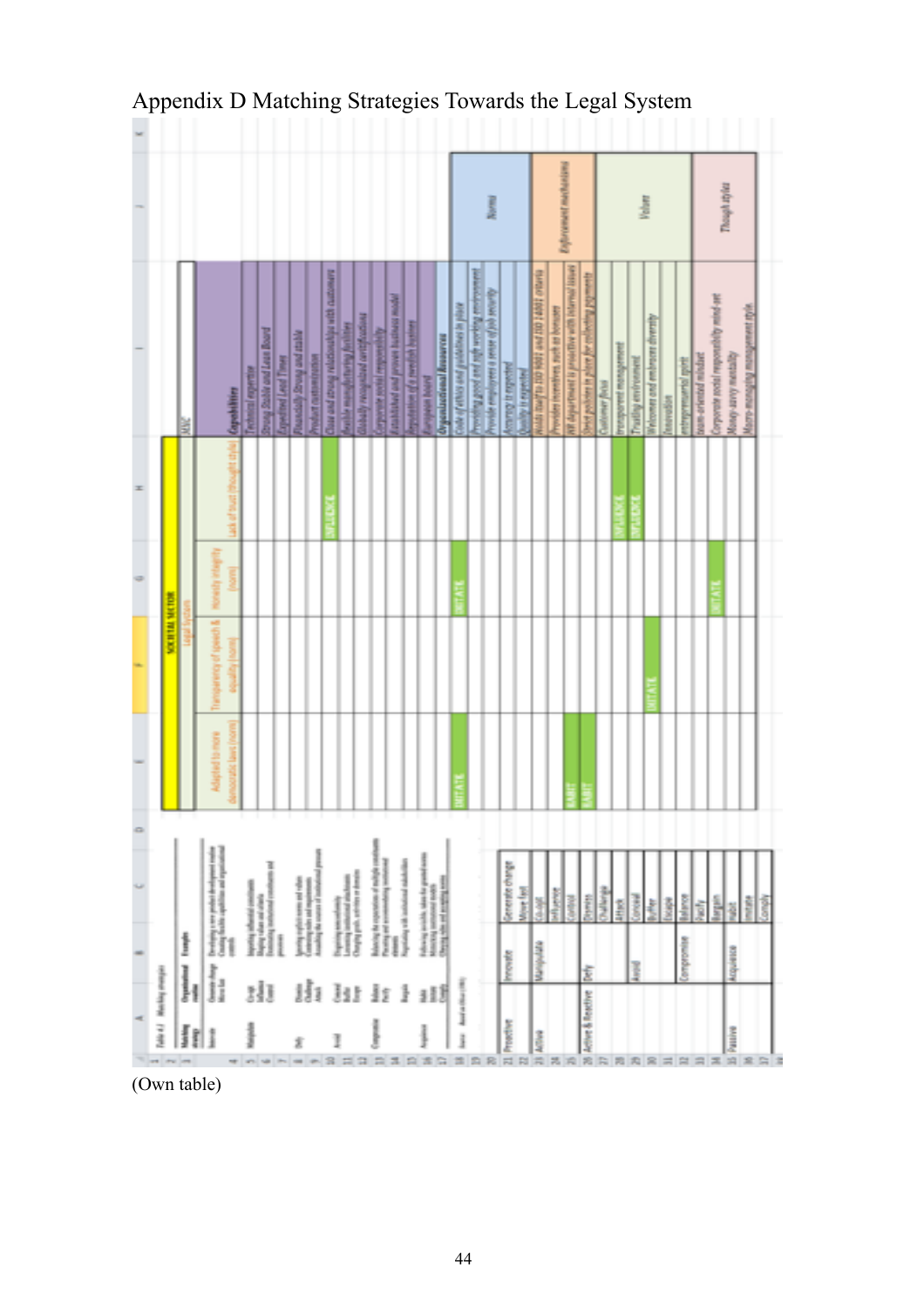|                               |                      |   |                                                                                                                                                                                                                                                                                                                                                                                                         |                                                                                                                                                                                                                                                                                                                                                                                                                                                                        |                     |                             |                                                                                                                                                                                                                                                                                                                                                                                                                                                                                                                              |                                  |                                                                                       |                             |                                                       |                                     |                                       |                                     |                                  |                         |                                 |                                               |                                              | ļ                                       |                          |                 |                                        |                                      | Enforcement mer                                          |                                                        |                    |                       |                                  | j                                |                     |                       |   |                              | <b><i>Chronyl rights</i></b> |             |
|-------------------------------|----------------------|---|---------------------------------------------------------------------------------------------------------------------------------------------------------------------------------------------------------------------------------------------------------------------------------------------------------------------------------------------------------------------------------------------------------|------------------------------------------------------------------------------------------------------------------------------------------------------------------------------------------------------------------------------------------------------------------------------------------------------------------------------------------------------------------------------------------------------------------------------------------------------------------------|---------------------|-----------------------------|------------------------------------------------------------------------------------------------------------------------------------------------------------------------------------------------------------------------------------------------------------------------------------------------------------------------------------------------------------------------------------------------------------------------------------------------------------------------------------------------------------------------------|----------------------------------|---------------------------------------------------------------------------------------|-----------------------------|-------------------------------------------------------|-------------------------------------|---------------------------------------|-------------------------------------|----------------------------------|-------------------------|---------------------------------|-----------------------------------------------|----------------------------------------------|-----------------------------------------|--------------------------|-----------------|----------------------------------------|--------------------------------------|----------------------------------------------------------|--------------------------------------------------------|--------------------|-----------------------|----------------------------------|----------------------------------|---------------------|-----------------------|---|------------------------------|------------------------------|-------------|
|                               |                      | ₿ |                                                                                                                                                                                                                                                                                                                                                                                                         | Copubilities                                                                                                                                                                                                                                                                                                                                                                                                                                                           | Technical expertise | <b>Deep Stable and Jean</b> | <b>Loyatord Lead Times</b>                                                                                                                                                                                                                                                                                                                                                                                                                                                                                                   | <b>Vester bas Beads</b> Area and | <b>Product custom basical</b>                                                         | low and strong relationship | <b>National Gourantee Report</b>                      | <b>Robert Description of Design</b> | <b>Utilizados including Abstracts</b> | making the property problems and    | Reputation of a needlish busines | <b>Currigenze</b> board | <b>Organizational Extension</b> | <b>College Colors and guidelines in place</b> | Providing good and sub-worlding restructures | hypothe employees a sense of the mounty | <b>Branday is extend</b> | <b>Contract</b> | Notes to the UO 9001 and UO 14001 more | Provider incentives, such as benuses | <b>RE department is prospective with interest issues</b> | <b>POWER</b><br>britt policies in place for collecting | <b>Tanker Boos</b> | Drasporest monogeneet | <b>Investigation probability</b> | through sold and reach diversity | <b>RISORDER</b>     | protegoresantal quint |   | <b>Finding Hole Antuiter</b> | Mong-sony weeks              | Mazo-manage |
|                               |                      |   |                                                                                                                                                                                                                                                                                                                                                                                                         |                                                                                                                                                                                                                                                                                                                                                                                                                                                                        |                     |                             |                                                                                                                                                                                                                                                                                                                                                                                                                                                                                                                              |                                  |                                                                                       |                             |                                                       |                                     |                                       |                                     |                                  |                         |                                 |                                               |                                              | i<br>L                                  |                          |                 |                                        |                                      |                                                          |                                                        |                    |                       |                                  |                                  |                     |                       |   | Ě                            |                              |             |
|                               |                      |   |                                                                                                                                                                                                                                                                                                                                                                                                         |                                                                                                                                                                                                                                                                                                                                                                                                                                                                        |                     |                             |                                                                                                                                                                                                                                                                                                                                                                                                                                                                                                                              |                                  |                                                                                       |                             |                                                       |                                     |                                       |                                     |                                  |                         |                                 |                                               |                                              |                                         |                          |                 |                                        |                                      |                                                          |                                                        |                    |                       |                                  | <b>EXISTEN AND CALLEND</b>       |                     |                       |   |                              |                              |             |
|                               | GREANUATIONAL FIELDS |   |                                                                                                                                                                                                                                                                                                                                                                                                         |                                                                                                                                                                                                                                                                                                                                                                                                                                                                        |                     |                             |                                                                                                                                                                                                                                                                                                                                                                                                                                                                                                                              |                                  |                                                                                       |                             |                                                       |                                     |                                       |                                     |                                  |                         |                                 |                                               |                                              |                                         |                          |                 |                                        | j                                    |                                                          |                                                        |                    |                       |                                  |                                  |                     |                       |   |                              |                              |             |
|                               |                      |   |                                                                                                                                                                                                                                                                                                                                                                                                         |                                                                                                                                                                                                                                                                                                                                                                                                                                                                        |                     |                             |                                                                                                                                                                                                                                                                                                                                                                                                                                                                                                                              |                                  |                                                                                       |                             |                                                       |                                     |                                       |                                     |                                  |                         |                                 |                                               |                                              |                                         |                          |                 |                                        |                                      |                                                          |                                                        |                    |                       |                                  |                                  |                     |                       |   |                              |                              |             |
|                               |                      |   |                                                                                                                                                                                                                                                                                                                                                                                                         |                                                                                                                                                                                                                                                                                                                                                                                                                                                                        |                     |                             |                                                                                                                                                                                                                                                                                                                                                                                                                                                                                                                              |                                  |                                                                                       |                             |                                                       |                                     |                                       |                                     |                                  |                         |                                 |                                               |                                              |                                         |                          |                 |                                        |                                      |                                                          |                                                        |                    |                       |                                  |                                  |                     |                       |   |                              |                              |             |
|                               |                      |   | Design car poly Anton<br>Control Anton                                                                                                                                                                                                                                                                                                                                                                  | $\begin{array}{l} \displaystyle \frac{\sqrt{2}}{2} \log \left( \frac{1}{2} \log \left( \frac{1}{2} \log \left( \frac{1}{2} \log \left( \frac{1}{2} \log \left( \frac{1}{2} \log \left( \frac{1}{2} \log \left( \frac{1}{2} \log \left( \frac{1}{2} \log \left( \frac{1}{2} \log \left( \frac{1}{2} \log \left( \frac{1}{2} \log \left( \frac{1}{2} \log \left( \frac{1}{2} \log \left( \frac{1}{2} \log \left( \frac{1}{2} \log \left( \frac{1}{2} \log \left( \frac{$ |                     |                             | $\begin{array}{l} \displaystyle \frac{1}{2} \cosh \left( \frac{\pi}{2} \right) = \cosh \left( \frac{\pi}{2} \right) \\ \displaystyle \frac{1}{2} \cosh \left( \frac{\pi}{2} \right) = \cosh \left( \frac{\pi}{2} \right) \\ \displaystyle \frac{1}{2} \cosh \left( \frac{\pi}{2} \right) = \cosh \left( \frac{\pi}{2} \right) \\ \displaystyle \frac{1}{2} \cosh \left( \frac{\pi}{2} \right) = \cosh \left( \frac{\pi}{2} \right) \\ \displaystyle \frac{1}{2} \cosh \left( \frac{\pi}{2} \right) = \cosh \left( \frac{\pi$ |                                  | Digiting tenesting<br>Lowering contexts statement<br>Charging prints of their alleady |                             | Manita de considere el teó<br>Paulo y el successivo y | to property and the following       | Many solds similar                    | <b>Brider of the local district</b> |                                  |                         |                                 |                                               |                                              | Streame change                          | Move fast                | Ħ               | <b>Butter</b>                          |                                      |                                                          |                                                        | 죍                  | <b>S</b>              | ł                                | ŝ                                | <b>DARK</b>         |                       | 請 | ヨ                            | Ì                            |             |
|                               |                      |   | $\begin{array}{c} \frac{1}{2} & \frac{1}{2} \frac{1}{2} \frac{1}{2} \frac{1}{2} \frac{1}{2} \frac{1}{2} \frac{1}{2} \frac{1}{2} \frac{1}{2} \frac{1}{2} \frac{1}{2} \frac{1}{2} \frac{1}{2} \frac{1}{2} \frac{1}{2} \frac{1}{2} \frac{1}{2} \frac{1}{2} \frac{1}{2} \frac{1}{2} \frac{1}{2} \frac{1}{2} \frac{1}{2} \frac{1}{2} \frac{1}{2} \frac{1}{2} \frac{1}{2} \frac{1}{2} \frac{1}{2} \frac$<br>1 |                                                                                                                                                                                                                                                                                                                                                                                                                                                                        |                     |                             |                                                                                                                                                                                                                                                                                                                                                                                                                                                                                                                              |                                  |                                                                                       |                             |                                                       | Į                                   |                                       |                                     |                                  |                         |                                 |                                               |                                              | <b>Alphalous</b>                        |                          | Manipulate      |                                        |                                      |                                                          |                                                        |                    | <b>Ayold</b>          |                                  |                                  | <b>Municipality</b> |                       |   | <b>Book</b>                  |                              |             |
|                               |                      |   |                                                                                                                                                                                                                                                                                                                                                                                                         | 由                                                                                                                                                                                                                                                                                                                                                                                                                                                                      |                     |                             |                                                                                                                                                                                                                                                                                                                                                                                                                                                                                                                              |                                  |                                                                                       |                             |                                                       |                                     |                                       |                                     |                                  |                         |                                 |                                               |                                              |                                         |                          |                 |                                        |                                      | 鸾                                                        |                                                        |                    |                       |                                  |                                  |                     |                       |   |                              |                              |             |
| <b>Sale of Machine mergin</b> |                      | 抽 |                                                                                                                                                                                                                                                                                                                                                                                                         |                                                                                                                                                                                                                                                                                                                                                                                                                                                                        |                     |                             |                                                                                                                                                                                                                                                                                                                                                                                                                                                                                                                              |                                  |                                                                                       |                             |                                                       |                                     |                                       |                                     |                                  |                         |                                 |                                               |                                              | Protectives                             |                          | ł               |                                        |                                      | Artist & Readlise                                        |                                                        |                    |                       |                                  |                                  |                     |                       |   | Panishe                      |                              |             |
|                               |                      |   |                                                                                                                                                                                                                                                                                                                                                                                                         |                                                                                                                                                                                                                                                                                                                                                                                                                                                                        |                     |                             |                                                                                                                                                                                                                                                                                                                                                                                                                                                                                                                              |                                  |                                                                                       |                             |                                                       |                                     |                                       |                                     |                                  |                         |                                 |                                               |                                              | 索                                       |                          | $\mathbb{R}$    |                                        |                                      | $\overline{n}$                                           |                                                        | ь                  |                       |                                  |                                  |                     |                       |   | 크                            |                              |             |

Appendix E Matching Stragies Towards the Legal System

(Own table)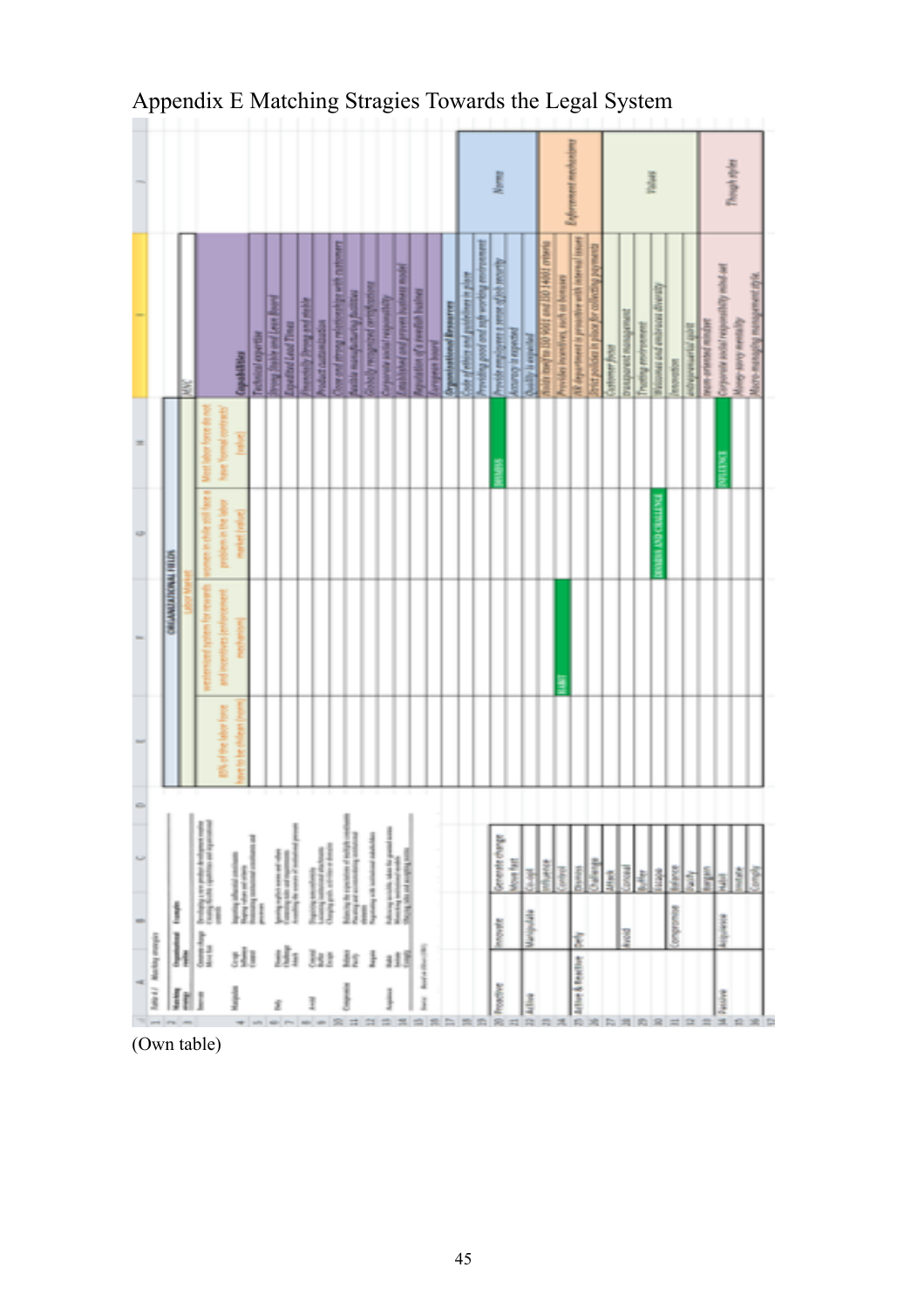|               |                          |                    |                   |                                                                              |                          |                                               |                             |                                      |                                                                                                                                                    |                                                                             |                                                                             |                                          |                                                          |                                           |                                       |                                 |                              |                                                                                       | <b>R</b>      |                                                                    |                            |                                          |                                 | <b>School Hard Point Arts</b>                    |                                                                   |   |                           |                      | Volum                          |          |                     |    |                                    | Though zyles         |                              |
|---------------|--------------------------|--------------------|-------------------|------------------------------------------------------------------------------|--------------------------|-----------------------------------------------|-----------------------------|--------------------------------------|----------------------------------------------------------------------------------------------------------------------------------------------------|-----------------------------------------------------------------------------|-----------------------------------------------------------------------------|------------------------------------------|----------------------------------------------------------|-------------------------------------------|---------------------------------------|---------------------------------|------------------------------|---------------------------------------------------------------------------------------|---------------|--------------------------------------------------------------------|----------------------------|------------------------------------------|---------------------------------|--------------------------------------------------|-------------------------------------------------------------------|---|---------------------------|----------------------|--------------------------------|----------|---------------------|----|------------------------------------|----------------------|------------------------------|
|               |                          |                    | ă                 | Capabilities                                                                 | <b>Ashakui</b> expective | <b>Drony Stable and Lean Board</b>            | <b>Comment Least Timers</b> | <b>Floanskilly Strong and stable</b> | <b>Product custom/zenore</b>                                                                                                                       | Characterizing minimality with culturers<br>Pathle manufacturing facilities |                                                                             | <b>Diskuly recognized certifications</b> | <b>Groups and want about the</b>                         | <b>Leablest and proven business model</b> | <b>Inpotetion of a needsh hustern</b> | <b>Everyon heard</b>            | Organizational Assessors     | Code of ethics and guidelines in place<br>Providing good and says working analous was |               | Provide amployees a sense of job security.<br>Assuming is aspected | <b>Quility</b> is reported | Rivin bar/to 50 NAT and DD 1400 criteria | Pontifer incredings are bonuser | All department is providing with internal issues | Reitz politier in place for collecting payments<br>Customer focus |   | <b>Distantine painted</b> | Trusting environment | <b>BENVIS CREW WAS DRIVING</b> | HADVADIA | entrepresental gent |    | se papa dipipentely ppose armed at | Money-strey mentally | <b>Vitim Bulliview duty)</b> |
|               |                          |                    |                   |                                                                              |                          |                                               |                             |                                      |                                                                                                                                                    | COMPLY                                                                      |                                                                             |                                          |                                                          |                                           |                                       |                                 |                              |                                                                                       |               |                                                                    |                            | <b>SKANDICK</b>                          |                                 |                                                  |                                                                   |   |                           |                      |                                |          |                     |    |                                    |                      |                              |
|               |                          |                    |                   |                                                                              |                          |                                               |                             |                                      |                                                                                                                                                    | <b>COMPLY</b>                                                               |                                                                             |                                          |                                                          |                                           |                                       |                                 |                              |                                                                                       |               |                                                                    |                            |                                          |                                 |                                                  |                                                                   |   |                           |                      |                                |          |                     |    |                                    |                      |                              |
|               |                          | GRAMMATIONAL FIELD |                   |                                                                              |                          |                                               |                             |                                      |                                                                                                                                                    |                                                                             |                                                                             |                                          |                                                          |                                           |                                       |                                 |                              |                                                                                       |               |                                                                    |                            | <b>MAILBIG</b>                           |                                 |                                                  |                                                                   |   |                           |                      |                                |          |                     |    | <b>MURKE</b>                       |                      |                              |
|               |                          |                    |                   |                                                                              | eser<br>S                |                                               |                             |                                      | <b>KENENTE CENNA</b>                                                                                                                               |                                                                             | <b>IDITATE CRASHE</b>                                                       |                                          |                                                          |                                           |                                       |                                 |                              |                                                                                       |               |                                                                    |                            |                                          |                                 |                                                  |                                                                   |   |                           |                      |                                |          |                     |    |                                    |                      |                              |
|               |                          |                    |                   |                                                                              |                          |                                               |                             |                                      |                                                                                                                                                    | <b>HIRRI</b>                                                                |                                                                             |                                          |                                                          |                                           |                                       |                                 |                              |                                                                                       |               |                                                                    |                            |                                          |                                 |                                                  |                                                                   |   |                           |                      |                                |          |                     |    |                                    |                      |                              |
| $\Rightarrow$ |                          |                    |                   | the object over probet dealers<br>the state of the state of the state of the |                          | special laboration percent<br>Representations |                             |                                      | when the state price prices of the<br>main party and supportered by the state of the state of the state of the<br>main of a matter of the state of |                                                                             | Digiting meaning<br>Learning constant makes<br>Chapping pain, a sinism with |                                          | and Management and Benissi<br>and Management and Benissi |                                           | prising with installated and          | <b>Policing around starting</b> | and a state and accounts are |                                                                                       | <b>GRAND</b>  | Move fast                                                          | ž                          |                                          |                                 |                                                  |                                                                   | i | Ī                         |                      |                                | š        |                     | Ģ, | 푉                                  | <b>B</b>             |                              |
|               |                          |                    | İsayis<br>i<br>Ha | Searcher<br>Battle                                                           |                          |                                               | Î                           |                                      |                                                                                                                                                    |                                                                             |                                                                             |                                          |                                                          |                                           |                                       | 医皮肤                             |                              |                                                                                       | <b>Second</b> |                                                                    | designation                |                                          |                                 | ž                                                |                                                                   |   |                           |                      |                                | mente    |                     |    | <b>Richard</b>                     |                      |                              |
|               | Tala 4.7 Monking everyon |                    | Nashing           |                                                                              |                          | Ħ,                                            |                             |                                      |                                                                                                                                                    | 141 111 11                                                                  |                                                                             |                                          |                                                          |                                           | 1                                     | 313                             |                              | ber for a first with 1965                                                             | NACING        |                                                                    | Atlier <sub>t</sub>        |                                          |                                 | Active & Reactive                                |                                                                   |   |                           |                      |                                |          |                     |    | Foote                              |                      |                              |

Appendix F Matching Strategies Towards the Product/Service Market

(Own table)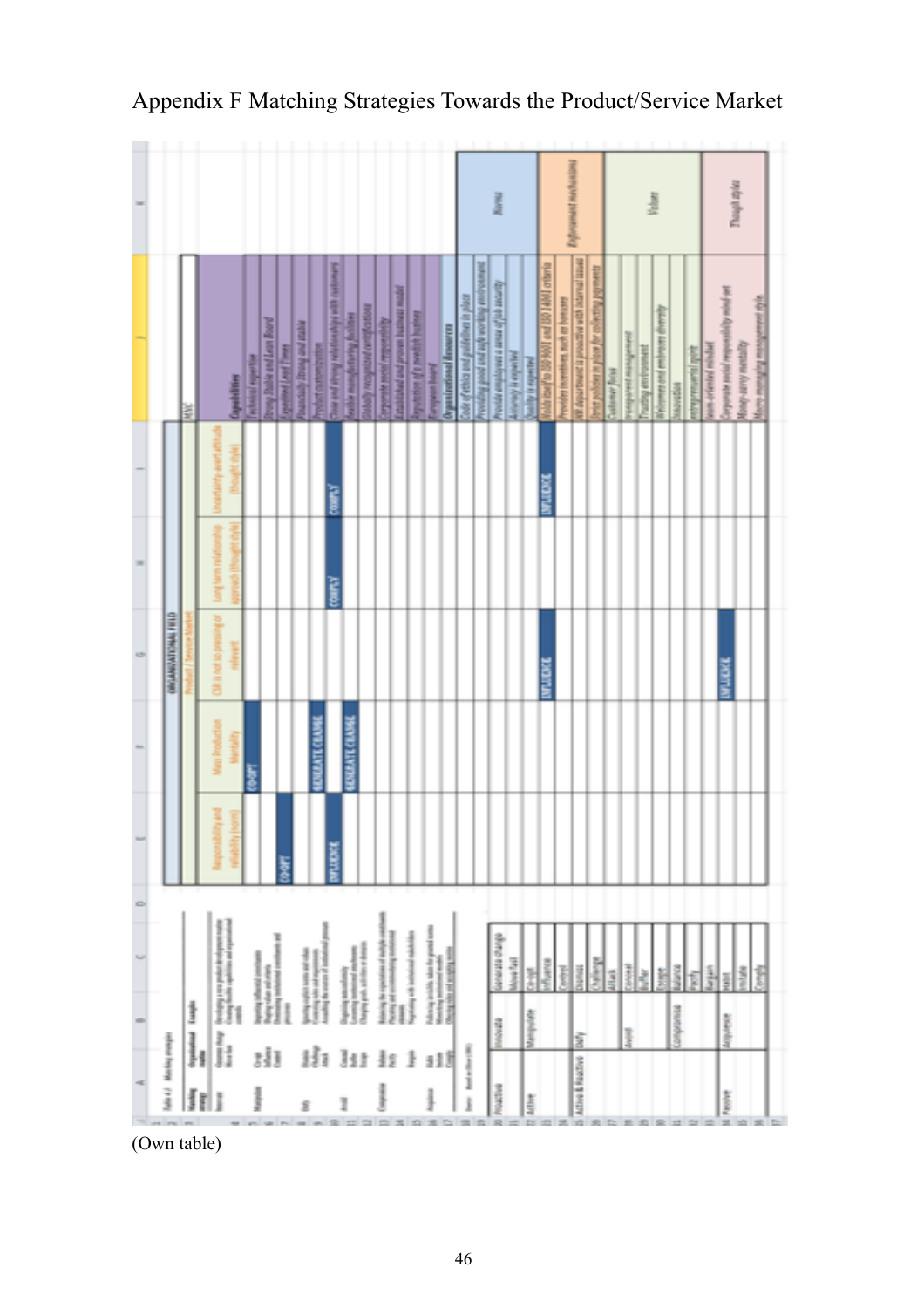# Appendix G External Environment Key Issues in Chile

|                                                      | Rule of law<br>International legal norms                                                                                                                                                                                                                                                                                   |                    |
|------------------------------------------------------|----------------------------------------------------------------------------------------------------------------------------------------------------------------------------------------------------------------------------------------------------------------------------------------------------------------------------|--------------------|
| Religious<br>influence<br>on shaping<br>the culture. | Labor market<br>Highly restrictive regulation<br>٠<br>Lack of skilled labors<br>٠<br>Openness to foreign employers<br>٠<br>Westernized incentive system<br>٠<br>Amokabel<br><b>Product market</b><br>Highly selective workforce<br>۰<br>Detail-oriented<br>۰<br>Uncertainty-avert attitude<br>۰<br>Long-term approach<br>۰ | Low trust<br>level |
|                                                      | Universalism<br>High power distance                                                                                                                                                                                                                                                                                        |                    |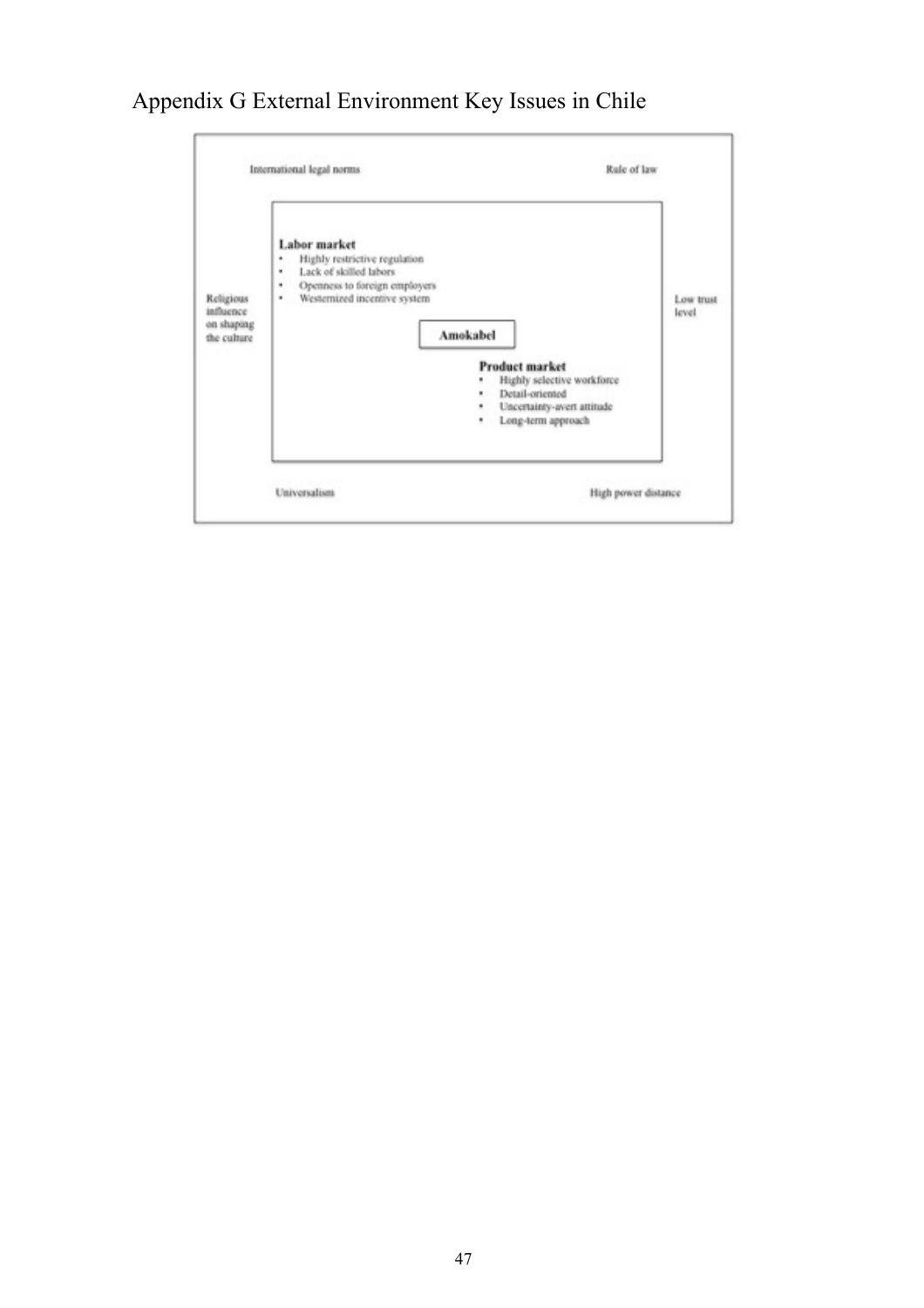# Appendix H Basic Rules Model Specific to Amokabel

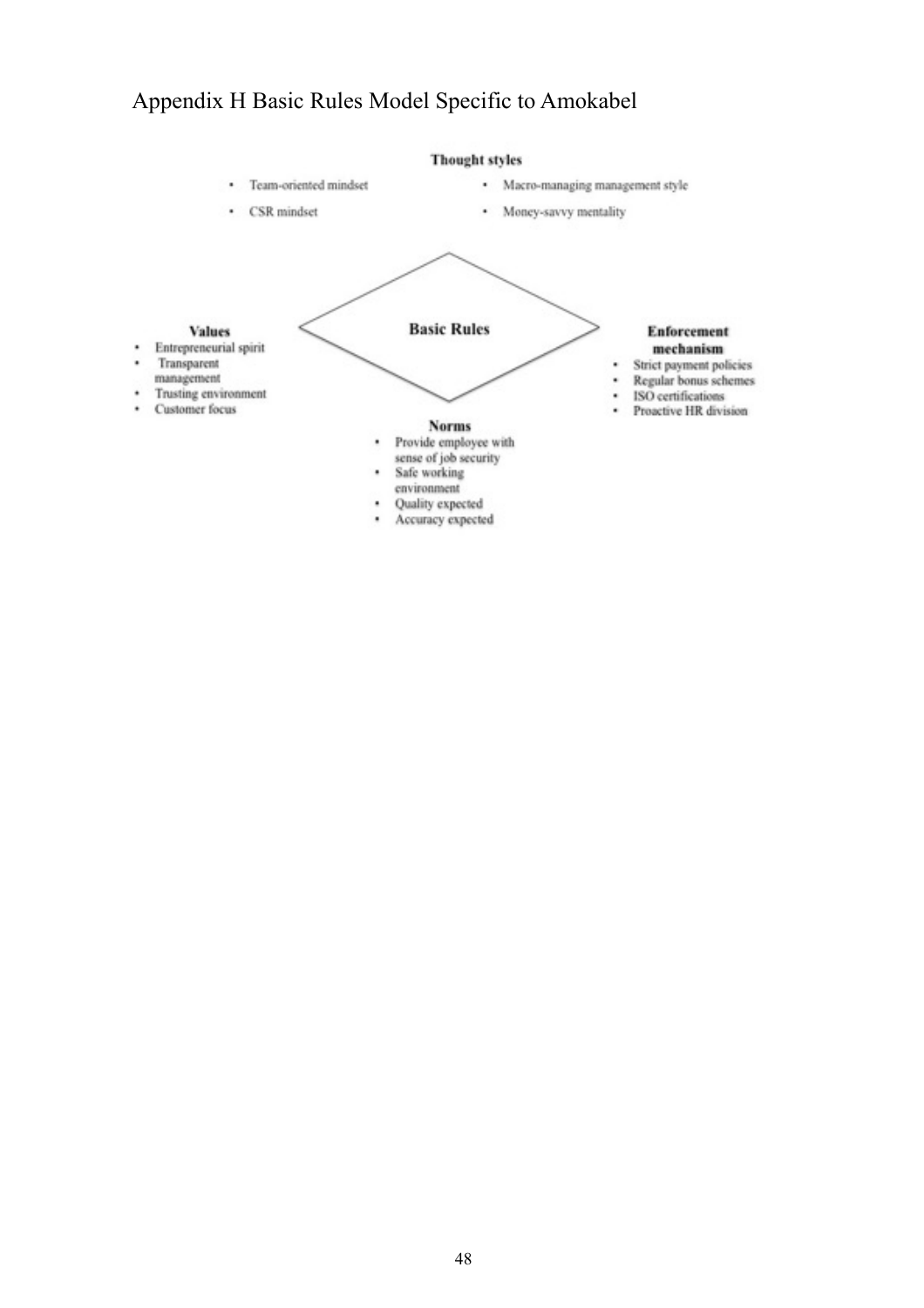#### References

Amokabel 2015, *Conductors & cables*.[Online] Available at: [http://amokabel.com/en/.](http://amokabel.com/en/) [Accessed 10 October 2015]

Anti Corruption Authorities, 2015. *1. Overview of the Criminal Prosecution of Corruption in Chile.* [Online] Available at: https://www.acauthorities.org/sucessstory/corruption-prosecution-chile [Accessed 11 October 2015].

Auswärtiges Amt, 2015. Chile – *Kultur-und Bildungspolitik.* [Online] Available at: http://www.auswaertiges-amt.de/DE/Aussenpolitik/Laender/Laenderinfos/Chile/Kultur-Bildung node.html [Accessed 19 October 2015]

Barrionuevo, A., 2011. With Kiss-Ins and Dances, Young Chileans Push for Reforms. *New York Times*, [Online] 4 August. Available at: http://www.nytimes.com/2011/08/05/ world/americas/05chile.html [Accessed 11 October 2015]

BBC News, 2015 - *Chile country profile*. [Online] Available at: http://news.bbc.co.uk/2/ [hi/americas/country\\_profiles/1222764.stm. \[Accessed 11 October 2015\]](http://news.bbc.co.uk/2/hi/americas/country_profiles/1222764.stm)

BBC, 2015. *Chile new constitution: Bachelet launches process.* [Online] Available at: http://www.bbc.com/news/world-latin-america-34527165 [Accessed 19 October 2015]

Biblioteca del Congreso Nacional de Chile (BCN), 2012. *Establece Medidas contra la Discriminación.* [Online] Ministerio Secretaría General de Gobierno. Available at: http://www.leychile.cl/Navegar?idNorma=1042092 [Accessed 11 October 2015]

BMI Research, 2015. *Chile – Country Risk Report.* [Online] Available at: http://eds.a.ebscohost.com.proxy.lnu.se/eds/pdfviewer/pdfviewer?sid=67cdb46d-b20d-4936 bade-c535412381bd%40sessionmgr4005&vid=1&hid=4102 [Accessed 19 October 2015]

Business Insider, 2015. *From Switzerland to Nigeria, here are the most and least punctual countries*. [Online]. Available at: http://uk.businessinsider.com/here-are-the-mostand-least-punctual-countries-2015-2?r=US&IR=T [Accessed 11 October 2015]

Carpenter, M., Nagy, K, Aliprandini, M, 2014. Chile. *Salem Press Encyclopedia,* [ejournal]. Available at: http://eds.a.ebscohost.com.proxy.lnu.se/eds/detail/detail? sid=c037e2da-8576-4147-9959-164fc2d9af50%40sessionmgr4001&vid=1&hid=4102& bdata=JnNpdGU9ZWRzLWxpdmUmc2NvcGU9c2l0ZQ%3d %3d#AN=88391055&db=ers [Accessed 19 October 2015]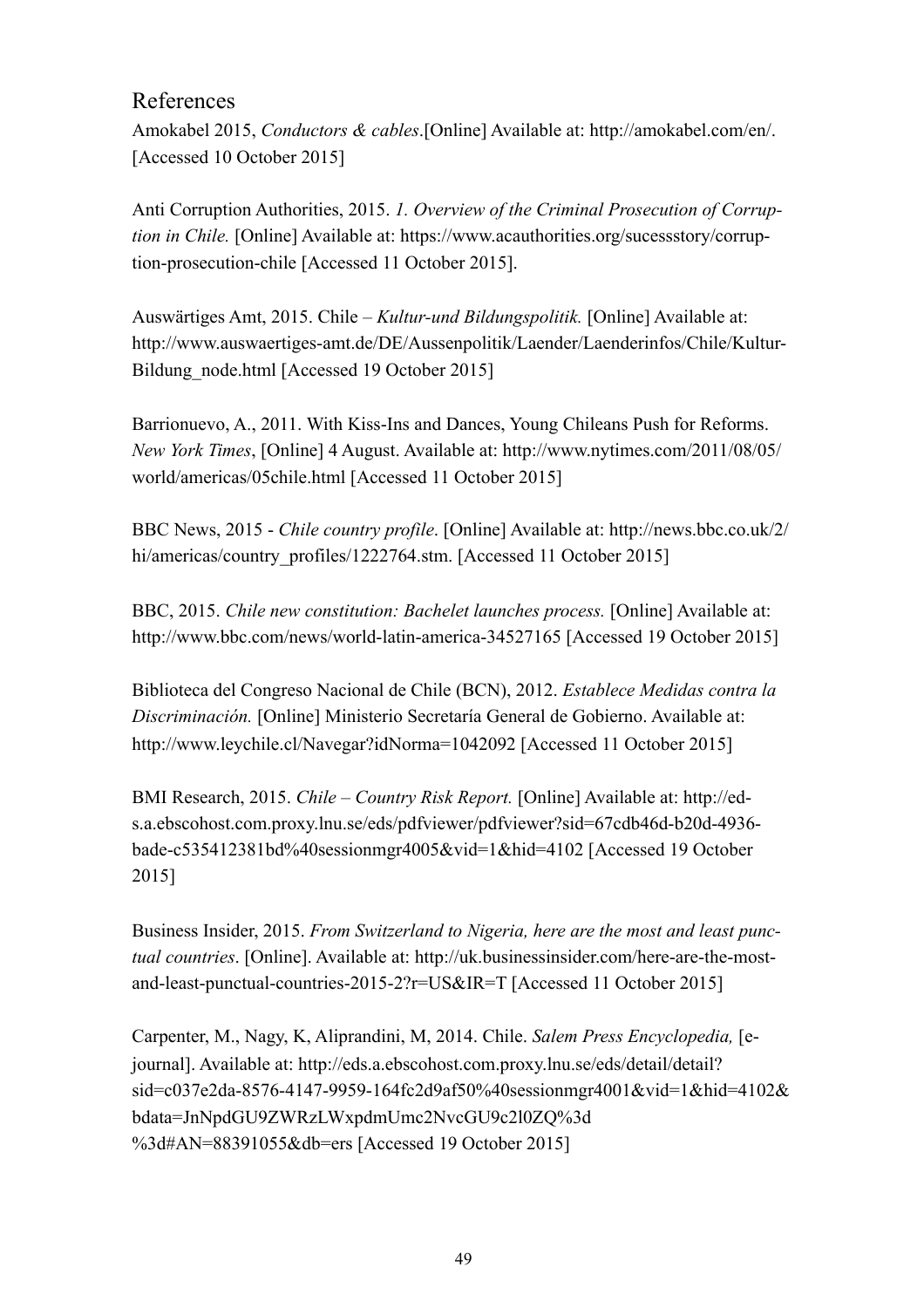Central Intelligence Agency (CIA), 2015. The World Factbook. [Online] Available at: <https://www.cia.gov/library/publications/the-world-factbook/geos/ci.html>. [Accessed 26 October 2015]

Chile 2015 Country Review, 2015, *Chile Country Review*, pp. 1-261, Business Source Premier, EBSCO*host*, [Accessed 08 October 2015]

Chile, history – geography. *Britannica.com*. 2015. [Online] Available at: http://www.britannica.com/place/Chile. [Accessed 14 October 2015]

Chile: Country Risk Report. 2015, *Chile Business Forecast Report*, 3, pp. 1-47, Business Source Premier, EBSCO*host* [Accessed 09 October 2015]

Chile. 2015, *Chile Country Profile*, pp. 1-72, Business Source Premier, [Pdf], EBSCO*host*, [Acessed 19 October 2015]

CIE Chile, 2013. *CIEChile promotes incentives for investments in remote areas of the country.* [online] Available at: http://www.ciechile.gob.cl/en/ciechile-promueve-los-beneficios-para-la-inversion-en-zonas-extremas-del-pais/ [Accessed 15 October 2015]

COHA. 2015. *Is Chile Finally Completing Its Transition To Democracy?* [Online] [Available at: http://www.coha.org/is-chile-finally-completing-its-transition-to-democra](http://www.coha.org/is-chile-finally-completing-its-transition-to-democracy/)cy/. [Accessed 10 October 2015].

Encyclopaedia Britannica, 2015. *Encyclopaedia Britannica Online.* [Online] Available at: http://www.britannica.com/biography/Michelle-Bachelet [Accessed 11 October 2015]

EY, 2015. *Chile enacts Foreign Direct Investment Framework Act.* [Online] Available at: http://www.ey.com/Publication/vwLUAssets/Chile\_enacts\_Direct\_Foreign\_Investment Framework Act/\$FILE/2015G CM5562 Chile%20enacts%20Direct%20Foreign%20Investment%20Framework%20Act.pdf [Accessed 15 October 2015].

Fiscalía, 2015. *Áreas de Persecución – Corrupción.* [online] Available at: http://www. fiscaliadechile.cl/Fiscalia/areas/cor-delitos.jsp [Accessed 11 October 2015]

Food & Agriculture Organization (FAO), 2014a. *Yearboock 2012 - Fishery and Aquaculture Statistics.* [Pdf]. Avaliable at: http://www.fao.org/3/478cfa2b-90f0-4902 a836-94a5dddd6730/i3740t.pdf [Accessed 12 October 2015]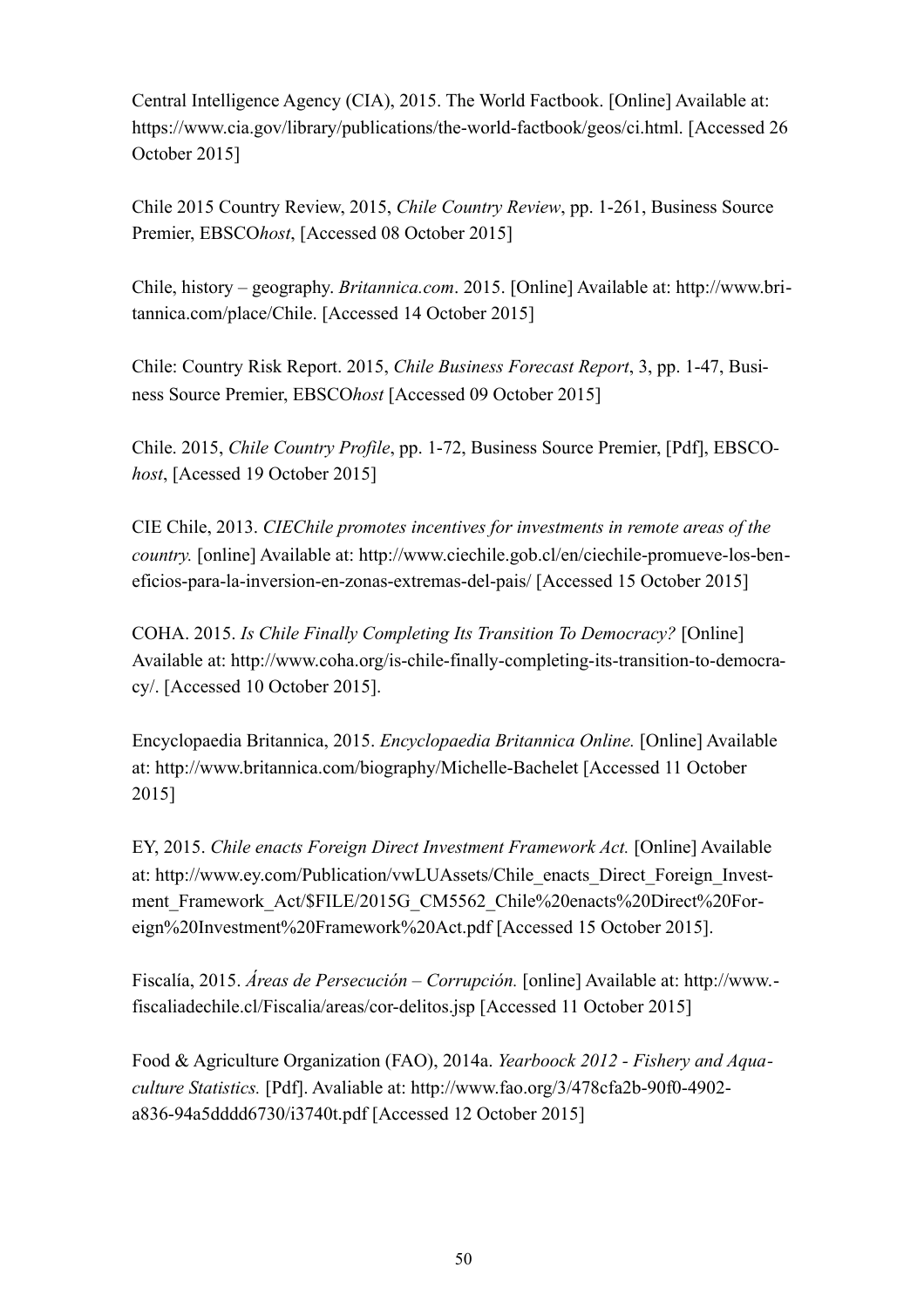Food & Agricuture Organization (FAO), 2014b. *The State of World Fisheries and Aquaculture.* [Pdf], Avaliable at: http://www.fao.org/3/a-i3720e.pdf [Accessed 12 October 2015]

Henrik Blad, 2015. Amokabel & its strategy in emerging markets. Bader M., Weishaupt L., Carnero M., Cao X. [Phone call Interview]Kalmar, 16 October 2015

Henrik Blad, 2015. Amokabel & its strategy in emerging markets.Bader M., Weishaupt L., Carnero M., Cao X. [On site interview] Alstermo, 16 September 2015

Indeed, 2015. Electrical Engineering Job Description. [Online]. Available at: http:// www.indeed.com/q-Engineering-jobs.html [Accessed 11 October 2015]

Instituto Nacional de Estadisticas, 2015. Nueva Encuesta Nacional de Empleo – NENE. [Online]. Available at: http://www.ine.cl/canales/chile\_estadistico/familias/laborales.php [Accessed 11 October 2015]

International Centre for Trade and Sustainable Development (ICTSD). 2015. *Chile oceans conference boosts marine protection efforts, eyes illegal fishing* [Online] Avail[able at: http://www.ictsd.org/bridges-news/biores/news/chile-oceans-conference-boosts](http://www.ictsd.org/bridges-news/biores/news/chile-oceans-conference-boosts-marine-protection-efforts-eyes-illegal)marine-protection-efforts-eyes-illegal. [Accessed 25 October 2015]

Jansson, H., 2007. *International Business Strategy in Emerging Country Markets – The Institutional Network Approach.* Cheltenham: Edward Elgar Publishing Limited.

Jarroud, M, 2013. *Pinochet's Policies Still Rankle in Chile.* [Online] Available at: http:// www.ipsnews.net/2013/09/pinochets-policies-still-rankle-in-chile/ [Accessed 19 October 2015]

Jung, E., 2015. Indigenous Chile protesters clash with police. *BBC,* [Online] 13 October. Available at: http://www.bbc.com/news/world-latin-america-34511891 [Accessed 14 October 2015]

Kolstad, A., Horpestad, S., 2009. Self-Construal in Chile and Norway. *Journal of Cross-Cultural Psychology* [e-journal] 40(2), p. 275-281. Available at: Linnaeus University Library < http://eds.a.ebscohost.com.proxy.lnu.se/eds/results?sid=518cc112-247f-45a6- 9ba4-599efec176e6%40sessionmgr4003&vid=2&hid=4105&bquery=%28self-construal+AND+%22in%22+AND+chile%29+AND+norway&bdata=JnR5cGU9MCZzaXRl-PWVkcy1saXZlJnNjb3BlPXNpdGU%3d> [Accessed 11 October 2015].

MarketLine, 2015. *Chile – In-depth PESTLE insights.* [Online] Available at: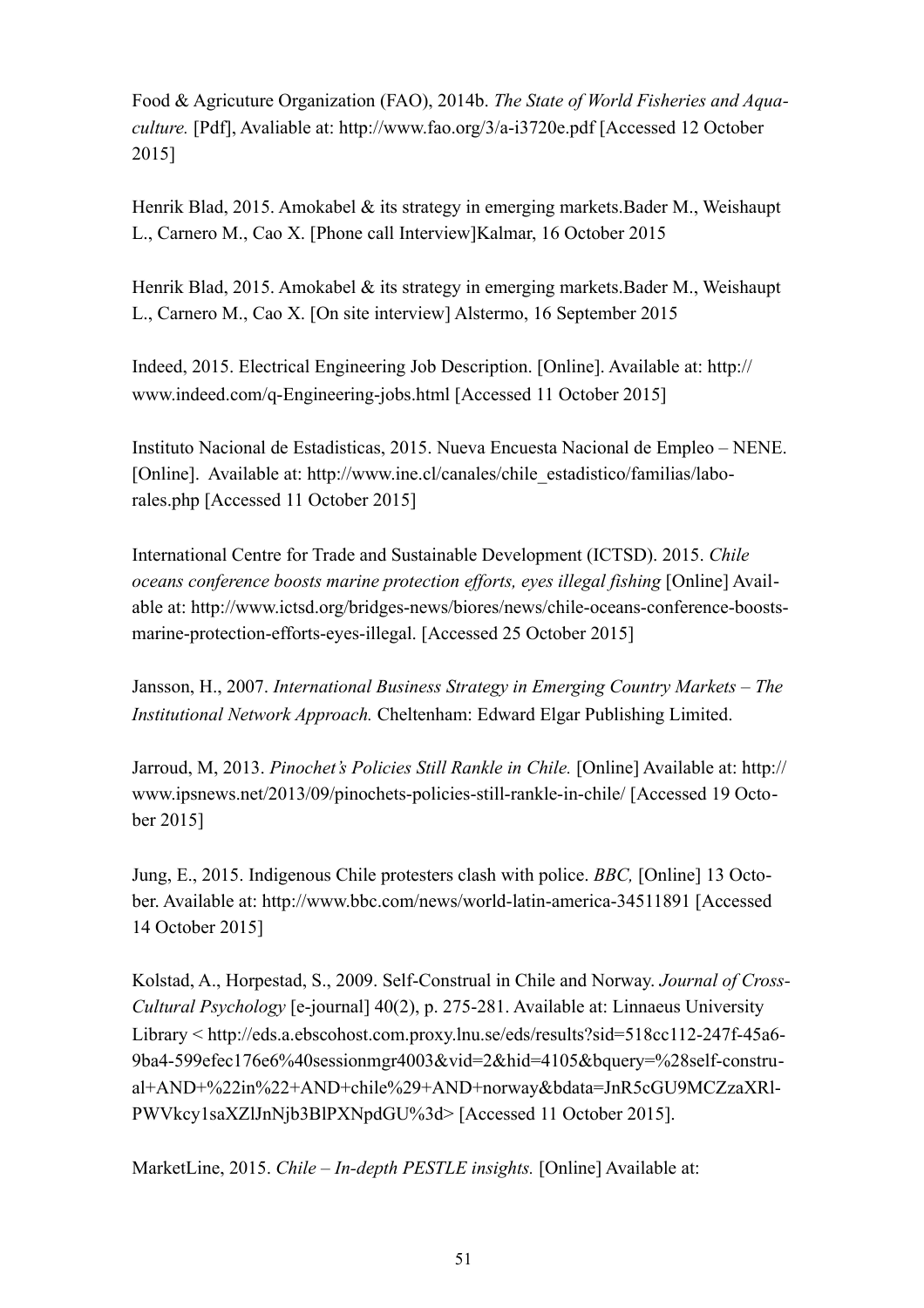http://eds.a.ebscohost.com.proxy.lnu.se/eds/pdfviewer/pdfviewer?sid=b8d2e2f4 d118-4177-ab7a-5b06a4abc35b%40sessionmgr4004&vid=1&hid=4102 [Accessed 19 October 2015]

Mind Tools, 2012. *The Seven Dimensions of Culture.* [Online] (Updated 31 May 2015) Available at: https://www.mindtools.com/pages/article/seven-dimensions.htm [Accessed 14 October 2015]

Morrison, T. and Conaway, W. A, 2007. *Kiss, Bow, or Shake Hands: Latin America.*  Avon: Adams Media and F+W Publications Company.

Navia, P. 2010, 'Living in Actually Existing Democracies: Democracy to the Extent Possible in Chile', *Latin American Research Review*, 4, p. 298, Project MUSE, EBSCO*host*, [Accessed 08 October 2015]

O'Brien, R., 2013. *Forty years after coup, Pinochet again divides Chile.* [Online] Available at: http://www.reuters.com/article/2013/09/08/us-chile-pinochet-idUS-BRE98705J20130908 [Accessed 19 October 2015]

OECD, 2014. *Phase 3 Report on Implementing the OECD Anti-Bribery Convention in Chile* [Online] Available at: http://www.oecd.org/daf/anti-bribery/ChilePhase3Report-EN.pdf [Accessed 08 October 2015]

OECD Economic Surveys CHILE. 2013, *OECD Economic Surveys: Chile*, p. 3, Publisher Provided Full Text Searching File, [Pdf], EBSCO*host*, [Accessed 19 October 2015]

Oxford University Press, 2015. *Oxford Dictionaries.* [Online] Available at: http:// www.oxforddictionaries.com/definition/english/moral [Accessed 11 October 2015].

Start-up Chile, 2015. Instead of changing the world through revolution, we can change the world through #Innovation. [Online]. Available at: http://www.startupchile.org/ about/ [Accessed 11 October 2015]

The Economist, 2007. *Neighbours, but not yet friends.* [Online] Available at: http:// www.economist.com/node/9409276 [Accessed 20 October 2015]

The Economist, 2012. *An unexpected setback.* [Online]. Available at: http://www.economist.com/blogs/americasview/2012/06/energy-chile [Accessed 12 October 2015]